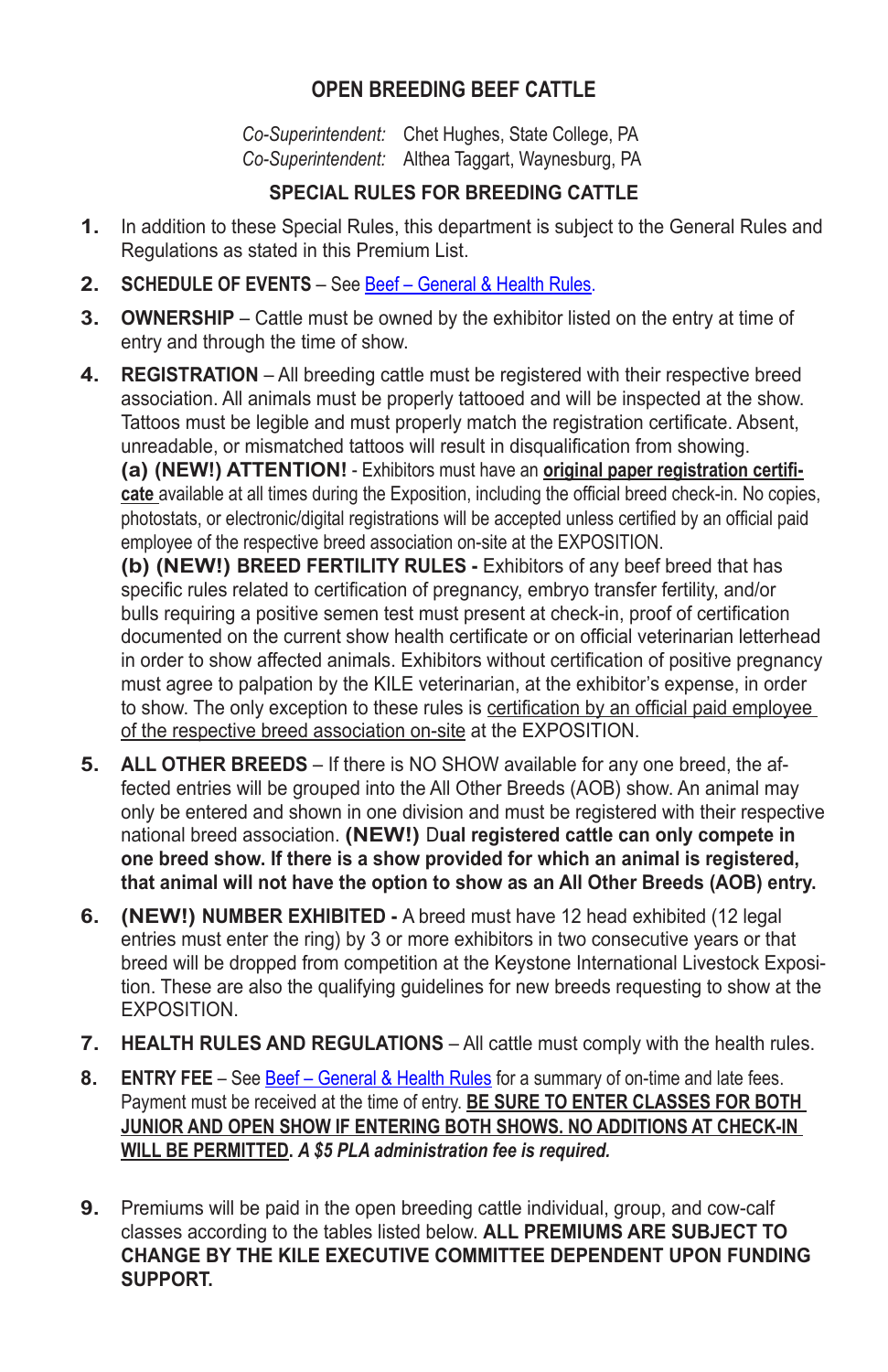- **10. OUTSTANDING ACCOUNTS** If monies are owed to the show for any reason, the premium checks will be held and exhibitors will not be allowed to participate in any Commonwealth-sponsored show until restitution is made of the outstanding accounts.
- **11. GROUP CLASS ELIGIBILITY** Animals shown in group classes must have been entered **and** shown in one of the classes for single animals.
- **12. SUBSTITUTIONS** Substitutions within breed and within sex will be permitted and, if made, must be filed with the department superintendent no later than the time animals are checked in to the EXPOSITION by the breed clerks. Substitutions must be by the same owner and the owner's name written exactly the same way.
- **13. ARRIVAL TIME** See Beef General & Health Rules. *No animals may be unloaded between 11:00 PM and 6:00 AM.*
- **14. Stalling requests must be made at the time of entry and no later than 4 PM on September 11, 2022.** Stalling will be solely at the discretion of the beef cattle committee. If you have any issues or concerns with your beef stalling, please contact Tammy Weaver at (717) 278-9216.
- **15. TIE OUT TIME** Cattle may be taken to tie out area at 6:00 PM but MUST be in the barn by 8:00 AM. All cattle may utilize the tie outs.
- **16. TRAILERS** All trailers may be parked on-site as space permits. Off-site trailer parking is encouraged. See maps.
- **17. NURSE COWS**  All animals shown in individual classes must be weaned, with the exception of the calf in the cow/calf class pair. Nurse cows are not permitted, except when a cow is a member of a cow/calf pair.
- **18. MUZZLES** No animal may be muzzled at anytime during the EXPOSITION.
- **19. UNETHICAL PRACTICES** A committee representing Show Management will observe the handling of all animals, both in and out of show ring, and will have the authority to disqualify any exhibitor for unethical practices.
- 20. RELEASE TIME See Beef General & Health Rules. ANY EXHIBITOR REMOVING ANY OF THEIR ANIMALS FROM THE BARNS BEFORE RELEASE TIME WILL FOR-FEIT ALL THEIR PREMIUM MONEY. GRAND CHAMPIONS THAT DO NOT PARTICI-PATE IN THE SUPREME CHAMPION PAGEANT WILL FORFEIT THEIR PREMIUM MONEY, PLACINGS, AND CHAMPIONSHIPS.
- **21.** Classes that **exceed** 15 head may be broken into smaller classes by dividing the class as evenly as possible without splitting animals with the same birth date. Example 1: If 16 head are entered in Class 4, the class should be broken into two classes of eight; a class of seven and nine; or a class of 10 and six. Example 2: If 32 head are entered in Class 4, the class should be divided into three classes consisting of two classes with 11 head and one class of 10 head or similar without putting animals with the same birth date in different classes. Class breaks will be at the discretion of the staff in attendance.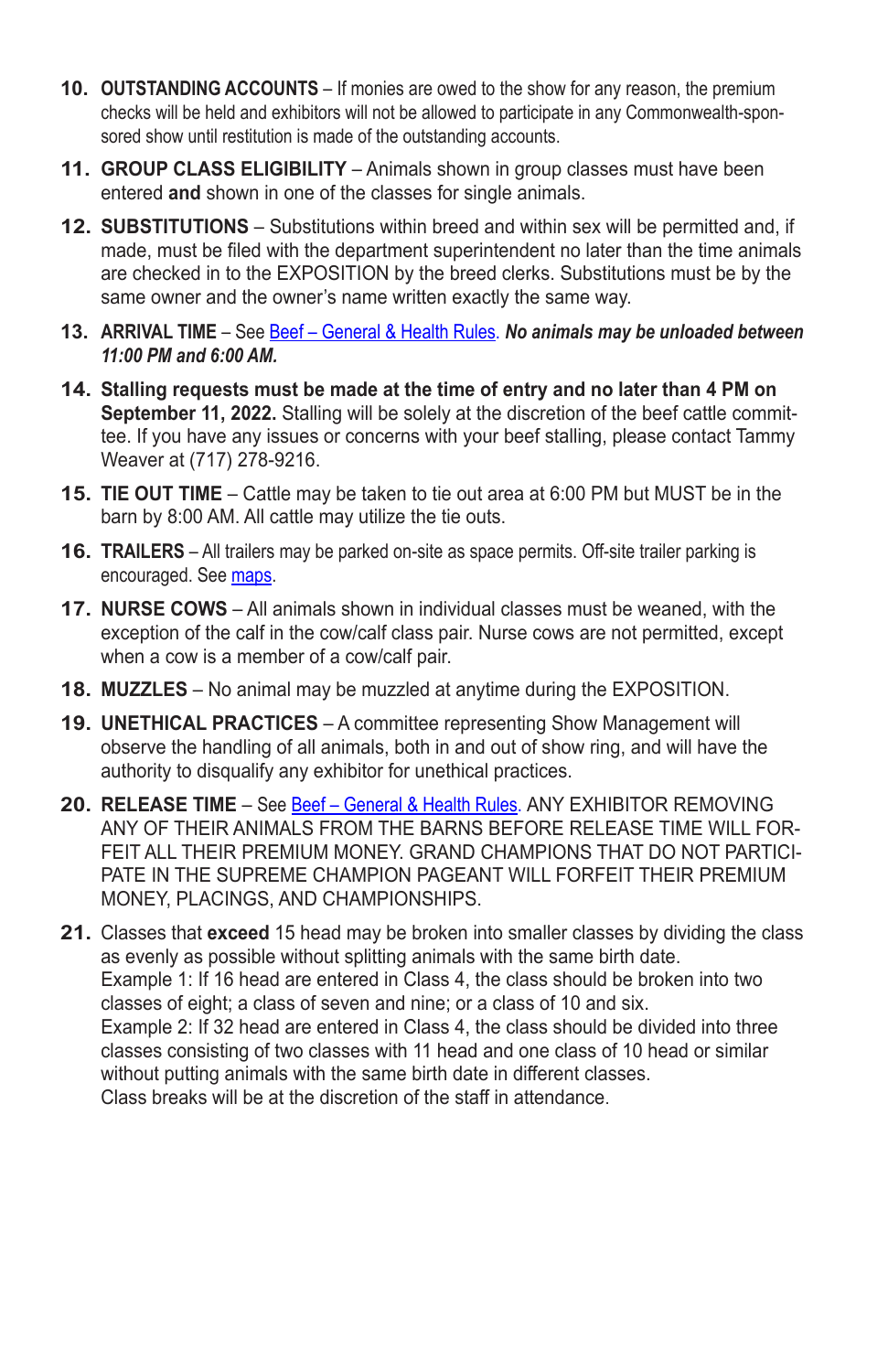22. American British White Park, All Other Breeds, Charolais, Hereford, Highland, Maine - Anjou, MaineTainer, Red Angus, Shorthorn, Shorthorn Plus, Simmental, and Sim Genetics. Open Breeding Cattle and group classes will be paid according to the following scale:

| No.                                                                 |         |                         |         |         |         |         |         |         |         |         |  |
|---------------------------------------------------------------------|---------|-------------------------|---------|---------|---------|---------|---------|---------|---------|---------|--|
| Shown                                                               | 1       | 2                       | 3       | 4       | 5       | 6       | 7       | 8       | 9       | 10      |  |
| $10+$                                                               | \$80.00 | \$70.00                 | \$50.00 | \$45.00 | \$40.00 | \$30.00 | \$25.00 | \$20.00 | \$15.00 | \$15.00 |  |
| 9                                                                   | \$70.00 | \$60.00                 | \$50.00 | \$40.00 | \$30.00 | \$20.00 | \$20.00 | \$15.00 | \$15.00 |         |  |
| 8                                                                   | \$60.00 | \$55.00                 | \$45.00 | \$35.00 | \$25.00 | \$20.00 | \$20.00 | \$15.00 |         |         |  |
| 7                                                                   | \$60.00 | \$55.00                 | \$45.00 | \$35.00 | \$25.00 | \$20.00 | \$15.00 |         |         |         |  |
| 6                                                                   | \$50.00 | \$45.00                 | \$40.00 | \$30.00 | \$20.00 | \$15.00 |         |         |         |         |  |
| 5                                                                   | \$50.00 | \$45.00                 | \$35.00 | \$25.00 | \$20.00 |         |         |         |         |         |  |
| 4                                                                   | \$45.00 | \$40.00                 | \$30.00 | \$20.00 |         |         |         |         |         |         |  |
| 3                                                                   | \$40.00 | \$30.00                 | \$20.00 |         |         |         |         |         |         |         |  |
| 2                                                                   | \$35.00 | \$20.00                 |         |         |         |         |         |         |         |         |  |
| 1                                                                   | \$30.00 | Grand Champions - \$120 |         |         |         |         |         |         |         |         |  |
| Reserve Grand Champions - \$80                                      |         |                         |         |         |         |         |         |         |         |         |  |
| SUPREME CHAMPION FEMALE – Banner & use of a 24' Wilson "Ranch Hand" |         |                         |         |         |         |         |         |         |         |         |  |
| Gooseneck Trailer for one year                                      |         |                         |         |         |         |         |         |         |         |         |  |
|                                                                     |         |                         |         |         |         |         |         |         |         |         |  |
| SUPREME CHAMPION BULL - Banner & \$1,000                            |         |                         |         |         |         |         |         |         |         |         |  |

Trailer & \$1,000 sponsored by EMM Sales & Service, Inc. and The Wilson Trailer Company

Angus Open Breeding Cattle individual class premiums will be paid according to the scale listed under the rules of the Open Show American Angus Association section.

**NEW! FOR 2022 AND 2023,** new breeds: American Aberdeen, Limousin and Lim-Flex will be paid at one half premium rate.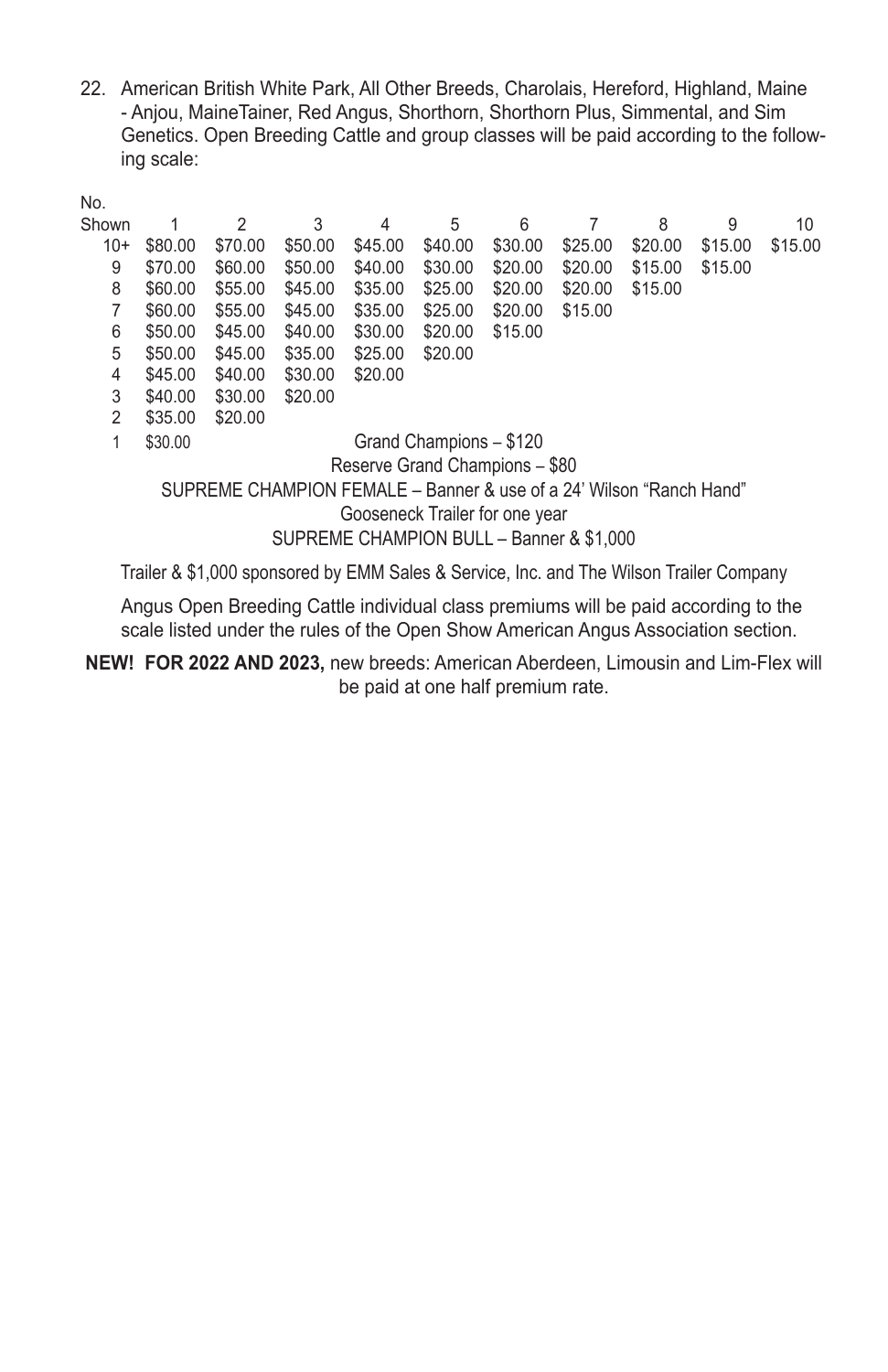# **AMERICAN ABERDEEN**

**Alert!** - Exhibitors must have an **original paper registration certificate** available at all times during the Exposition, including the official breed check-in. No copies, photostats, or electronic/digital registrations will be accepted unless certified by an official paid employee of the respective breed association on-site at the EXPOSITION. This KILE provision supercedes all other breed certificate requirements for exhibition.

- 1. Exhibitors/owners must be active, associate or junior members of the EAA or will not be allowed to compete in the show.
- 2. All females 20 months of age or older must be confirmed pregnant within 90 days of the show, have a natural calf at their side, or proof of flush records.
- 3. Only natural born 2022 calves that are nursing their dam, will be allowed to compete in the cow/calf classes.
- 4. All cattle and stall areas must be presented in a professional attractive manner.
- 5. Any and all champion cattle shall be made available to have hair pulled for parentage verification. If recorded parent is excluded as a result of DNA the owner may, at his expense,

#### See General Rules

**1150. SPRING HEIFER CALF,** calved March-August 2022

- **1151. JUNIOR HEIFER CALF,** calved January-February 2022
- 1152. CHAMPION JUNIOR HEIFER CALF
- 1153. RESERVE CHAMPION JUNIOR HEIFER CALF
- **1154. SENIOR HEIFER CALF,** calved November-December 2021
- **1155. SENIOR HEIFER CALF,** calved September-October 2021
- 1156. CHAMPION SENIOR HEIFER CALF
- 1157. RESERVE CHAMPION SENIOR HEIFER CALF
- **1158. LATE SUMMER YEARLING HEIFER,** calved July-August 2021
- **1159. EARLY SUMMER YEARLING HEIFER,** calved May-June 2021
- 1160. CHAMPION INTERMEDIATE FEMALE
- 1161. RESERVE CHAMPION INTERMEDIATE FEMALE
- **1162. SPRING YEARLING HEIFER,** calved March-April 2021
- **1163. JUNIOR YEARLING HEIFER,** calved January-February 2021
- 1164. CHAMPION JUNIOR YEARLING FEMALE
- 1165. RESERVE CHAMPION JUNIOR YEARLING FEMALE
- **1166. SENIOR YEARLING HEIFER,** calved September-December 2020
- 1167. CHAMPION SENIOR YEARLING FEMALE
- 1168. RESERVE CHAMPION SENIOR YEARLING FEMALE
- 1169. GRAND CHAMPION FEMALE (Calf & Senior Champions competing)
- 1170. RESERVE GRAND CHAMPION FEMALE
- **1171. COW/CALF PAIR,** cows born before 8/31/2017 with natural calf at side born after 1/1/2019
- **1172. COW/CALF PAIR,** cows born after 8/31/2017 with natural calf at side born after 1/1/2019
- 1173. CHAMPION COW/CALF
- 1174. RESERVE CHAMPION COW/CALF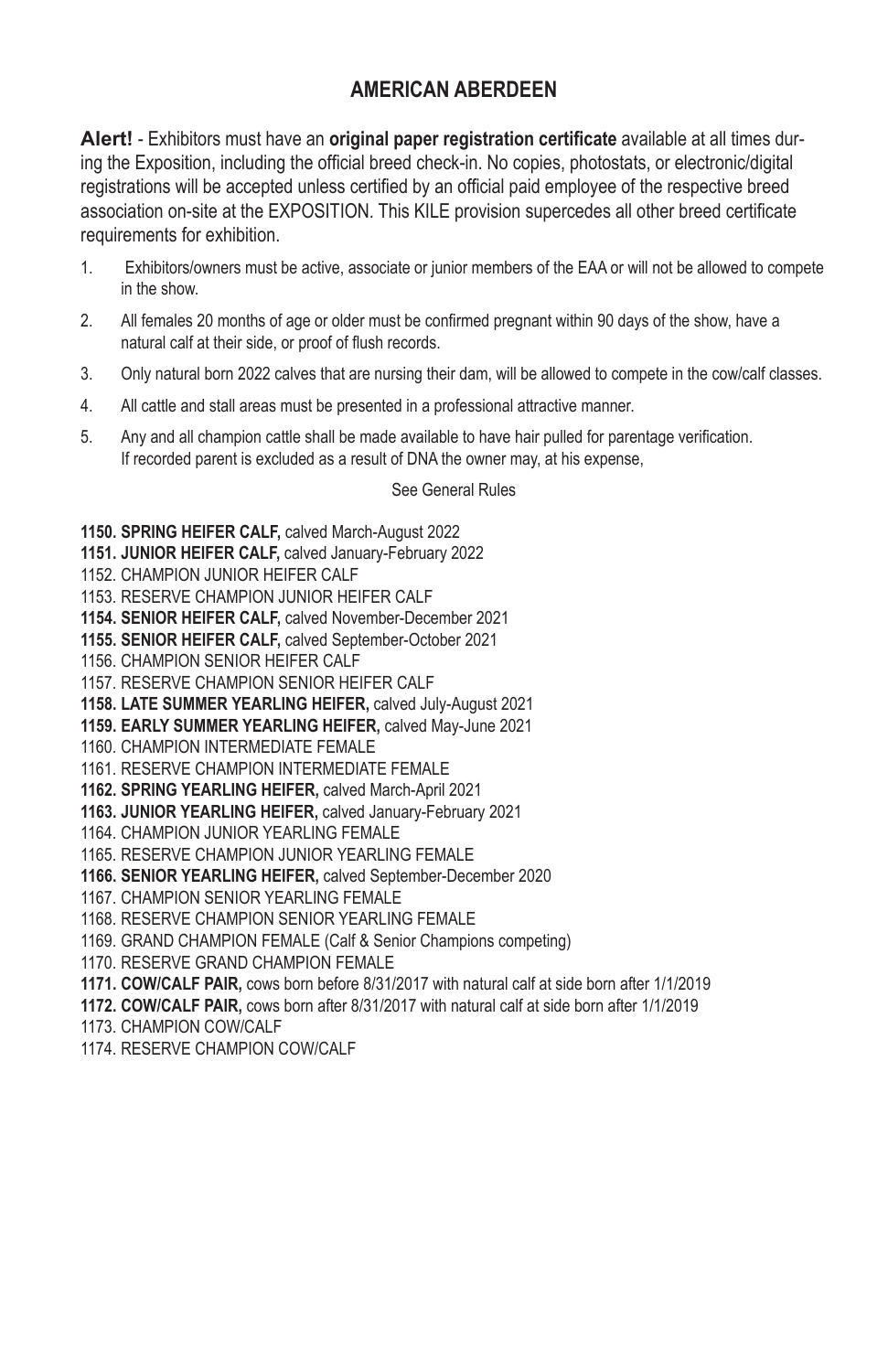- **1175. JUNIOR BULL,** calved January-August 2022
- **1176. SENIOR BULL,** calved September-December 2021
- 1177. CHAMPION BULL CALF
- 1178. RESERVE CHAMPION BULL CALF
- **1179. SUMMER YEARLING BULL,** calved May-August 2021
- **1180. SPRING YEARLING BULL,** calved January-April 2021
- **1181. SENIOR YEARLING BULL,** calved September-December 2020
- 1182. CHAMPION SENIOR BULL
- 1183. RESERVE CHAMPION SENIOR BULL
- 1184. GRAND CHAMPION BULL (Calf & Senior Champions competing)
- 1185. RESERVE GRAND CHAMPION BULL
- 1186. SUPREME CHAMPION ABERDEEN EXHIBIT (All Grand Champions compete)
- **1187. FULLBLOOD STEER** (1/1 4/30/2022)
- **1188. FULLBLOOD STEER** (1/1 4/30/21)
- 1189. CHAMPION FULLBLOOD STEER
- 1190. RESERVE CHAMPION FULLBLOOD STEER
- **1191. PERCENTAGE STEER** (1/1 4/30/2022)
- **1192. PERCENTAGE STEER** (1/1-4/30/21)
- 1193. CHAMPION PERCENTAGE STEER
- 1194. RESERVE PERCENTAGE STEER
- 1195. PRODUCE OF DAM Two animals out of the same dam. All animals to have shown in individual classes. Offspring do not need to be owned by the same exhibitor.
- 1196. BEST 6 HEAD (both sexes represented) If an animal is registered in different members of a family and/ or employees of the farm owner and/or in the same family farm unit, these persons owning an animal may enter together
- 1197. GET OF SIRE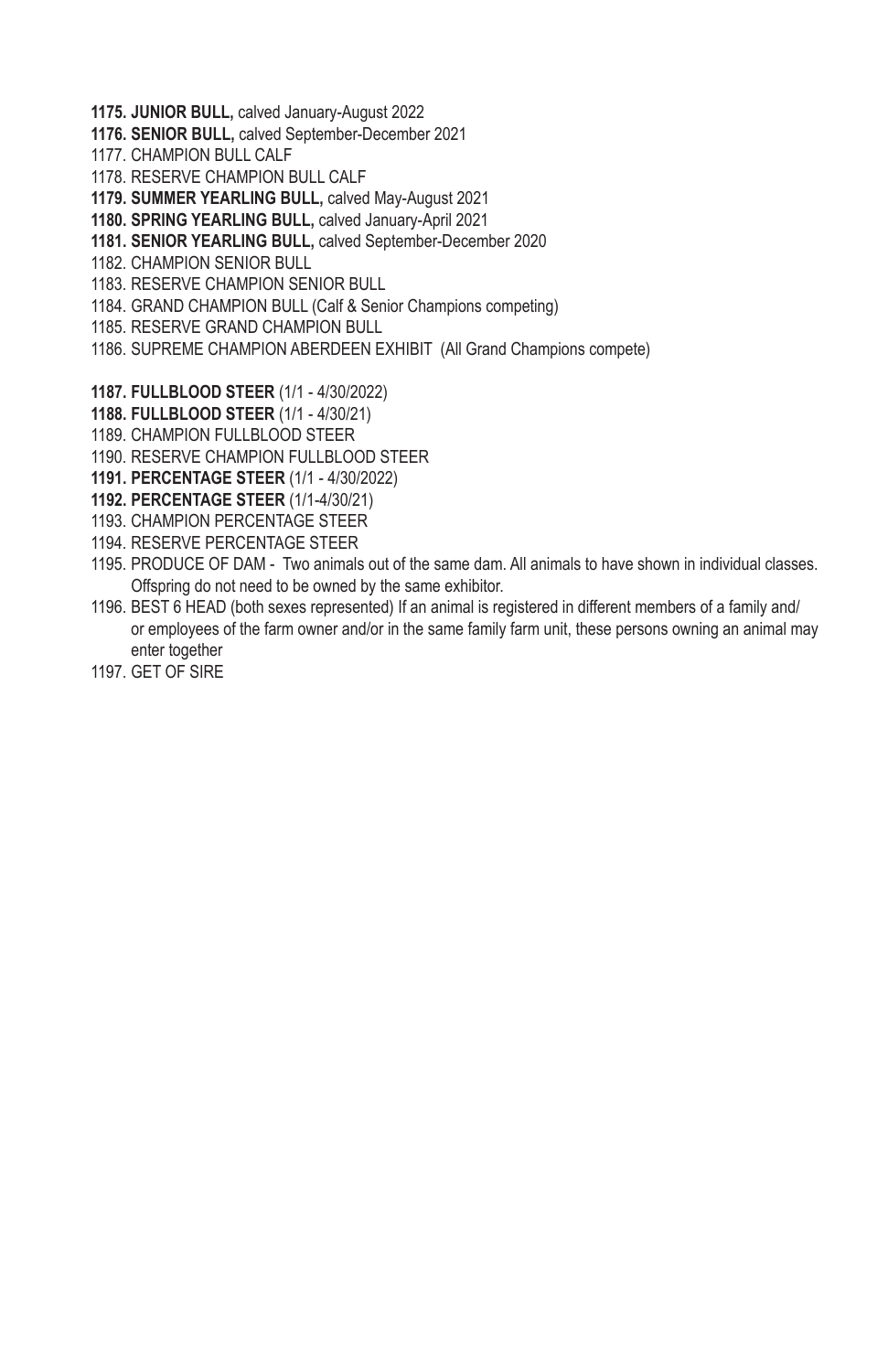## **2022 NATIONAL AMERICAN BRITISH WHITE PARK SHOW**

**Alert!** - Exhibitors must have an **original paper registration certificate** available at all times during the Exposition, including the official breed check-in. No copies, photostats, or electronic/digital registrations will be accepted unless certified by an official paid employee of the respective breed association on-site at the EXPOSITION. This KILE provision supercedes all other breed certificate requirements for exhibition.

All rules of the Keystone International Livestock Exposition apply in addition to those listed below.

### **SPECIAL RULES**

**Show Ring Condition** – All cattle must be displayed clean, neat, well groomed, fitted, well fed, trimmed, and in a healthy condition.

**Exhibitor Appearance** – All exhibitors are to be neatly dressed and wear dark-colored slacks/jeans (preferably black), dark button shirts with collars (preferably black), or white button shirts with collars, and appropriate boots or shoes (no tennis shoes).

**Registration** – All cattle must be registered with either the American British White Park Association (ABWPA) or the British White Cattle Association of America. All cattle must be purebred as defined by the ABWPA, which is 15/16 or higher for bulls and 7/8 or higher for females

- **71. SPRING HEIFER CALF,** calved April 2022 or after
- **72. SPRING HEIFER CALF**, calved March 2022
- **73. JUNIOR HEIFER CALF,** calved January-February 2022
- **74. WINTER HEIFER CALF,** calved November-December 2021
- **75. SENIOR HEIFER CALF,** calved September-October 2021
- **76. SUMMER YEARLING HEIFER,** calved May-August 2021
- **77. SPRING YEARLING HEIFER,** calved March-April 2021
- **78. JUNIOR YEARLING HEIFER,** calved January-February 2021
- **79. SENIOR YEARLING HEIFER,** calved September-December 2020
- **80.** GRAND CHAMPION HEIFER
- **81.** RESERVE GRAND CHAMPION HEIFER<br>**82. COW/CALF PAIR** Calf is eligible for indi
- **82. COW/CALF PAIR**  Calf is eligible for individual classes but must be entered in appropriate class. Cow/Calf is NOT eligible for Champion Heifer.
- **83.** GRAND CHAMPION COW/CALF PAIR
- **84.** RESERVE GRAND CHAMPION COW/CALF PAIR
- **85. SPRING BULL CALF,** calved April 2022 or after
- **86. SPRING BULL CALF,** calved March 2022 and after
- **87. JUNIOR BULL CALF,** calved January-February 2022
- **88. WINTER BULL CALF,** calved November-December 2021
- **89. SENIOR BULL CALF,** calved September-October 2021
- **90. SUMMER YEARLING BULL,** calved May-August 2021
- **91. SPRING YEARLING BULL,** calved March-April 2021
- **92. JUNIOR YEARLING BULL,** calved January-February 2021
- **93. TWO YEAR OLD BULL,** calved January-December 2020
- 
- **94.** GRAND CHAMPION BULL<br>**95.** RESERVE GRAND CHAMP **95.** RESERVE GRAND CHAMPION BULL<br>**96.** GET-OF-SIRE, three animals sired by a
	- **96. GET-OF-SIRE,** three animals sired by one bull. All animals must have been shown in individual classes.

### **PREMIUMS AND SPECIAL AWARDS:**

Champions & Reserve Champions – Special Award

Premium Scale for individual and group classes: See chart on previous page.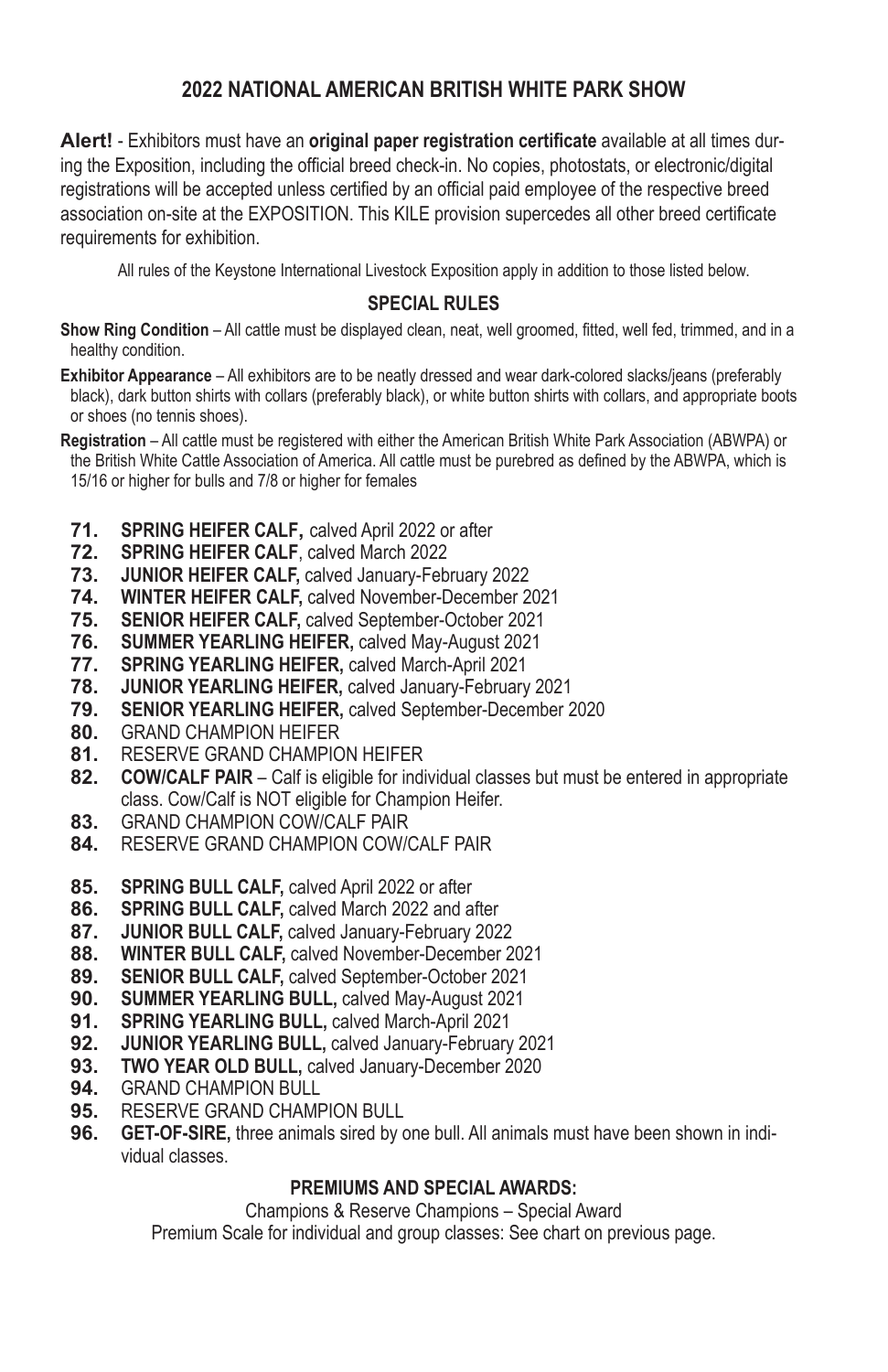### **ANGUS - ROLL OF VICTORY SHOW**

**Alert!** - Exhibitors must have an **original paper registration certificate** available at all times during the Exposition, including the official breed check-in. No copies, photostats, or electronic/digital registrations will be accepted unless certified by an official paid employee of the respective breed association on-site at the EXPOSITION. This KILE provision supercedes all other breed certificate requirements for exhibition.

#### **SPECIAL RULES**

Exhibitors must have the original registration certificate on each animal available for inspection at the show. Any animal, upon check-in, which does not have a legible permanent identification mark (ear tattoo marks, freeze-branded marks, or hot-branded marks) corresponding to the permanent identification mark on the registration certificate, is ineligible to show. Once disqualified due to an incorrect or illegible permanent identification mark, animals cannot be re-tattooed and rechecked at the show.

Any female shown with a calf at side: the calf must be the cow's most recent natural calf, and the calf must be registered by show day and have the original registration certificate at check-in.

Only one person at a time shall lead an animal into the show ring.

*Exhibitors who participate in shows that accept premium monies contributed by the American Angus Association are subject to the Association Rules as found in the Breeders Reference Guide of the Association. These rules are found in Part 2; Association Rules. The rules relating directly with the exhibition of Angus cattle are Part 2: Association Rules; Rule 800 Series; including Rule 800-810. These rules can be found at www.angus.org.*

Altering the conformation and/or appearance of an animal for exhibition is prohibited. This includes the covering of white skin, false tail heads (or use of any false hair), with the exception of false tail switches. The use of graphite, powders, hemp, or other similar substances used externally are also prohibited. Other prohibited products include those used internally such as steroids, illegal or unlicensed pharmaceuticals, or artificial filling. Any animal found to be in violation will be barred from showing.

At any show for which the American Angus Association appropriates funds toward the payment of premiums, no exhibitors, individuals assisting exhibitors, or member owners at such show shall be allowed to use any coloring agents on any animal exhibited. The Association may adopt and implement various tests designed to monitor this prohibition, including but not limited to a "white towel" or "white glove" test. No aerosol cans or other pressurized containers will be allowed in designated line up areas.

All animals exhibited are subject to DNA marker or blood type test to verify accuracy of parentage as covered under the Association Rules and for other testing as required by the individual show.

Authorized representatives of the Association have the authority to enforce the rules set forth herein as well as in the Association Rules, including the barring of a registered animal from a livestock show at which it is to be shown, if there are reasonable grounds to believe a violation has occurred.

Any female that qualifies for female classes in the Association's standard classifications is not eligible to show in the cow/calf classes. However, the calf at the side of the female is eligible to show in its respective class. Grand Champion & Reserve Grand Champion Cow/Calf pairs do not show for Grand Champion female and are ineligible to compete in the get of sire, junior get-of-sire, and Breeder's Six Head.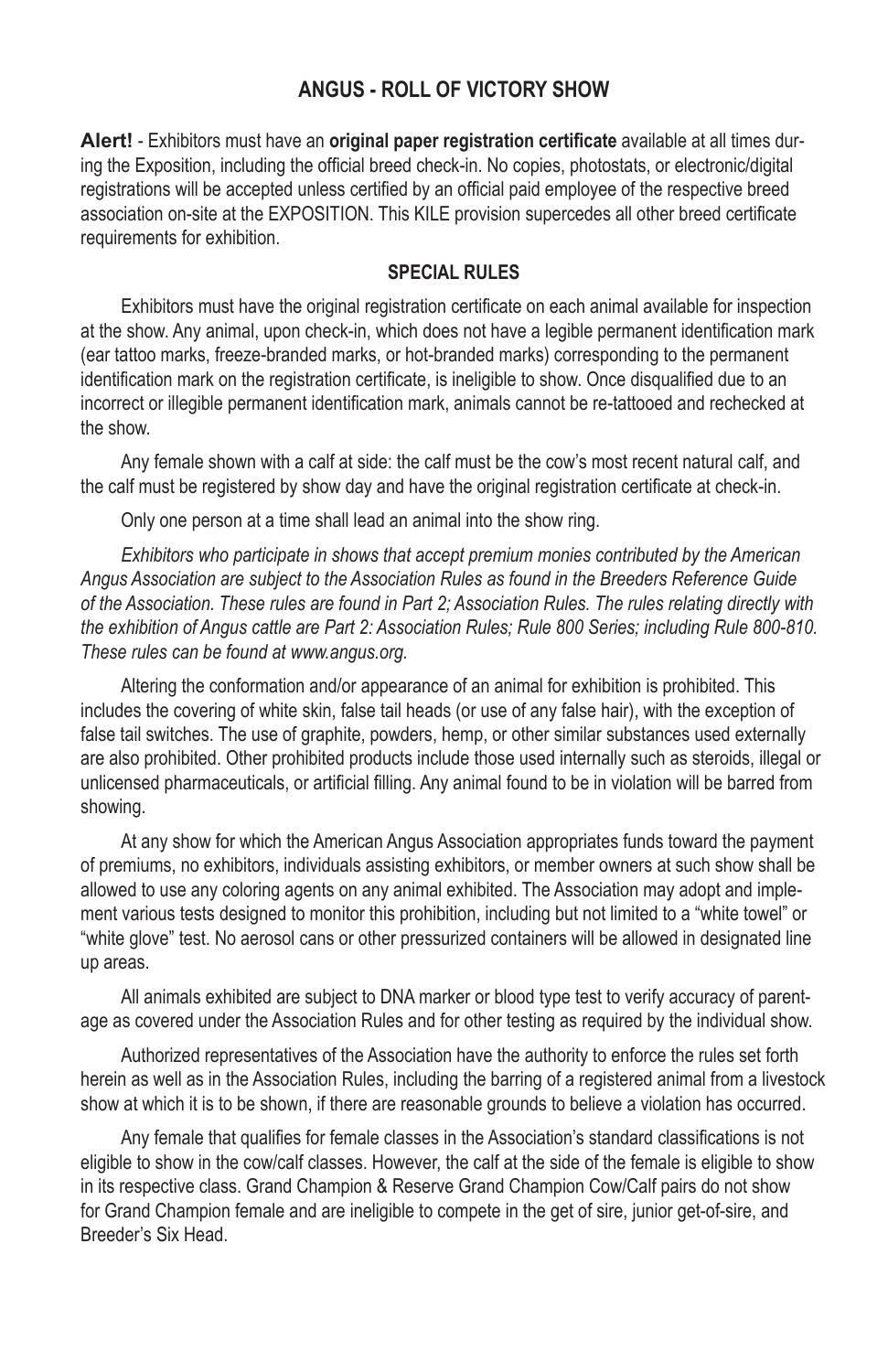## **OPEN SHOW AMERICAN ANGUS ASSOCIATION SHOW CLASSIFICATION FOR ANGUS**

Classes that exceed 15 head may be broken into smaller classes by dividing the class as evenly as possible without splitting animals with the same birth date.

*Example 1:* If 16 head are entered in Class 4, the class should be broken into two classes of eight; a class of seven and nine; or a class of 10 and six.

*Example 2:* If 32 head are entered in Class 4, the class should be divided into three classes consisting of two classes with 11 head and one class of 10 head or similar without putting animals with the same birth date in different classes.

*Class breaks will be at the discretion of the staff in attendance.*

## **THIS CLASSIFICATION IS EFFECTIVE FOR SHOWS FROM JULY 16, 2022, TO DECEMBER 31, 2022**

Only registered Angus cattle that meet the age requirements listed within this classification are eligible to receive premium participation and be counted in the total number of head shown. Champion and Reserve Champion placings are not counted in number of head shown. Any female that qualifies for female classes in the Association's standard classifications is not eligible to show in the cow/calf classes. However, the calf at the side of the female is eligible to show in its respective class.

- **1. COW/CALF PAIR,** cows 3 years of age and younger, cows must be born January 2019 through August 2020. Calf must be cow's most recent natural calf and be no more than 280 days of age on the day of the show.
- **2. COW/CALF PAIR,** cows 4 years of age and older, cows must be born December 2018 or earlier. Calf must be the cow's most recent natural calf and be no more than 280 days of age on the day of the show.
- **3.** GRAND CHAMPION COW/CALF PAIR
- **4.** RESERVE GRAND CHAMPION COW/CALF PAIR Grand and reserve grand champion cow/calf pairs do not show for grand champion female and are ineligible to compete in the get-of-sire, junior get-of-sire and breeder's six-head class.
- **5. JUNIOR HEIFER CALF,** calved March 2022 and after
- **6. JUNIOR HEIFER CALF,** calved February 2022
- **7. JUNIOR HEIFER CALF,** calved January 2022
- **8.** CHAMPION JUNIOR HEIFER CALF, winners from Class 5, 6, & 7<br>**9.** RESERVE CHAMPION JUNIOR HEIFER CALE
- **9.** RESERVE CHAMPION JUNIOR HEIFER CALF<br>**10.** LATE SENIOR HEIFER CALF, calved Novembe
- **10. LATE SENIOR HEIFER CALF,** calved November‑December 2021
- **11. EARLY SENIOR HEIFER CALF,** calved September‑October 2021
- **12.** CHAMPION SENIOR HEIFER CALF, winners from Classes 10 & 11
- **13.** RESERVE CHAMPION SENIOR HEIFER CALF<br>**14. IATE SUMMER YEARLING HEIFER.** calved Ju
- **14. LATE SUMMER YEARLING HEIFER,** calved July‑August 2021
- **15. EARLY SUMMER YEARLING HEIFER,** calved May‑June 2021
- **16.** CHAMPION INTERMEDIATE HEIFER, winners from Classes 14 & 15
- **17.** RESERVE CHAMPION INTERMEDIATE HEIFER
- **18. APRIL JUNIOR YEARLING HEIFER,** calved April 2021
- **19. MARCH JUNIOR YEARLING HEIFER,** calved March 2021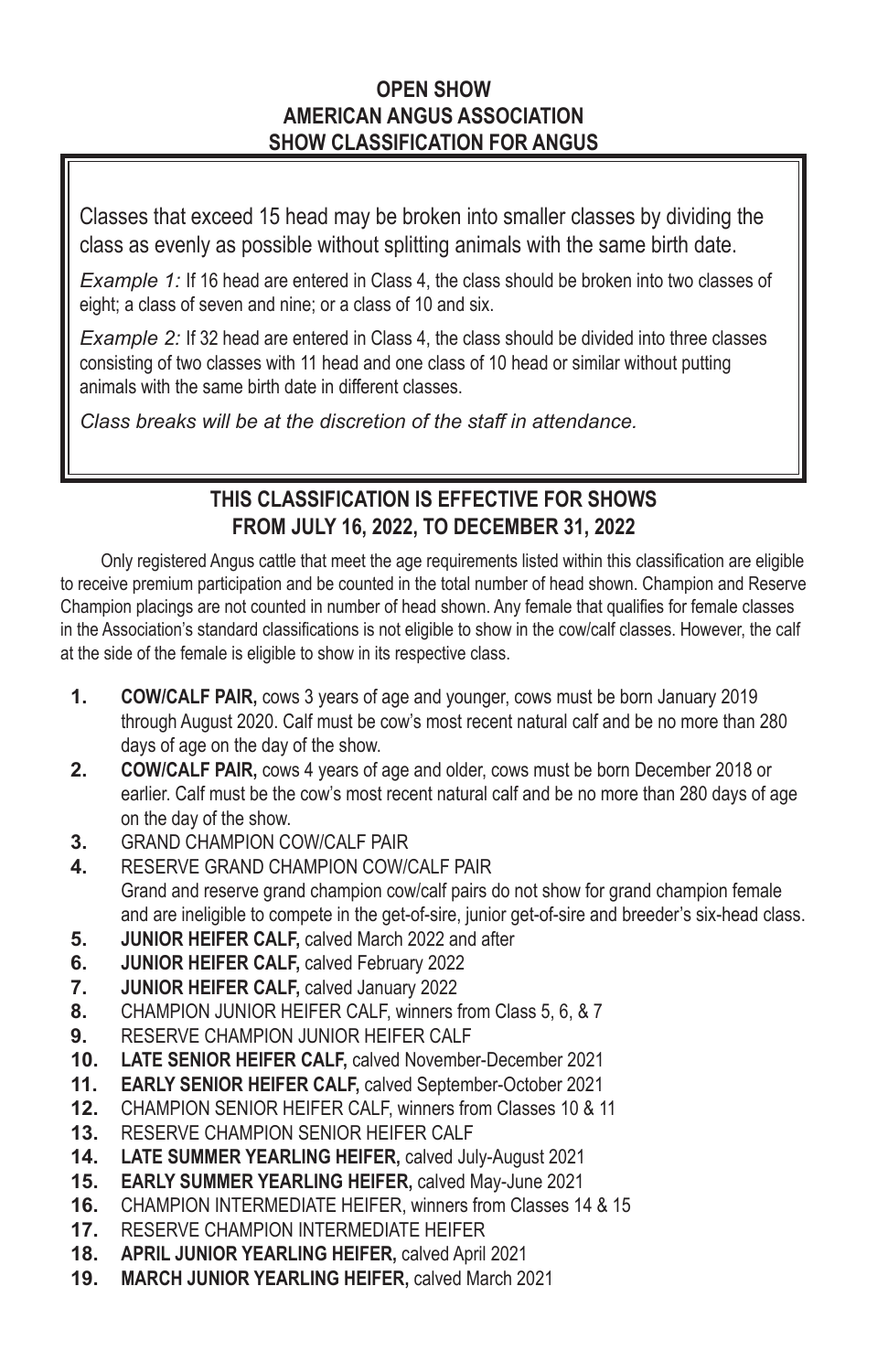- **20. EARLY JUNIOR YEARLING HEIFER,** calved February 2021
- **21. EARLY JUNIOR YEARLING HEIFER,** calved January 2021
- **22.** CHAMPION JUNIOR FEMALE, winners from Classes 18, 19, 20, & 21
- **23. RESERVE CHAMPION JUNIOR FEMALE<br><b>24. LATE SENIOR YEARLING HEIFER.** calve
- **24. LATE SENIOR YEARLING HEIFER,** calved November‑December 2020
- **25. EARLY SENIOR YEARLING HEIFER,** calved September‑October 2020
- **26.** CHAMPION SENIOR FEMALE, winners from Classes 24 & 25
- **27.** RESERVE CHAMPION SENIOR FEMALE
- **28.** GRAND CHAMPION FEMALE, winners from Classes 8, 12, 16, 22, & 26
- **29.** RESERVE GRAND CHAMPION FEMALE, Division Champions & Reserve Champion to Grand Champion Compete
- **30. JUNIOR BULL CALF,** calved March 2022 and after
- **31. JUNIOR BULL CALF,** calved January‑February 2022
- **32.** CHAMPION JUNIOR BULL CALF, winners from Classes 30 & 31
- **33.** RESERVE CHAMPION JUNIOR BULL CALF
- **34. LATE SENIOR BULL CALF,** calved November‑December 2021
- **35. EARLY SENIOR BULL CALF,** calved September‑October 2021
- **36.** CHAMPION SENIOR BULL CALF, winners from Classes 34 & 35
- **37.** RESERVE CHAMPION SENIOR BULL CALF
- **38. LATE SUMMER YEARLING BULL,** calved July‑August 2021
- **39. EARLY SUMMER YEARLING BULL,** calved May‑June 2021
- **40.** CHAMPION INTERMEDIATE BULL, winners from Classes 38 & 39
- **41.** RESERVE CHAMPION INTERMEDIATE BULL
- **42. APRIL JUNIOR YEARLING BULL,** calved April 2021
- **43. MARCH JUNIOR YEARLING BULL,** calved March 2021
- **44. EARLY JUNIOR YEARLING BULL,** calved January‑February 2021
- **45.** CHAMPION JUNIOR BULL, winners from Classes 42, 43, & 44
- **46.** RESERVE CHAMPION JUNIOR BULL
- **47. SENIOR YEARLING BULL,** calved September‑December 2020
- **48. SUMMER SENIOR YEARLING BULL,** calved May‑August 2020
- **49. TWO YEAR OLD BULL,** calved January‑April 2019
- **50.** CHAMPION SENIOR BULL, winners from Classes 47, 48, & 49
- **51.** RESERVE CHAMPION SENIOR BULL
- **52.** GRAND CHAMPION BULL, winners from Classes 32, 36, 40, 45, & 50
- **53.** RESERVE GRAND CHAMPION BULL, Division Champions & Reserve Champion to Grand Champion compete
- **54. JUNIOR GET-OF-SIRE** Three animals by one sire, both sexes represented, shown in Classes 5, 6, 7, 10, 11, 14, 15, 30, 31, 34, 35, 38, & 39.
- **55. GET-OF-SIRE** Four animals by one sire shown in the above classes, both sexes represented.
- **56. BREEDER'S SIX HEAD** The exhibitor of the breeder's six head must be breeder and first owner, identified by the same member code for the animals exhibited. Cattle owned by other exhibitors may be included provided the exhibitor of the breeder's six head is the breeder and first owner of the included animal(s). Animals must be exhibited in individual classes. Cattle bred and owned by a junior member(s) may be included if the exhibitor of the breeder's six head is an individual or married couple and is the parent or legal guardian of the junior member(s).
- **57. PREMIER EXHIBITOR** Award is computed from winnings in the open single classes with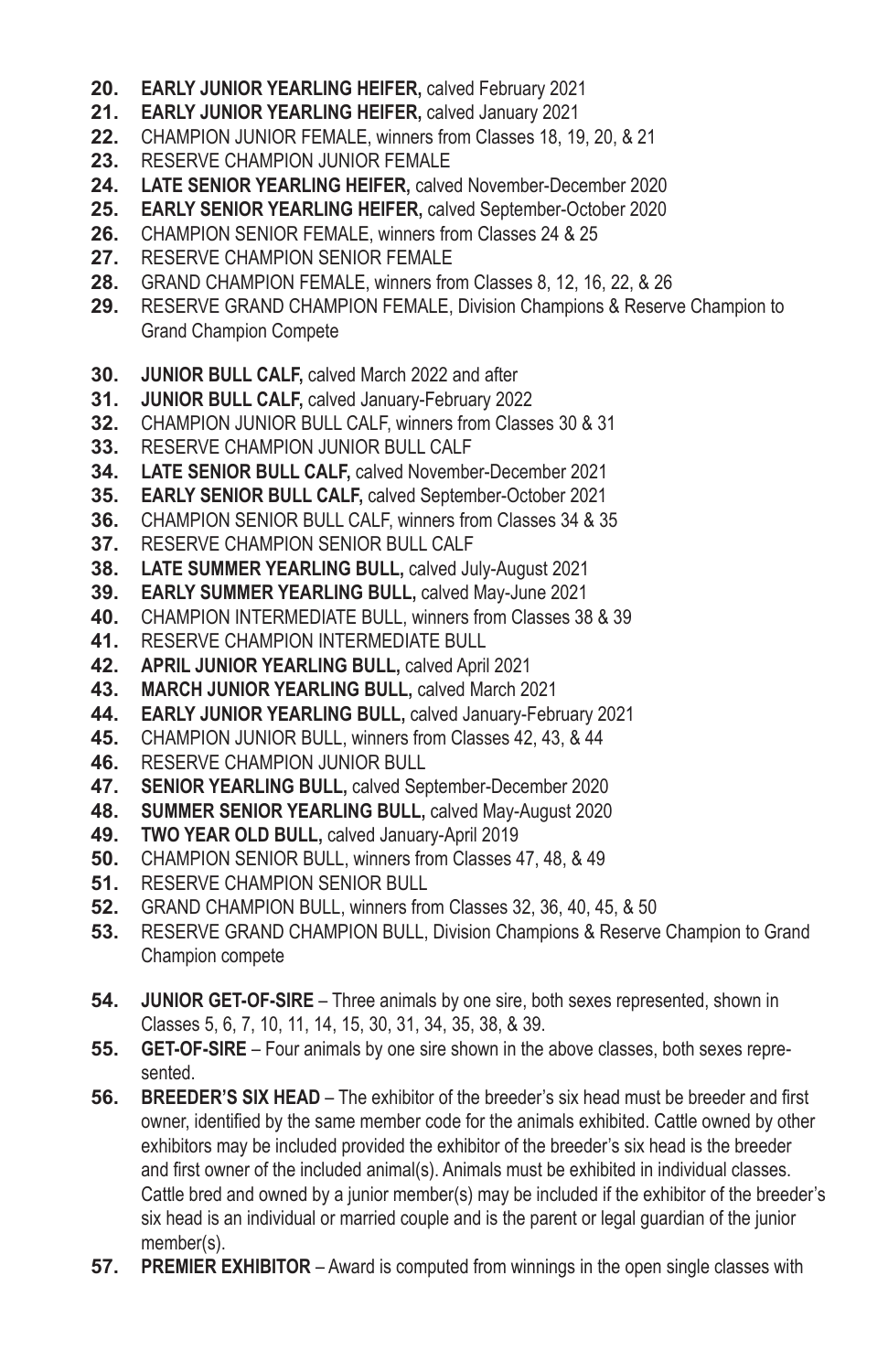three points for first place and Grand Champion, two points for second place and Reserve Grand Champion, and one point for third place. No points for individual champions or group classes. Points will accumulate for those animals with exactly the same owner as recorded on the registration certificate. In case of ties, fourth place and then fifth place, if needed, to be counted on a one-point basis.

**58. PREMIER BREEDER** – Award is computed from winnings with five points for first place, four points for second place, three points for third place, two points for fourth place, and one point for fifth place. Points are awarded to exhibitors for animals shown in open single classes, including those bred in partnership. No points for champion or group classes. In case of ties, sixth place to be counted on a one-point basis.

| Premiums & Special Awards |         |         |         |         |         |         |         |         |         |         |  |  |
|---------------------------|---------|---------|---------|---------|---------|---------|---------|---------|---------|---------|--|--|
| No. Shown                 |         | 2       | 3       | 4       | 5       | 6       |         | 8       | 9       | 10      |  |  |
| $10+$                     | \$90.00 | \$78.00 | \$56.00 | \$50.00 | \$44.00 | \$33.00 | \$28.00 | \$22.00 | \$17.00 | \$17.00 |  |  |
| 9                         | \$78.00 | \$67.00 | \$56.00 | \$44.00 | \$33.00 | \$22.00 | \$22.00 | \$17.00 | \$17.00 |         |  |  |
| 8                         | \$67.00 | \$61.00 | \$50.00 | \$39.00 | \$28.00 | \$22.00 | \$22.00 | \$17.00 |         |         |  |  |
| 7                         | \$67.00 | \$61.00 | \$50.00 | \$39.00 | \$28.00 | \$22.00 | \$15.00 |         |         |         |  |  |
| 6                         | \$56.00 | \$50.00 | \$44.00 | \$33.00 | \$22.00 | \$17.00 |         |         |         |         |  |  |
| 5                         | \$56.00 | \$50.00 | \$39.00 | \$28.00 | \$22.00 |         |         |         |         |         |  |  |
| 4                         | \$50.00 | \$44.00 | \$33.00 | \$22.00 |         |         |         |         |         |         |  |  |
| 3                         | \$44.00 | \$33.00 | \$22.00 |         |         |         |         |         |         |         |  |  |
| 2                         | \$39.00 | \$22.00 |         |         |         |         |         |         |         |         |  |  |
| 1                         | \$33.00 |         |         |         |         |         |         |         |         |         |  |  |

Grand Champion - \$120.00

Reserve Grand Champion - \$80.00

Grand and Reserve Grand Champion - Breeder's Six Head and Premier Awards-Special Award Other Champions-Rosettes

**The American Angus Association®,** 3201 Frederick Ave., St. Joseph, MO, will participate in premiums offered for open class Angus breeding cattle classes according to the premium schedule based on the number of head shown. The premium assistance provided by the American Angus Association for participation in this show is in addition to the premiums offered by the show itself. The premium assistance should not be used to offset show expense and shall be included in the premium payments distributed by the show to the exhibitors.

A minimum of 50 head must be shown in the open class division to receive American Angus Association premium participation for the following year.

Premiums from the Association are paid only to registered Angus cattle and only if the registration number is a part of the show report provided to the Association. Therefore, all cattle should be registered at the time of entry to make certain they receive the Association's portion of premiums. The Association does not pay on championship or any group classes (i.e. get-of-sire, junior get-of-sire, or breeder's six-head).

Open Show premium participation schedule is based on the number of head shown at the previous year's. KILE: 50-75 head = \$250; 76-100 head = \$225; 101-150 head = \$400; 151-200 head = \$500; 201 head or more = \$600. Female, cow/calf, and bull classes counted. The Association portion of the premiums will be included in the exhibitor's checks received from KILE.

The number of head shown does not include championship classes, get-of-sire, junior get-of-sire classes, or breeder's six-head class.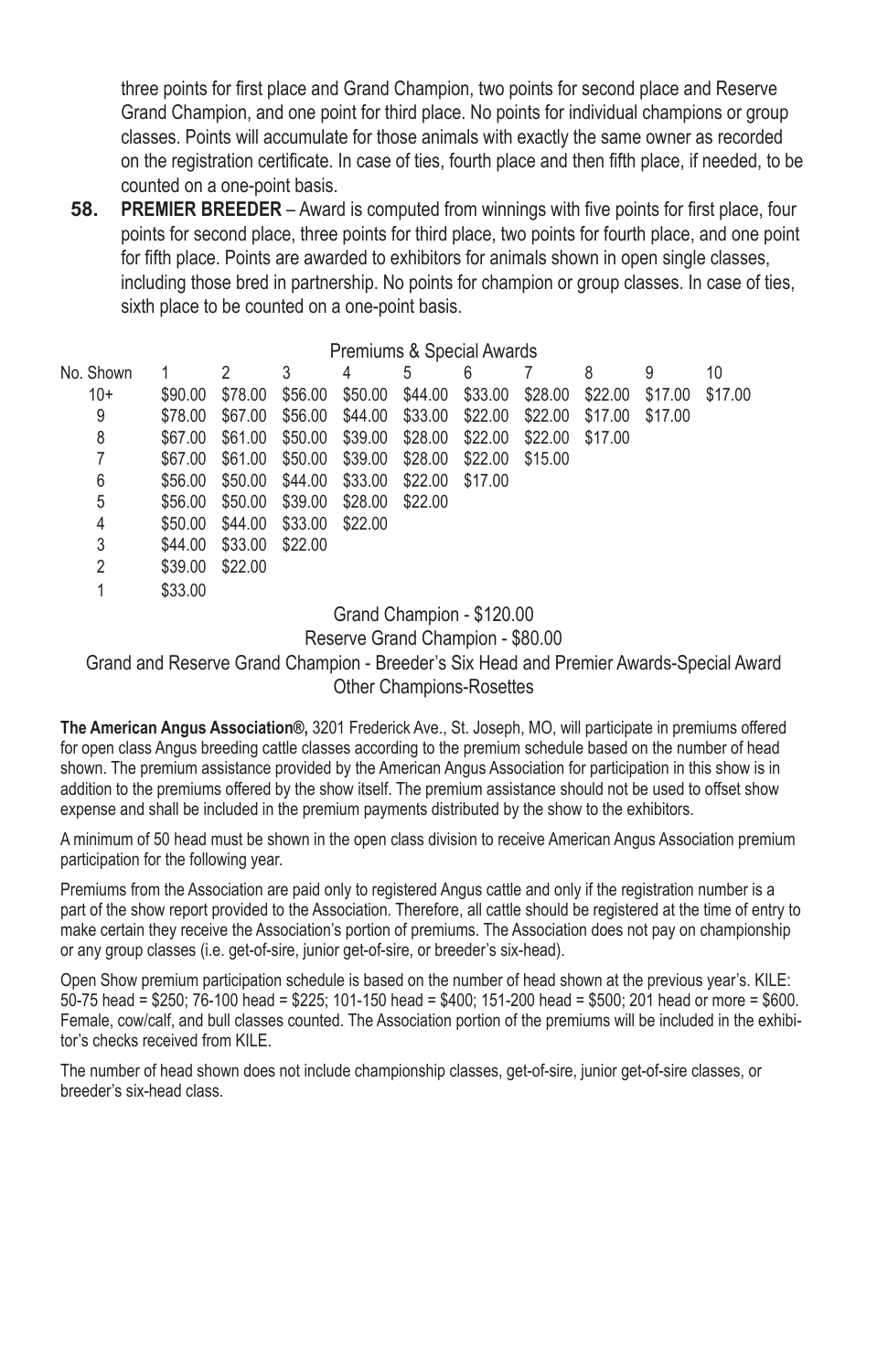## **CHAROLAIS CLASS "A" AICA ROLL OF EXCELLENCE SHOW**

**Alert!** - Exhibitors must have an **original paper registration** certificate available at all times during the Exposition, including the official breed check-in. No copies, photostats, or electronic/digital registrations will be accepted unless certified by an official paid employee of the respective breed association on-site at the EXPOSITION. This KILE provision supercedes all other breed certificate requirements for exhibition.

**Alert! – Breed Fertility Rules -** Exhibitors of any beef breed that has specific rules related to certification of pregnancy, embryo transfer fertility, and/or bulls requiring a positive semen test must present at check-in, proof of certification documented on the current show health certificate or on official veterinarian letterhead in order to show affected animals. Exhibitors without certification of positive pregnancy must agree to palpation by the KILE veterinarian, at the exhibitor's expense, in order to show. The only exception to these rules is certification by an official paid employee of the respective breed association on-site at the EXPOSITION.

### **SPECIAL RULES**

All animals to be eligible for an Open Charolais Breeding Class must be purebred and registered with the American-International Charolais Association (AICA). Only bona fide (original) certificates of registration will be accepted as evidence of registration and ownership. **NO PHOTOCOPIES.**

An animal is eligible to enter or compete in an open Charolais breeding class if registered in country of origin outside the United States and is eligible for purebred registry in the AICA Herdbook.

Animals registered in the AICA Colored Division Registry (QF and QM initialed registration numbers) must meet the parameters of the AICA Color Card.

All animals to be eligible may be approved by a sifting committee designated by the AICA. Stall space will not be provided for any Charolais cattle that have not been accepted by the sifting committee.

All animals are subject to a medical examination in order to determine age, and each animal will be present in the show ring in its natural conformation without alteration or modification. Use of artificial tailheads is not permitted.

Any animal not having a legible tattoo or firebrand number is ineligible and will be barred from showing.

Bulls from Classes 937, 938, 941, 942, & 943 must have a valid, satisfactory semen test certificate in posses-<br>sion. This certificate is valid for the entire show season.

All animals shown in individual classes must be weaned, with the exception of the Cow/Calf Class and calves at the side of females calved after September 1, 2019. Calves at side must be purebred and registered with the AICA. Females calved after September 1, 2019, must show in individual female class appropriate to age. Nurse cows are not permitted.

All females 20 months and older exhibited at AICA-sanctioned shows must be accompanied by a certificate of pregnancy from a licensed veterinarian or have produced fertile eggs as certified in a written statement by a licensed veterinarian or embryologist or have a calf at side.

AICA requires that all animals be shown with a halter and suggests that all bulls be shown with a nose lead.

ALL EXHIBITS OF CHAROLAIS BREEDING CATTLE SHALL BE GOVERNED BY THE AICA RULES AND REGULATIONS, ARTICLE XV, TITLED EXHIBITION OF ANIMALS. THE INSPECTION OF EXHIBIT CATTLE IS SPECIFIED IN ARTICLE XV, PARAGRAPH C, OF THE ASSOCIATION RULES AND REGULATIONS AND NON-COMPLIANCE OF EXHIBIT INSPECTION IS SPECIFIED IN PARAGRAPH D OF THE SAME ARTICLE XV.

ARTICLE XV, PARAGRAPH B, POINT 2: "Each animal will be presented in its natural conformation and structure without alteration or modification. Alteration or modification shall be defined to include any surgical, chemical, electrical, or other (including banding or other circulatory constriction) appearance change for cosmetic purpose, save only branding, tattooing, foot trimming, or dehorning. The act of artificially filling animals internally, which would include stomach pumping, drench tubes, or any other method per os (by esophagus) is prohibited. Silicone injection or other injection for cosmetic purpose shall be prohibited. Anabolic steroid use shall likewise be prohibited and any animal testing positive for anabolic steroid or diuretic use shall be presumed to be altered and modified."

**Effective October 22, 2004, at any American-International Charolais Association (AICA) sanctioned show**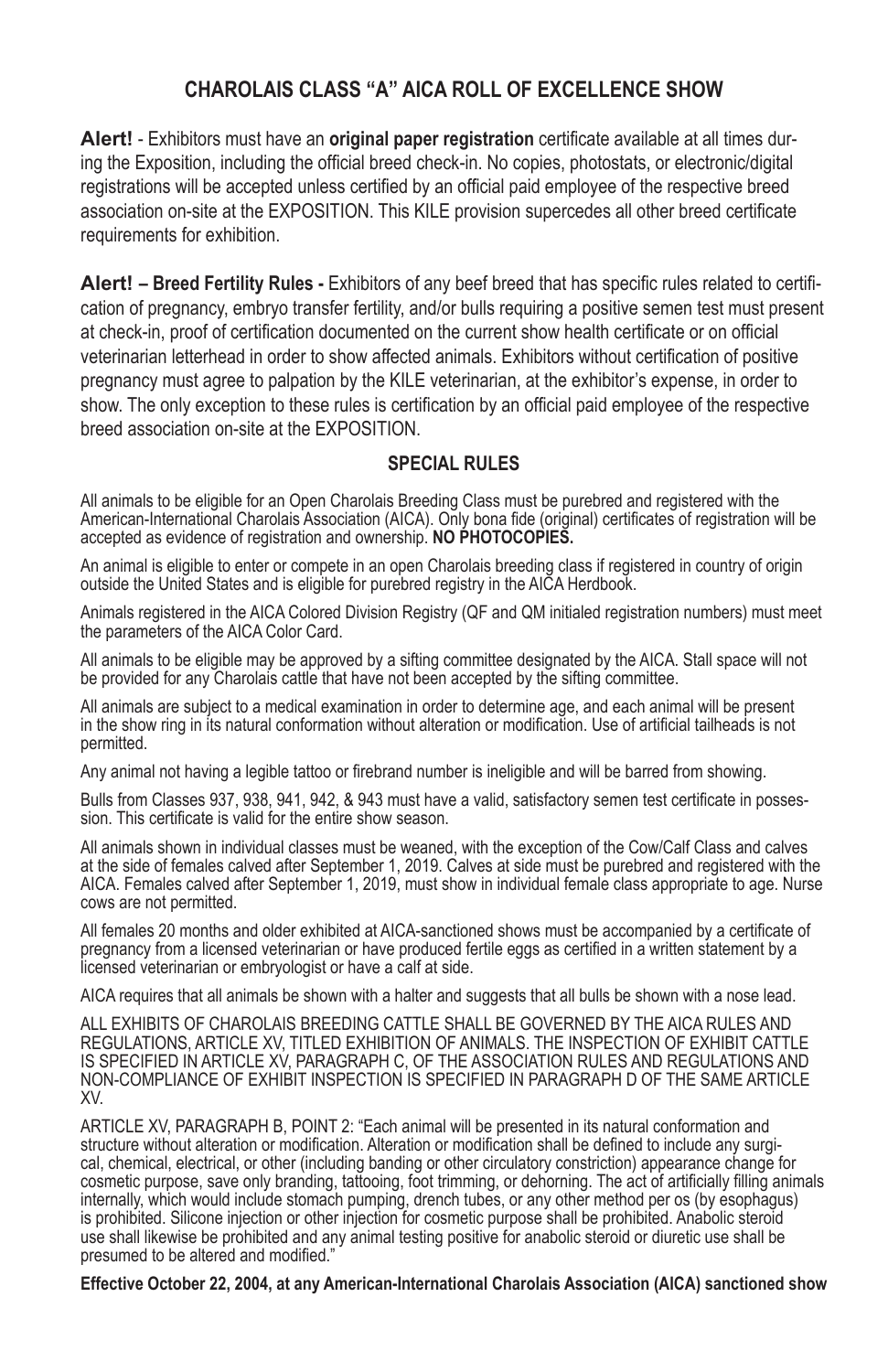**(including shows receiving AICA premium funding and/or qualifying as a Roll of Excellence Show), the use of a coloring agent, flock, and powder is prohibited. Use of these products will result in the immediate disqualification of a given animal at such show.**

*Where circumstances exist and/or allow, AICA reserves the right to split large individual classes after the checkin procedure is complete.*

#### **ALL RULES OF SHOW APPLY.**

- **901. SPRING HEIFER CALF,** calved March 2022 and after
- **902. JUNIOR HEIFER CALF,** calved January-February 2022
- **903.** CHAMPION JUNIOR CALF FEMALE
- **904.** RESERVE CHAMPION JUNIOR CALF FEMALE
- **905. WINTER HEIFER CALF,** calved November-December 2021
- **906. SENIOR HEIFER CALF,** calved September-October 2021
- **907.** CHAMPION SENIOR CALF FEMALE
- **908.** RESERVE CHAMPION SENIOR CALF FEMALE
- **909. LATE SUMMER YEARLING FEMALE,** calved July-August 2021
- **910. SUMMER YEARLING FEMALE,** calved May-June 2021
- **911.** CHAMPION INTERMEDIATE FEMALE
- **912.** RESERVE CHAMPION INTERMEDIATE FEMALE
- **913. LATE SPRING YEARLING FEMALE,** calved April 2021
- **914. EARLY SPRING YEARLING FEMALE,** calved March 2021
- **915.** JUNIOR CHAMPION FEMALE
- **916.** RESERVE JUNIOR CHAMPION FEMALE
- **917. JUNIOR YEARLING FEMALE,** calved January-February 2021
- **918. SENIOR YEARLING FEMALE,** calved September-December 2020
- **919.** CHAMPION SENIOR FEMALE
- **920.** RESERVE CHAMPION SENIOR FEMALE
- **921. COW/CALF PAIR**
- **922.** COW/CALF CHAMPION COW/CALF PAIR (1<sup>ST</sup> PLACE) COW/CALF – RESERVE CHAMPION COW/CALF PAIR (2ND PLACE)
	- Calf must be cow's natural calf, not embryo transplant. Calf to be no more than 250 days of age by day of show. Calf must be purebred and registered with the AICA. No age restriction on cow. Calf not eligible to compete in individual calf classes if shown with dam. Pair is eligible for Grand or Reserve Grand Champion Female. Cow and/or calf may be included in group class entries as individual, not as a pair comprising a single animal unit.
- **923.** GRAND CHAMPION FEMALE
- **924.** RESERVE GRAND CHAMPION FEMALE
- **925. SPRING BULL CALF,** calved March 2022 and after
- **926. JUNIOR BULL CALF,** calved January-February 2022
- **927.** CHAMPION JUNIOR BULL CALF
- **928.** RESERVE CHAMPION JUNIOR BULL CALF
- **929. WINTER BULL CALF,** calved November-December 2021
- **930. SENIOR BULL CALF,** calved September-October 2021
- **931.** CHAMPION SENIOR BULL CALF
- **932.** RESERVE CHAMPION SENIOR BULL CALF
- **933. LATE SUMMER YEARLING BULL,** calved July-August 2021
- **934. SUMMER YEARLING BULL,** calved May-June 2021
- **935.** CHAMPION INTERMEDIATE BULL
- **936.** RESERVE CHAMPION INTERMEDIATE BULL
- **937. SPRING YEARLING BULL,** calved March-April 2021
- **938. JUNIOR YEARLING BULL,** calved January-February 2021
- **939.** CHAMPION JUNIOR BULL
- **940.** RESERVE CHAMPION JUNIOR BULL
- **941. SENIOR YEARLING BULL,** calved September-December 2020
- **942. SUMMER SENIOR YEARLING BULL,** calved May-August 2020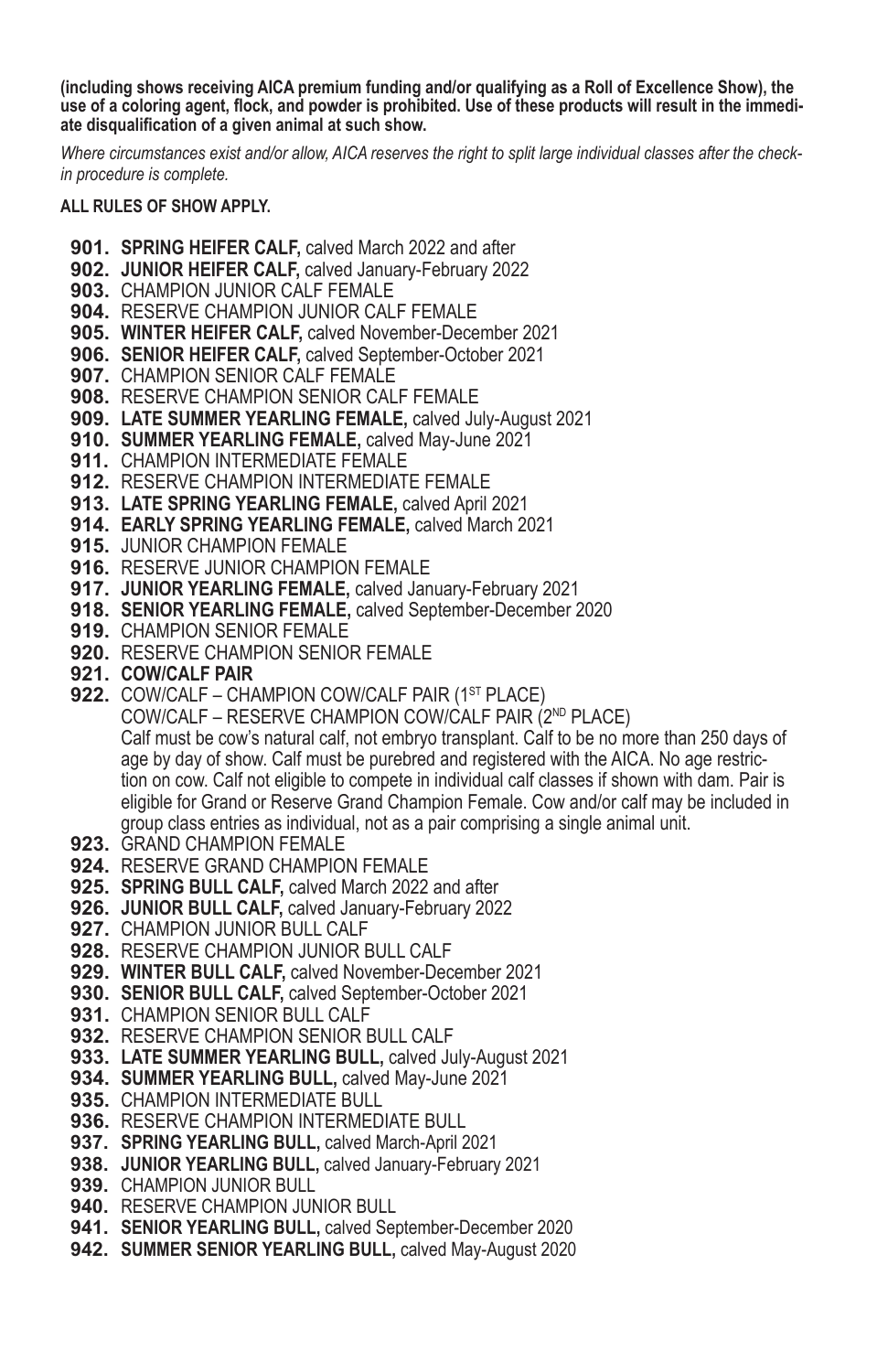- **943. TWO YEAR OLD BULL,** calved January-April 2020
- **944.** CHAMPION SENIOR BULL
- **945.** RESERVE CHAMPION SENIOR BULL
- **946.** GRAND CHAMPION BULL
- **947.** RESERVE GRAND CHAMPION BULL
- **948. PRODUCE-OF-DAM** Two animals, either sex, from one dam to be shown in individual classesto be eligible. May be owned by more than one exhibitor.
- **949. JUNIOR GET-OF-SIRE** Three animals all by one sire, both sexes to be represented, may be owned by more than one exhibitor. All animals must be shown in individual classes to be eligible. Bulls from class 925, 926, 929, or 930. Females from 901, 902, 905, or 906.
- **950. GET-OF-SIRE** Three animals all by one sire, both sexes to be represented, may be owned by more than one exhibitor. All animals must be shown in individual classes to be eligible. This get must have a minimum of two animals born before September 1, 2022
- **951. BREEDER'S HERD** Four animals, either sex, bred and owned by exhibitor. All animals must be shown in their individual classes to be eligible.
- **952. GROUP OF FIVE HEAD** Five animals of either sex owned by the exhibitor from the calf classes, junior classes, the senior classes, or a combination.

#### **PREMIUMS**

Grand and Reserve Champions – Group of Five Head – Special Award Other Champions – Rosettes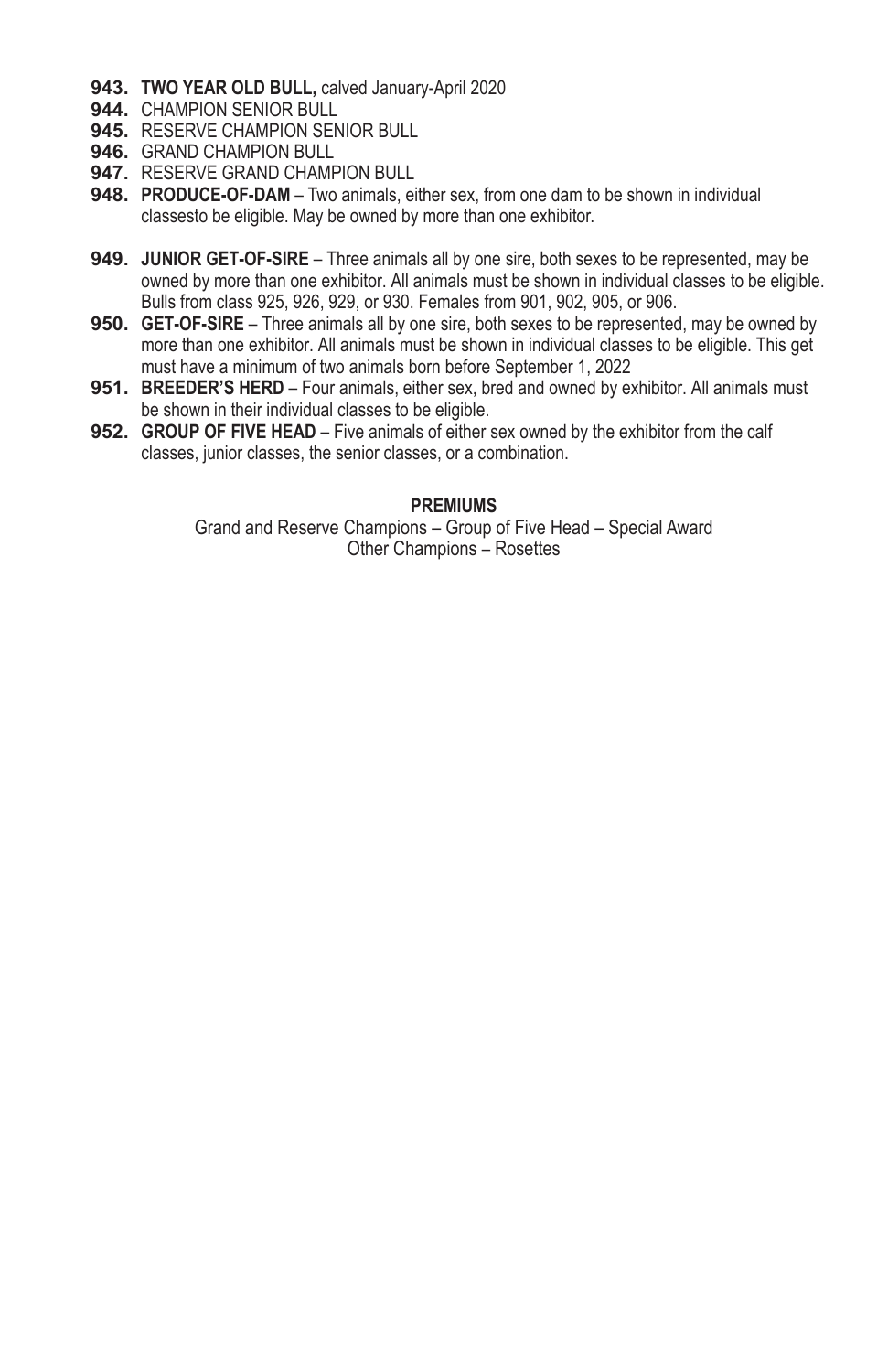# **NATIONAL HEREFORD SHOW (Horned & Polled)**

**Alert!** - Exhibitors must have an **original paper registration certificate** available at all times during the Exposition, including the official breed check-in. No copies, photostats, or electronic/digital registrations will be accepted unless certified by an official paid employee of the respective breed association on-site at the EXPOSITION. This KILE provision supercedes all other breed certificate requirements for exhibition.

### **SPECIAL RULES**

Exhibitors in Hereford classes are subject to the Association's special rule on class qualification and any animal without a legible tattoo will not be eligible for show. All Hereford animals must be officially recorded (registered) 30 days prior to show date to be eligible to show. Entries with registrations "Pending" or "Applied for" will be ineligible to show.

Animals must be entered and exhibited under the recorded ownership name or co-owner's names as of show entry deadline date. Violation of AHA's rules regarding defects and unethical practices will result in disqualification of animals in question. All other rules of this show apply.

- **201. SPRING HEIFER CALF,** calved May-June 2022
- **202. SPRING HEIFER CALF,** calved April 2022
- **202A. SPRING HEIFER CALF,** calved March 2022
- **203.** CHAMPION SPRING HEIFER CALF
- **204.** RESERVE CHAMPION SPRING HEIFER CALF
- **205. JUNIOR HEIFER CALF,** calved February 2022
- **206. JUNIOR HEIFER CALF,** calved January 2022
- **207.** CHAMPION JUNIOR HEIFER CALF
- **208.** RESERVE CHAMPION JUNIOR HEIFER CALF
- **209. SENIOR HEIFER CALF,** calved November 16th-December 2021
- **210. SENIOR HEIFER CALF,** calved October-November 15th 2021
- **211. SENIOR HEIFER CALF,** calved August-September 2021
- **212.** CHAMPION SENIOR HEIFER CALF
- **213.** RESERVE CHAMPION SENIOR HEIFER CALF
- **214. LATE SUMMER YEARLING FEMALE,** calved June 16th-July 2021
- **215. EARLY SUMMER YEARLING FEMALE,** calved May-June 15th 2021
- **216.** CHAMPION INTERMEDIATE YEARLING FEMALE
- **217.** RESERVE CHAMPION INTERMEDIATE YEARLING FEMALE
- **218. SPRING YEARLING FEMALE,** calved April 2021
- **218A. SPRING YEARLING FEMALE,** calved March 2021
- **219.** CHAMPION SPRING YEARLING FEMALE
- **220.** RESERVE CHAMPION SPRING YEARLING FEMALE
- **221. JUNIOR YEARLING FEMALE,** calved February 2021
- **221A. JUNIOR YEARLING FEMALE,** calved January 2021
- **222.** CHAMPION JUNIOR YEARLING FEMALE
- **223.** RESERVE CHAMPION JUNIOR YEARLING FEMALE
- **224. SENIOR YEARLING FEMALE,** calved August-December 2020
- **225.** CHAMPION SENIOR FEMALE
- **226.** RESERVE CHAMPION SENIOR FEMALE
- **227.** GRAND CHAMPION FEMALE
- **228.** RESERVE GRAND CHAMPION FEMALE
- **229. COW/CALF PAIR,** special class for Cow/Calf pairs. Any female older than above ages with a calf at side. Calf older than 240 days of age on show day is not eligible to show in cow/calf class. If the cow is horned and the calf polled, then the pair shows in the horned cow/calf class. If the cow is polled and the calf is horned, then the pair shows in the polled cow/calf class. Cow/Calf does not compete for overall champion female. Calf must be registered. Calf is eligible for individual classes but must be entered in appropriate class.
- **230.** GRAND CHAMPION COW/CALF PAIR
- **231.** RESERVE GRAND CHAMPION COW/CALF PAIR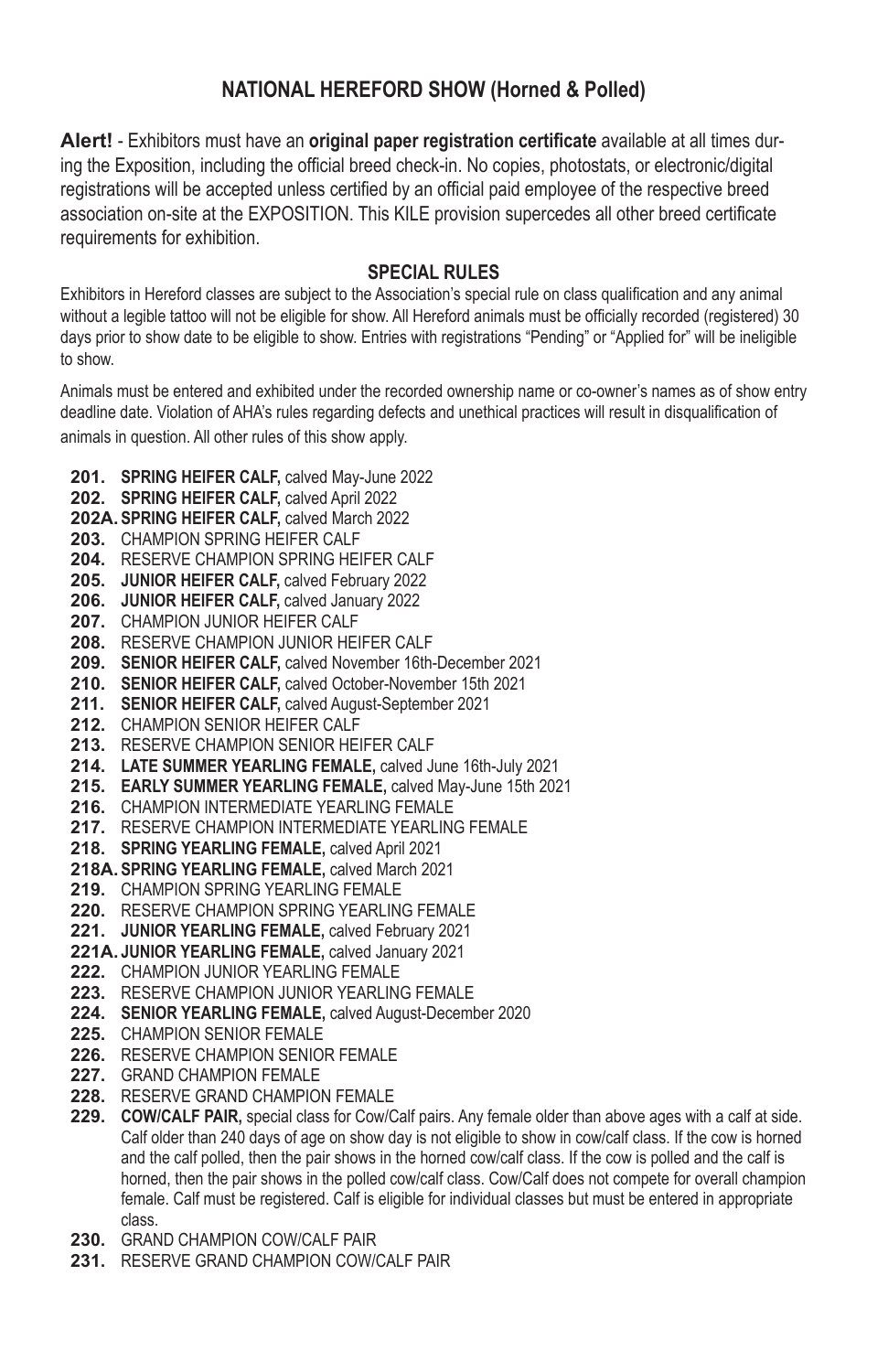- **232. SPRING BULL CALF,** calved May-June, 2022
- **233. SPRING BULL CALF,** calved April 2022
- **233A. SPRING BULL CALF,** calved March 2022
- **234.** CHAMPION SPRING BULL CALF
- **235.** RESERVE CHAMPION SPRING BULL CALF
- **236. JUNIOR BULL CALF,** calved February 2022
- **237. JUNIOR BULL CALF,** calved January 2022
- 238. CHAMPION JUNIOR BULL CALF
- **239.** RESERVE CHAMPION JUNIOR BULL CALF
- **240. SENIOR BULL CALF,** calved November 16th‑December 2021
- **241. SENIOR BULL CALF,** calved October-November 15th 2021
- **242. SENIOR BULL CALF,** calved August-September 2021
- **243.** CHAMPION SENIOR BULL CALF
- **244.** RESERVE CHAMPION SENIOR BULL CALF
- **245. LATE SUMMER YEARLING BULL,** calved June 16th-July 2021
- **246. EARLY SUMMER YEARLING BULL,** calved May-June 15th 2021
- **247.** CHAMPION INTERMEDIATE BULL
- **248.** RESERVE CHAMPION INTERMEDIATE BULL
- **249. SPRING YEARLING BULL,** calved April 2021
- **249A. SPRING YEARLING BULL,** calved March 2021
- **250. JUNIOR YEARLING BULL,** calved February 2021
- **250A. JUNIOR YEARLING BULL,** calved January 2021
- **251.** CHAMPION YEARLING BULL
- **252.** RESERVE CHAMPION YEARLING BULL
- **253. SENIOR YEARLING BULL,** calved August-December 2020
- **254. TWO YEAR OLD BULL,** calved January-July 2020
- **255.** CHAMPION SENIOR BULL
- 256. RESERVE CHAMPION SENIOR BULL
- **257.** GRAND CHAMPION BULL
- **258.** RESERVE GRAND CHAMPION BULL
- **259. GET-OF-SIRE** Four animals shown in above single entry classes with both sexes represented and all to be the progeny of one sire. It is permissible to use either the cow or calf from a cow/calf pair for the Get-of-Sire. Get-of-Sire may be comprised of animals from one or more owners and of both horned and polled animals.
- **260. BEST SIX HEAD** Owned by exhibitor or by a member of his/her immediate family. All animals must have been shown in their respective single entry classes. A cow/calf will be considered as two head in the Best Six Head class. Best Six Head my be comprised of both horned and polled animals.
- **261. PREMIER EXHIBITOR** Awarded with the following point system 1<sup>st</sup> place = 5 points;  $2<sup>nd</sup>$  place = 4 points;  $3<sup>rd</sup>$  place = 3 points;  $4<sup>th</sup>$  place = 2 points, and  $5<sup>th</sup>$  place = 1 point. No points will be given for champions. Points will be awarded for Get-of-Sire and Best Six Head for Premier Exhibitor with the same scoring system as above.
- **262. PREMIER BREEDER** Awarded with the following point system 1<sup>st</sup> place = 5 points;  $2^{nd}$  place = 4 points;  $3<sup>rd</sup>$  place = 3 points;  $4<sup>th</sup>$  place = 2 points, and  $5<sup>th</sup>$  place = 1 point. No points will be given for champions. Points will be awarded for Best Six Head for Premier Exhibitor with the same scoring system as above. The same scoring system as above will be used for awarding points for the group classes.

#### **PREMIUMS AND SPECIAL AWARDS**

Grand and Reserve Grand Champions – Special Awards Best Six Head and Premier Awards – Special Awards Other Champions – Rosettes

Premium Scale for all other Individual & Group Classes: See chart on second page of this document.

Pennsylvania Hereford Association will contribute \$100 toward the KILE Junior Hereford Show premiums. The American Hereford Association, c/o Bailey Clanton, PO Box 014059, Kansas City, MO 64101, will sponsor 50% of the premiums paid by KILE.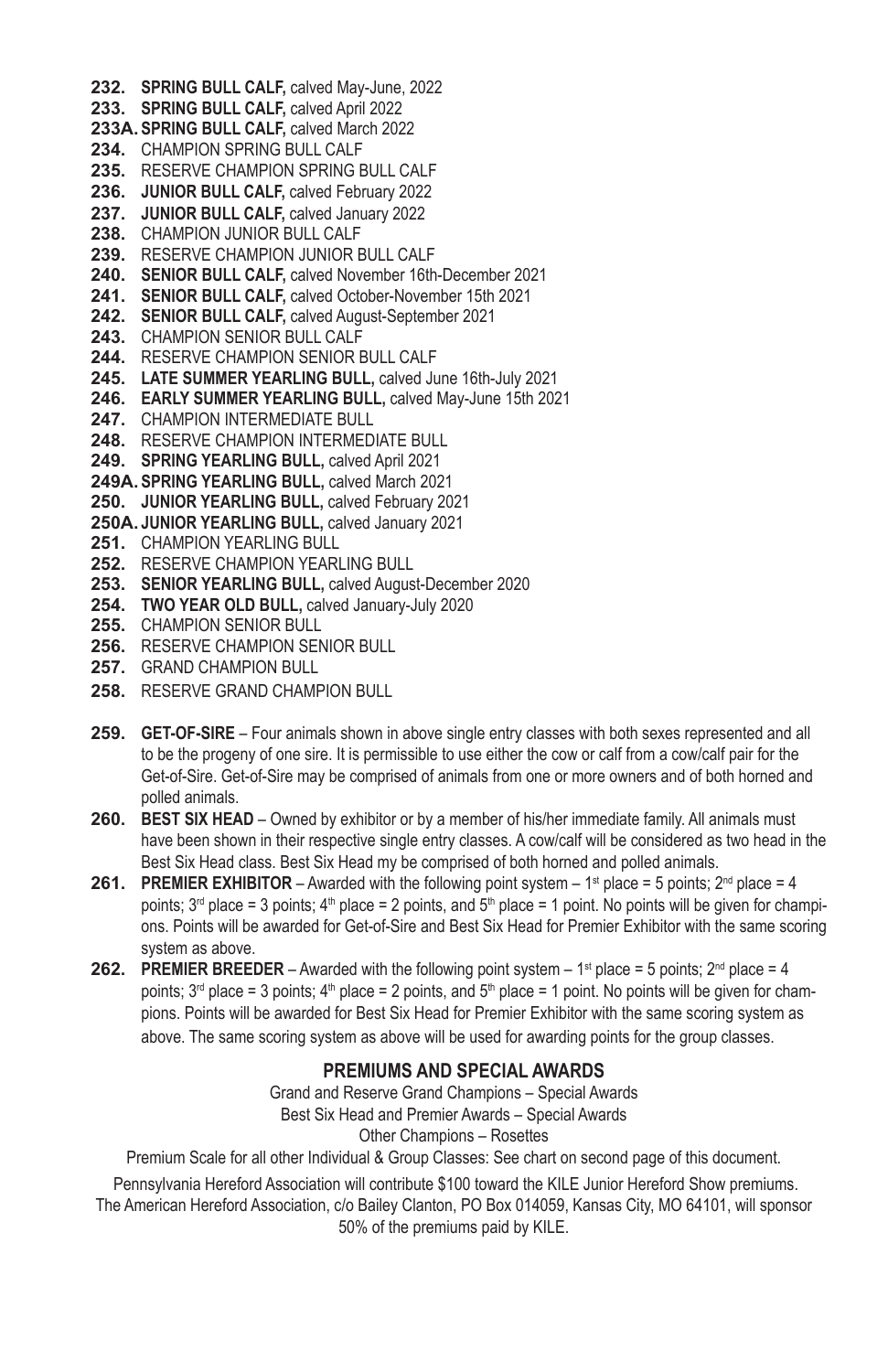# **HIGHLAND CATTLE**

### Mid-Atlantic Highland Cattle Association

**Alert!** - Exhibitors must have an **original paper registration certificate** available at all times during the Exposition, including the official breed check-in. No copies, photostats, or electronic/digital registrations will be accepted unless certified by an official paid employee of the respective breed association on-site at the EXPOSITION. This KILE provision supercedes all other breed certificate requirements for exhibition.

## **INFORMATION & RULES**

- 1. All exhibitors must be members of the Mid-Atlantic Highland Cattle Association (MAHCA).
- All animals (except steers) must be currently registered with the American Highland Cattle Association prior to the participation in an American Highland Cattle Association Roll of Excellence Show.
- 3. Exhibitors are required to post a card over each animal stating: Name, Registration Number, Birthdate, Sire & Dam (optional). Exhibitors are encouraged to use farm signs.
- 4. Exhibitor's number must be worn while showing. Attire with farm name/logo prohibited in show ring.
- 5. All cattle must be tied with a neck rope in addition to a regular halter.
- 6. The exhibitors are responsible for the health of their animals. IMPORTANT The Show Committee has the right to call for the services of a veterinarian for the treatment of an animal that is sick or injured if the exhibitor is not available. The fee must be paid by the exhibitor prior to the release of the animal by the Show Committee.
- 7. Any animal deemed uncontrollable by the Ring Steward will be excused from the show ring.
- 8. Rule violations will be handled by the Show Committee.
- 9. Artificially altering the natural conformation or structure of an animal is strictly prohibited for this event. In addition, the use of growth hormones is forbidden. Every exhibitor also agrees to submit any entries to any inspection deemed necessary by the Show Committee.
- 10. Bulls 12 months and older must be shown with rings or nose leads.
- 11. Steer Class Purebred Steers are not required to be registered. Crossbred Steers are required to be 50% Highland.
- 12. American Highland Cattle Association Rules for ROE sanctioned shows:
	- a. Exhibitors must be members in good standing of the American Highland Cattle Association or the Canadian Highland Cattle Society.
	- b. All animals must be owned by the exhibitor and registered with AHCA or the Canadian Highland Cattle Society. No pending animals.
	- c. Original registration papers must be presented to show officials or American Highland Cattle Association representatives upon request.
	- d. Tattoos must be legible and correspond to registration papers.
	- e. Use of hormones or steroids in animals exhibited is prohibited.
	- f. Breeding cattle may not be dehorned.
	- g. Exhibitors agree to abide by the IAFE (International Association of Fair and Expositions) National Code of Ethics.
	- h. Registered Pure and Crossbred steers and sovereigns will count toward Premier Breeder and Exhibitor Awards at all ROE shows.
	- i. Registered and Unregistered steers and Registered Sovereigns will be included for the number of animals in a point show.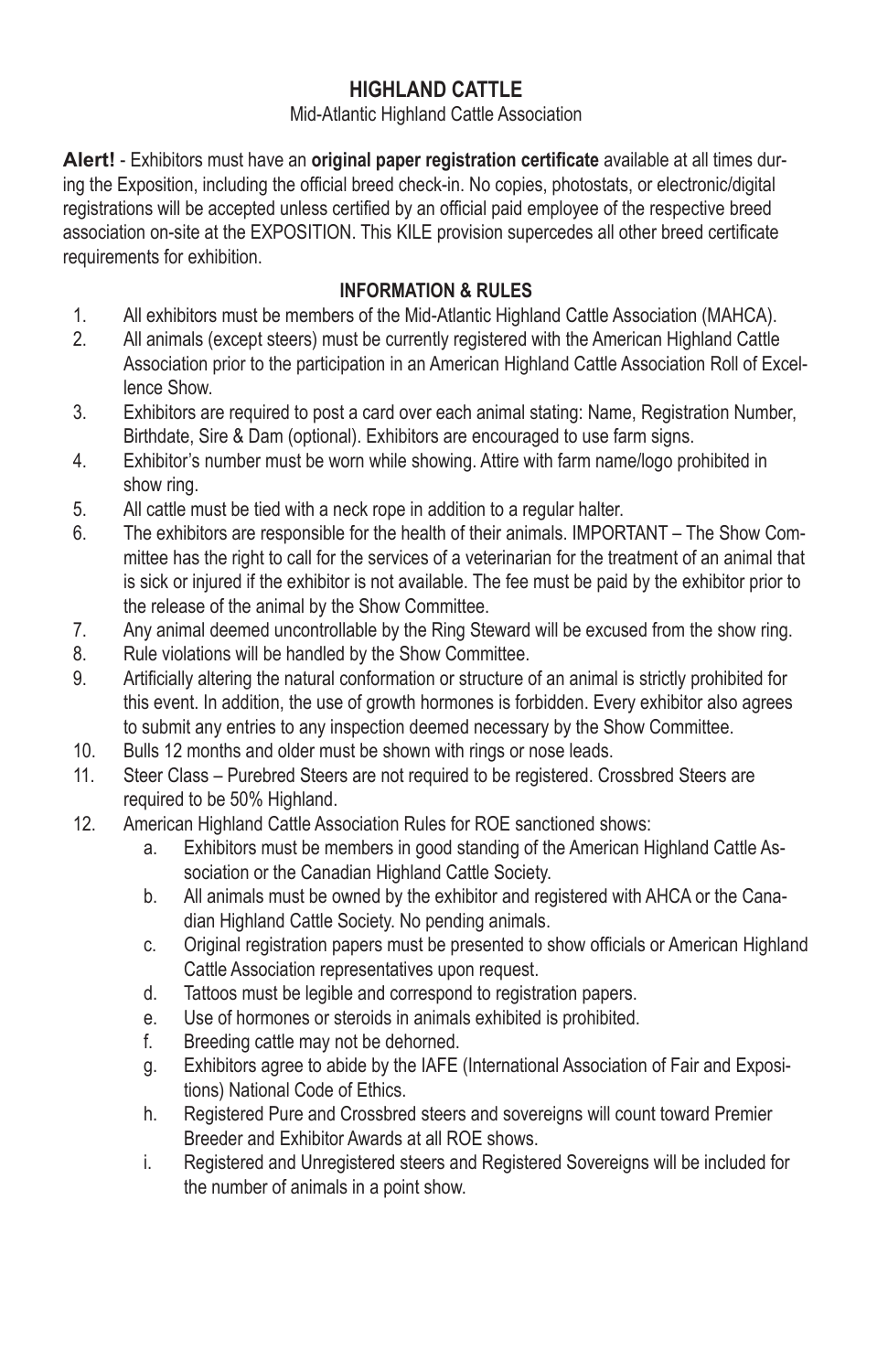- **421. INTERMEDIATE HEIFER CALF,** calved May 2022 and after
- **422.** CHAMPION INTERMEDIATE HEIFER CALF
- **423.** RESERVE CHAMPION INTERMEDIATE HEIFER CALF
- **424. JUNIOR HEIFER CALF,** calved March-April 2022
- **425. JUNIOR HEIFER CALF,** calved January-February 2022
- **426.** CHAMPION JUNIOR HEIFER CALF
- **427.** RESERVE CHAMPION JUNIOR HEIFER CALF
- **428. SENIOR HEIFER CALF,** calved September-December 2021
- **429.** CHAMPION SENIOR HEIFER CALF
- **430.** RESERVE CHAMPION SENIOR HEIFER CALF
- **431. INTERMEDIATE YEARLING HEIFER,** calved May-August 2021
- **432.** CHAMPION INTERMEDIATE YEARLING HEIFER
- **433.** RESERVE CHAMPION INTERMEDIATE YEARLING HEIFER
- **434. JUNIOR YEARLING HEIFER,** calved January-April 2021
- **435.** CHAMPION JUNIOR YEARLING HEIFER
- **436.** RESERVE CHAMPION JUNIOR YEARLING HEIFER
- **437. SENIOR HEIFER,** calved May-December 2020
- **438. SENIOR HEIFER,** calved January-April 2020
- **439.** CHAMPION SENIOR HEIFER
- **440.** RESERVE CHAMPION SENIOR HEIFER
- **441.** GRAND CHAMPION FEMALE
- **442.** RESERVE GRAND CHAMPION FEMALE
- **443. COW/CALF PAIR,** Calf must be cow's natural calf, still nursing, and can be a maximum of 250 days old.
- **444.** GRAND CHAMPION COW/CALF PAIR
- **445.** RESERVE GRAND CHAMPION COW/CALF PAIR
- **446. INTERMEDIATE BULL CALF,** calved May 2022 and after
- **447.** CHAMPION INTERMEDIATE BULL CALF
- **448.** RESERVE CHAMPION INTERMEDIATE BULL CALF
- **449. JUNIOR BULL CALF,** calved March-April 2022
- **450. JUNIOR BULL CALF,** calved January-February 2022
- **451.** CHAMPION JUNIOR BULL CALF
- **452.** RESERVE CHAMPION JUNIOR BULL CALF
- **453. SENIOR BULL CALF,** calved September-December 2021
- **454.** CHAMPION SENIOR BULL CALF
- **455.** RESERVE CHAMPION SENIOR BULL CALF
- **456. INTERMEDIATE YEARLING BULL,** calved May-August 2021
- **457.** CHAMPION INTERMEDIATE YEARLING BULL
- **458.** RESERVE CHAMPION INTERMEDIATE YEARLING BULL
- **459. JUNIOR YEARLING BULL,** calved January-April 2021
- **460.** CHAMPION JUNIOR YEARLING BULL
- **461.** RESERVE CHAMPION JUNIOR YEARLING BULL
- **462. SENIOR BULL,** calved May-December 2020
- **463. SENIOR BULL,** calved January-April 2020
- **464.** CHAMPION SENIOR BULL
- **465.** RESERVE CHAMPION SENIOR BULL
- **466.** GRAND CHAMPION BULL
- **467.** RESERVE GRAND CHAMPION BULL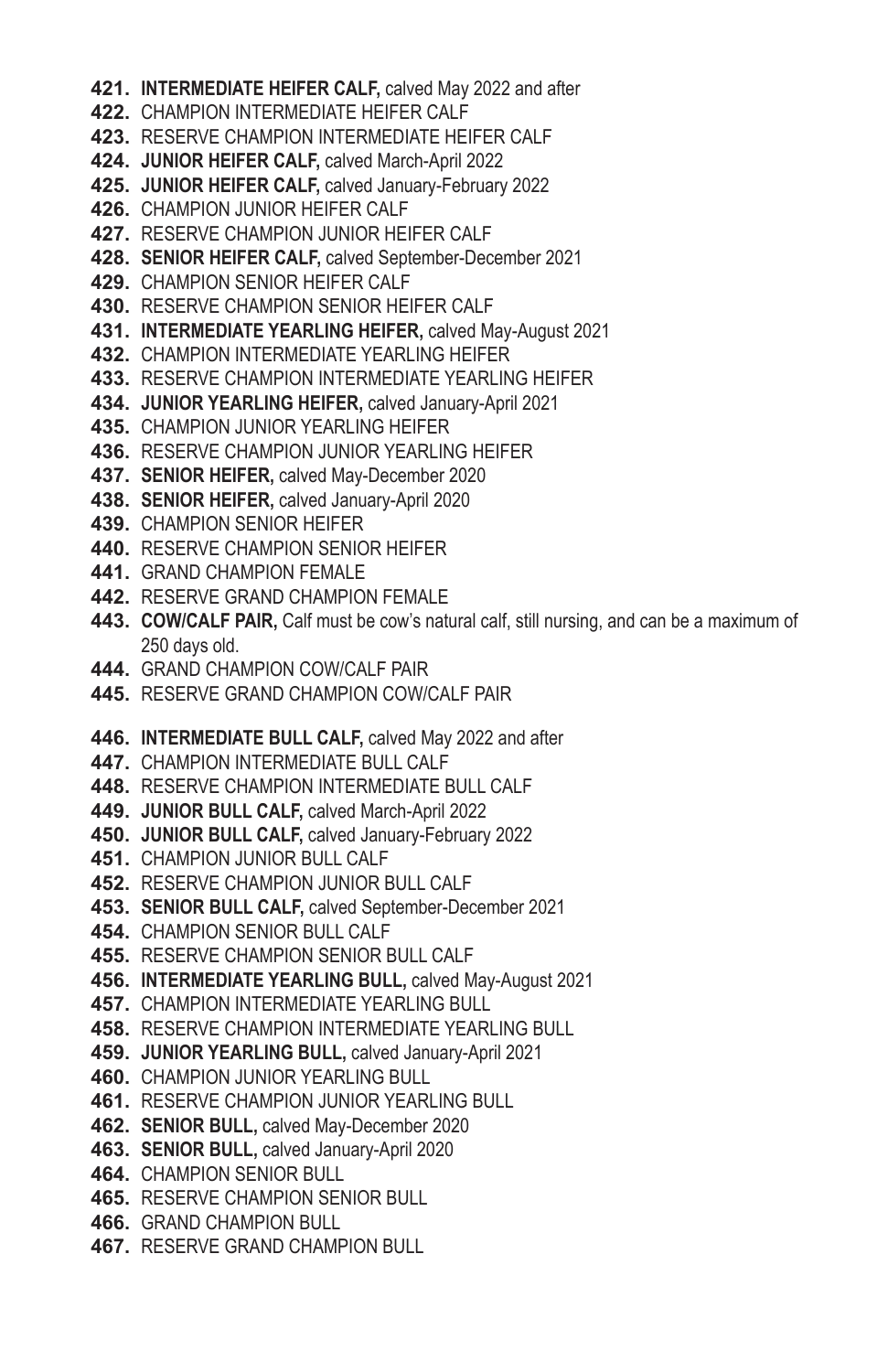- **468. SOVEREIGN HEIFER,** calved January 2021 and after
- **469. SOVEREIGN BULL,** calved January 2021 and after
- **470. PUREBRED STEER,** calved October 2020 and after
- **471. CROSSBRED STEER,** calved October 2020 and after
- **472. GET-OF-SIRE,** Three animals from above classes sired by same bull.
- **473. PRODUCE-OF-DAM,** Two animals from above classes produced by same dam
- **474. BREEDER'S HERD,** Four animals, both sexes represented, bred by the exhibitor.
- **475. PREMIER BREEDER**

### **476. PREMIER EXHIBITOR**

Premier Breeder and Premier Exhibitor awards will be given to the breeder or exhibitor having the highest number of points based on a maximum of the five highest-placing animals in the single classes owned by that breeder or exhibitor. Points shall be awarded as follows:

 $1<sup>st</sup> - 5$  points;  $2<sup>nd</sup> - 4$  points;  $3<sup>rd</sup> - 3$  points;  $4<sup>th</sup> - 2$  points;  $5<sup>th</sup> - 1$  point.

No points for Division or Grand Champions, Produce-of-Dam, Get-of-Sire, or Breeder's Herd.

### **PREMIUMS & SPECIAL AWARDS**

Grand and Reserve Grand Champion – Special Awards

Premier Awards – Special Awards

Other Champions – Rosettes

Premium Scale for individual and group classes: See chart on second page of this document.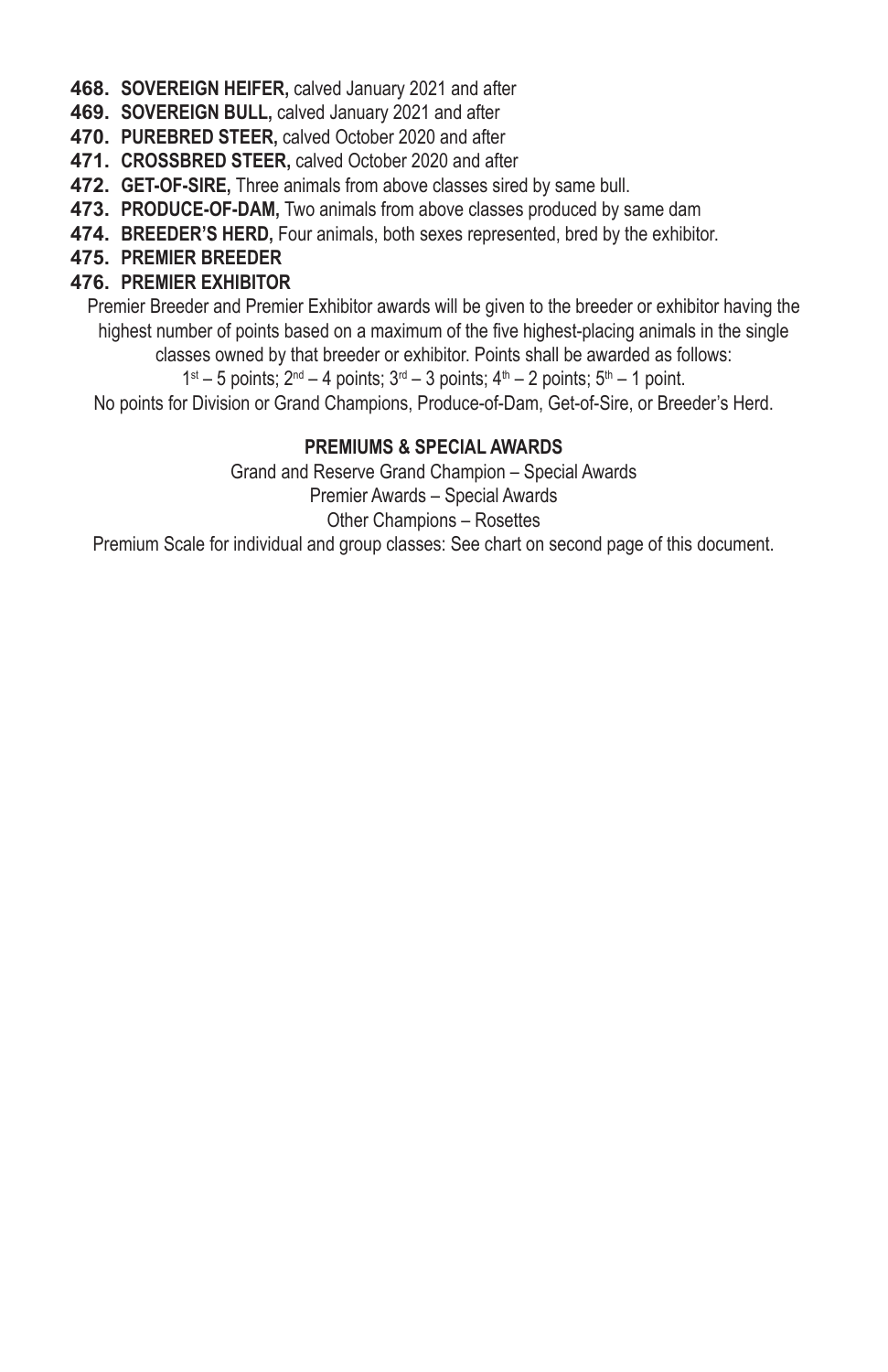# **LIMOUSIN/LIM-FLEX MEDAL OF EXCELLENCE, LEVEL II**

**Alert!** - Exhibitors must have an **original paper registration certificate** available at all times during the Exposition, including the official breed check-in. No copies, photostats, or electronic/digital registrations will be accepted unless certified by an official paid employee of the respective breed association on-site at the EXPOSITION. This KILE provision supercedes all other breed certificate requirements for exhibition.

- 1. Animals must be registered with the North American Limousin Foundation (NALF).
- 2. All cattle shown including calves at the side of the dam must be:

A. 75% Limousin (NALF percentage, not actual) or greater as indicated on orange NALF registration certificates OR

B. Purple-papered Lim-Flex cattle as indicated by NALF registration certificates. Percentage, fullblood, purebred and Lim-Flex cattle shall compete in the same classes and championships.

- 3. If a show does not abide by the NALF MOE show rules exhibitors will not be awarded points for that show.
- 4. Animals must be properly tattooed and will be inspected at the show. Tattoos must be legible and match the registration certificates. If an animal's tattoo is not legible or cannot be read upon initial processing, it will be ineligible to show and not be allowed to return with a new or corrected tattoo.
- 5. To maintain a high degree of confidence in Limousin shows NALF reserves the right to disqualify any animal that has been fitted in an unethical manner. Unethical fitting shall include the following:

a) Any use of paints, colored show foam, graphite, colored powders or other substances; animals may be subject to a white-towel test;

b) The addition of any hair or hair like substances, including false tail heads and false polls (false tail switches are allowed);

c) The cutting, tearing or gluing of the hide or underneath the hide or removal of tissue in an attempt to alter the shape of the animal or the injection of any gas, solid or liquid under the hide to alter the normal conformation;

d) Any products, solutions or liquids administered internally or externally to alter the conformation of the animal is prohibited. That includes the use of steroids, growth stimulants and the act of artificially filling animals internally, which would include stomach pumping, drench tubes or any other method.

**EXCEPTION:** In the case of severely sick or dehydrated animals, the exhibitor may have fluids or electrolytes administered by the licensed official show veterinarian with the approval of the show superintendent or a NALF representative. That exception is not applicable on show day or weigh-in/check-in day.

- 6. Bulls older than one (1) year must show with a nose lead. The Limousin show superintendent and the show management reserve the right to disqualify animals deemed unmanageable.
- 7. Protests against exhibitors, individual animals or fitting violations must be submitted in writing, signed by five (5) active members of the NALF and presented to the show superintendent within12 hours of the show's completion.
- 8. NALF reserves the right to mouth animals for dental development.
- 9. NALF reserves the right to collect hair samples from any animal.
- 10. Class size shall be to the discretion of the show superintendent and may not contain more than 20 head. The given classes may be split or combined only within their given division.
- 11. Calves exhibited alongside dams in the cow-calf division are eligible to show as individuals.
- 12. Animals shown must be solid red or black above the flanks, excluding birth marks.

**OTHER REQUIREMENTS**: The following performance-data-submission requirements must be met by Dec. 1 to receive Medal of Excellence points.

- a. Birth weight (bulls and heifers)
- b. Weaning weight (bulls and heifers)
- c. Yearling weight (bulls and heifers)
- d. Yearling scrotal circumference
- e. Pregnancy test (females older than 600 days at season's end)
- f. Breeding Soundness Exam and semen test (bulls older than 400 days)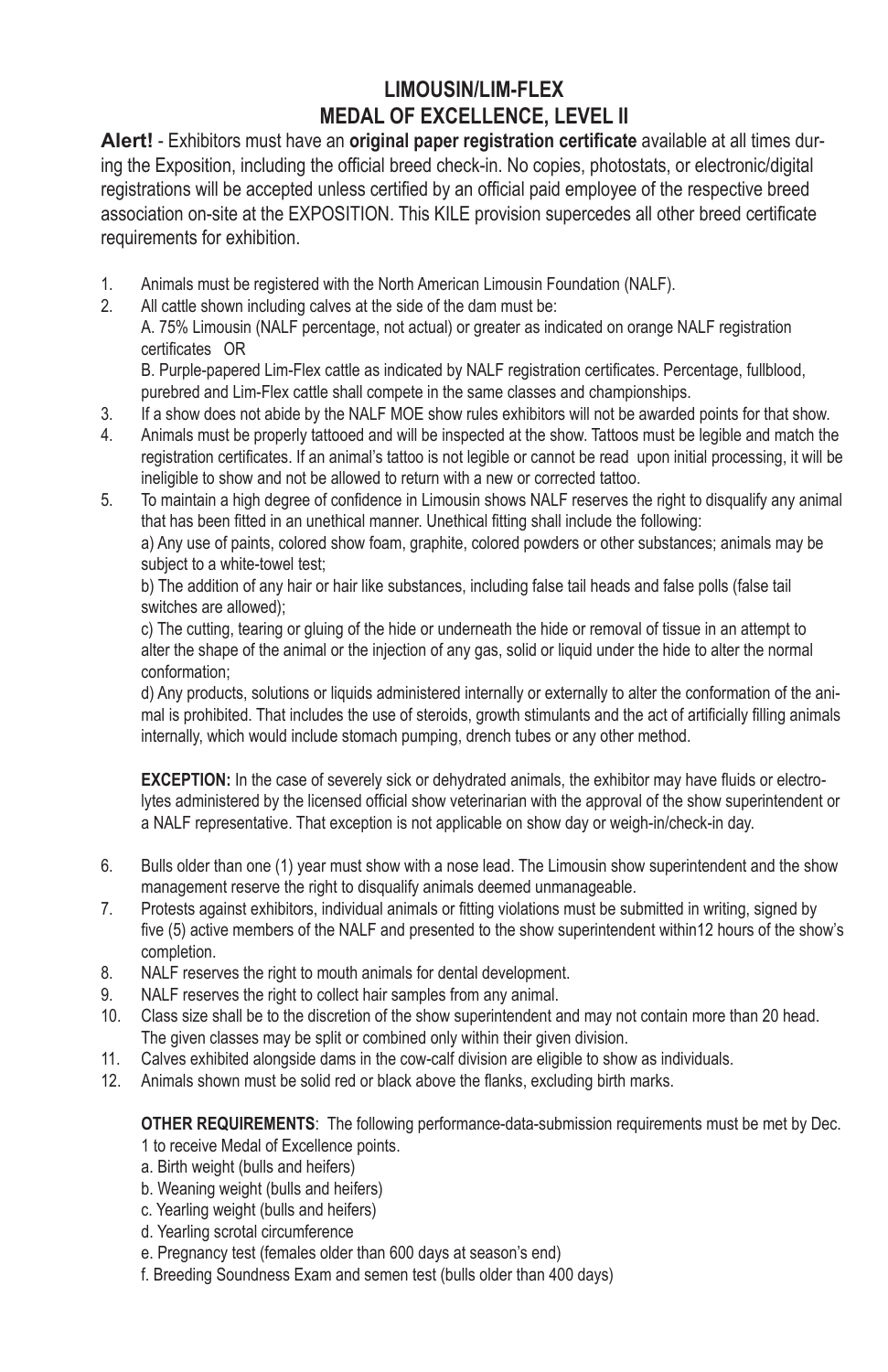**1200. SPRING HEIFER CALF,** calved on or after March 1, 2022 **1201. JUNIOR HEIFER CALF,** calved between Jan. 1 and Feb. 28, 2022 1202. DIVISION I CHAMPION FEMALE 1203. DIVISION I RESERVE CHAMPION FEMALE **1204. WINTER HEIFER CALF,** calved between Nov. 1 and Dec. 31, 2021 **1205. SENIOR HEIFER CALF,** calved between Sept. 1 and Oct. 21, 2021 1206. DIVISION II CHAMPION FEMALE 1207. DIVISION II RESERVE CHAMPION FEMALE **1208. LATE SUMMER YEARLING FEMALE,** calved between July 1 and Aug. 31, 2021 **1209. SUMMER YEARLING FEMALE,** calved between May 1 and June 30, 2021 1210. DIVISION III CHAMPION FEMALE 1211. DIVISION III RESERVE CHAMPION FEMALE **1212. APRIL JUNIOR YEARLING FEMALE,** calved between April 1 and April 30, 2021 **1213. MARCH YEARLING FEMALE,** calved between March 1 and March 31, 2021 **1214. JUNIOR YEARLING FEMALE,** calved between Jan. 1 and Feb. 28, 2021

1215. DIVISION IV CHAMPION FEMALE

1216. DIVISION IV RESERVE CHAMPION FEMALE

**1217. LATE YEARLING FEMALE,** calved between Nov. 1 and Dec 31, 2020

**1218. FALL YEARLING FEMALE,** calved between Sept. 1 and Oct. 31, 2020

**1219. SUMMER YEARLING FEMALE,** calved between July. 1 and Aug. 31, 2020

1220. DIVISION V CHAMPION FEMALE

1221. DIVISION V RESERVE CHAMPION FEMALE

1222. GRAND CHAMPION FEMALE (Calf & Senior Champions competing)

1223. RESERVE GRAND CHAMPION FEMALE

**1224. COW/CALF PAIR,** Cows must be purple-papered Lim-Flex or at least 75% (3/4) Limousin with natural calf at side. Calf must be registered Limousin, percentage Limousin or Lim-Flex and not more than 250 days old on date of show.

**1225. GRAND CHAMPION COW/CALF**

**1226. RESERVE GRAND CHAMPION COW/CALF**

**1227. SPRING BULL CALF ,** calved on or after March 1, 2022

**1228. JUNIOR BULL CALF,** calved between Jan. 1 and Feb 28, 2022

1229. DIVISION I CHAMPION BULL

1230. DIVISION I RESERVE BULL

**1231. WINTER BULL CALF,** calved between Nov. 1 and Dec. 31, 2021

**1232. SENIOR BULL CALF,** calved between Sept. 1 and Oct. 31, 2021

1233. DIVISION II CHAMPION BULL

1234. DIVISION II RESERVE CAMPION BULL

**1235. LATE SUMMER YEARLING BULL,** calved between July 1 and Aug. 31, 2021

**1236. SUMMER YEARLING BULL,** calved between May 1 and June 30, 2021

1237. DIVISION III CHAMPION BULL

1238. DIVISION III RESERVE CHAMPION BULL

**1239. SPRING YEARLING BULL,** calved between March 1 and April 30, 2021

**1240. JUNIOR YEARLING BULL,** calved between Jan. 1 and Feb. 28, 2021

1241. DIVISION IV CHAMPION BULL

1242. DIVISION IV RESERVE CHAMPION BULL

**1243. SENIOR YEARLING BULL,** calved between Sept. 1 and Dec 31, 2020

**1244. SENIOR YEARLING BULL,** calved between May 1 and Aug. 31, 2020

**1245. TWO YEAR OLD BULLS,** calved between Jan. 1 and April 30, 2020

1246. DIVISION V CHAMPION BULL

1247. DIVISION V RESERVE CHAMPION BULL

1248. GRAND CHAMPION BULL

1249. RESERVE GRAND CHAMPION BULL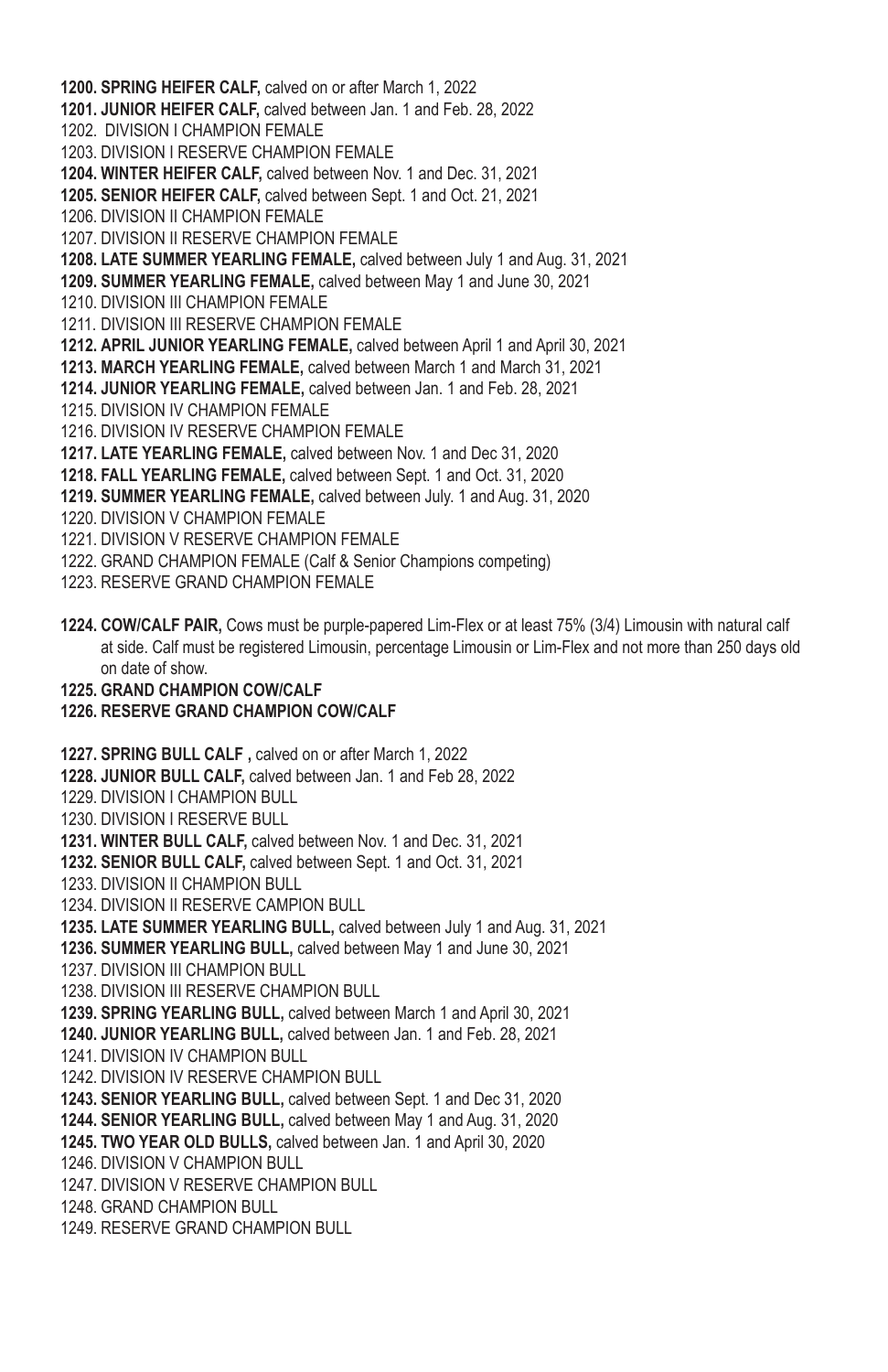- **1250. PRODUCE-OF-DAM:** Two (2) head shown in individual classes produced by one dam. May be owned by different exhibitors. Both sexes may be represented.
- **1251. JUNIOR GET-OF-SIRE:**Three (3) head shown in individual classes calved on or after Sept. 1, 2019. Both sexes represented. Can be owned by multiple exhibitors.
- **1252. SENIOR GET-OF-SIRE:**Four (4) head shown in individual classes at any age. Both sexes represented. Can be owned by multiple exhibitors.
- **1253. BREEDERS BEST 5 HEAD:**Five (5) head shown in individual classes any age. Must be bred by and owned or co-owned by a single exhibitor. Both sexes may be represented.

#### **Premiums & Special Awards**

Grand and Reserve Grand Champions – Special Award; Other Champions – Rosettes Premium Scale For All Other Individual & Group Classes: See chart on second page of this document.

**NEW! FOR 2022 AND 2023,** new breeds: American Aberdeen, Limousin and Lim-Flex will be paid at one half premium rate.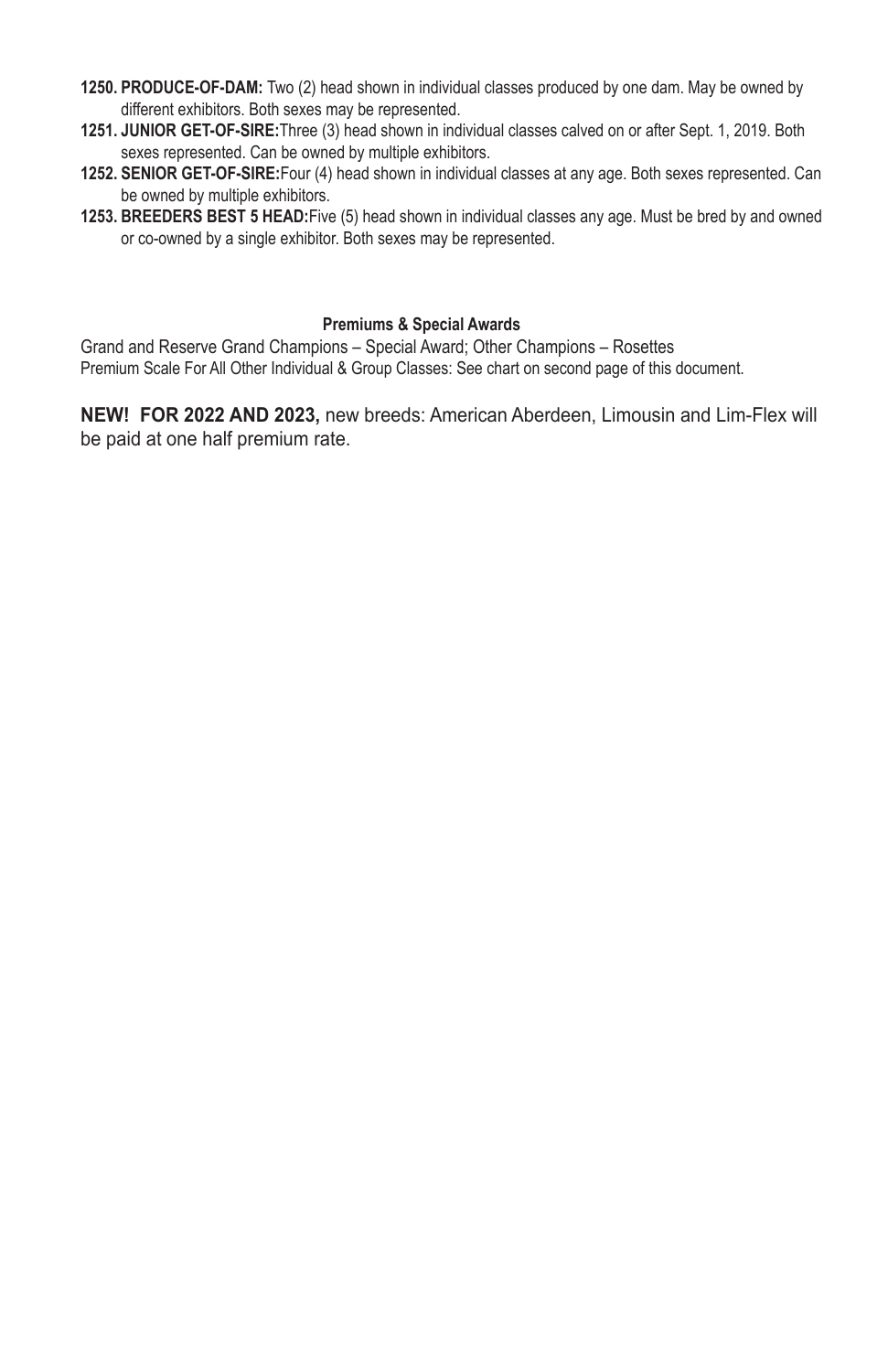## **MAINE-ANJOU**

**Alert!** - Exhibitors must have an **original paper registration certificate** available at all times during the Exposition, including the official breed check-in. No copies, photostats, or electronic/digital registrations will be accepted unless certified by an official paid employee of the respective breed association on-site at the EXPOSITION. This KILE provision supercedes all other breed certificate requirements for exhibition.

**Alert! – Breed Fertility Rules -** Exhibitors of any beef breed that has specific rules related to certification of pregnancy, embryo transfer fertility, and/or bulls requiring a positive semen test must present at check-in, proof of certification documented on the current show health certificate or on official veterinarian letterhead in order to show affected animals. Exhibitors without certification of positive pregnancy must agree to palpation by the KILE veterinarian, at the exhibitor's expense, in order to show. The only exception to these rules is certification by an official paid employee of the respective breed association on-site at the EXPOSITION.

- 1. Exhibitors are subject to all rules and regulations of the American Maine-Anjou Association (AMAA). When entry is made, exhibitors agree to abide by the rules and regulations established by the AMAA as well as the rules of the Show Management. Entries found to be misrepresented, or persons not abiding by the show rules, may be disqualified from showing.
- 2. All animals must be registered in the AMAA or CMAA and the original registration certificate presented at check-in.
- 3. All animals must be 75% Maine-Anjou or greater.
- 4. Tattoos will be checked, must be legible, and correspond exactly with the registration certificate. Other than brucellosis calfhood tattoo, there shall be no permanent identification marks other than those noted on the certificate of registry.
- 5. The attempted surgical or non-surgical alteration of conformation of an animal is prohibited, except for de-horning. Cattle must be shown in their natural condition.
- 6. The use of false tailheads or adding hair or other material to any part of the animal's body is prohibited.
- 7. The dyeing or artificial changing of the existing color pattern and color will be prohibited.
- 8. All animals over 7 months of age must be de-horned.
- 9. Bulls 10 months of age and older will be shown with a bull lead in place.
- 10. Heifers exhibited at 20 months of age or older must be accompanied by a certificate of pregnancy. For heifers used in embryo transfer, a certificate of positive fertility issued by a licensed veterinarian must be available for inspection.
- 11. Bulls exhibited at 14 months of age or older must be accompanied by a positive semen test or a signed statement from a veterinarian verifying that the bull is a known breeder.
- 12. Any and all cattle shall be made available to have blood drawn for parentage verification, detection of foreign substances, or the presence of altering. If recorded parent is excluded as a result of the blood typing, the owner may at his or her expense request the AMAA to determine the actual parent. Failure to determine parentage will result in disqualification of that animal from the AMAA herd book.
- **480. SUMMER HEIFER CALF,** calved May 2022 and after
- **481. LATE SPRING HEIFER CALF,** calved April 2022
- **482. EARLY SPRING HEIFER CALF,** calved March 2022
- **483. JUNIOR HEIFER CALF,** calved January-February 2022
- **484.** CHAMPION JUNIOR HEIFER CALF
- **485.** RESERVE CHAMPION JUNIOR HEIFER CALF
- **486. WINTER HEIFER CALF,** calved November-December 2021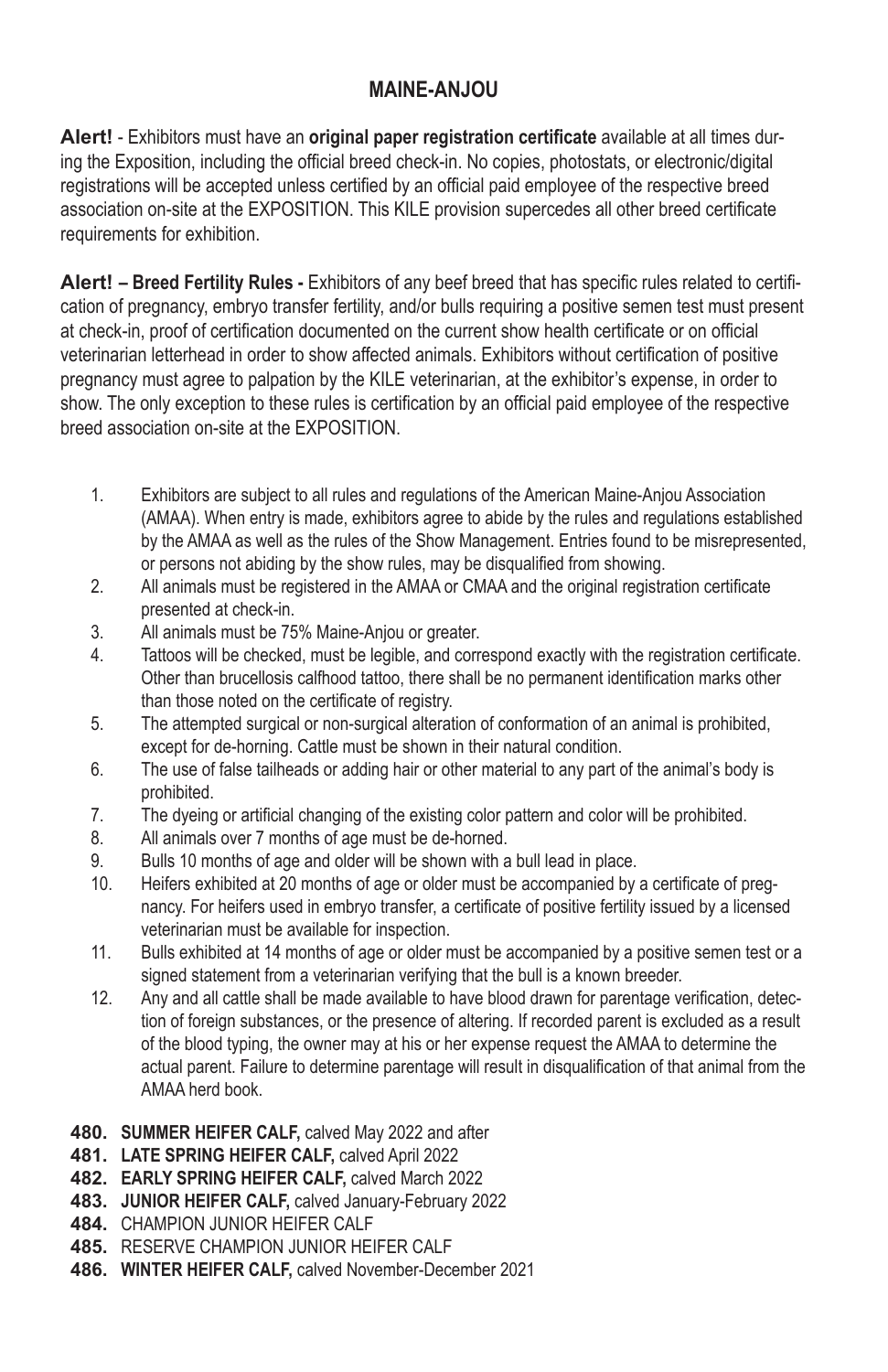- **487. SENIOR HEIFER CALF,** calved September-October 2021
- **488.** CHAMPION SENIOR HEIFER CALF
- **489.** RESERVE CHAMPION SENIOR HEIFER CALF
- **490. LATE SUMMER YEARLING HEIFER,** calved July-August 2021
- **491. EARLY SUMMER YEARLING HEIFER,** calved May-June 2021
- **492.** CHAMPION SUMMER YEARLING HEIFER
- **493.** RESERVE CHAMPION SUMMER YEARLING HEIFER
- **494. SPRING YEARLING HEIFER,** calved March-April 2021
- **495. JUNIOR YEARLING HEIFER,** calved January-February 2021
- **496.** CHAMPION JUNIOR YEARLING HEIFER
- **497.** RESERVE CHAMPION JUNIOR YEARLING HEIFER
- **498. LATE SENIOR YEARLING HEIFER,** calved September-December 2020
- **499. EARLY SENIOR YEARLING HEIFER,** calved May-August 2020
- **500.** CHAMPION SENIOR YEARLING HEIFER
- **501.** RESERVE CHAMPION SENIOR YEARLING HEIFER
- **502.** GRAND CHAMPION FEMALE
- **503.** RESERVE GRAND CHAMPION FEMALE
- **504. COW/CALF PAIR,** the cow must be owned by the exhibitor at the time the calf is born. Cows (Maine-Anjou) exhibited with calves at side must be lactating. Calves must not exceed 240 days of age on the day of judging and must still be nursing. Only natural pairs are eligible. Cows may be evaluated and screened out of the show on the basis of udder quality. Calves must meet AMAA registration requirements. Calf entries in the cow/calf class may be shown individually, provided proper entry has been made. Champion cow/calf pair is eligible for champion female.
- **505.** CHAMPION COW/CALF PAIR
- **506.** RESERVE CHAMPION COW/CALF PAIR
- **507. SUMMER BULL CALF,** calved May 2022 and after
- **508. LATE SPRING BULL CALF,** calved April 2022
- **509. EARLY SPRING BULL CALF,** calved March 2022
- **510. JUNIOR BULL CALF,** calved January-February 2022
- **511.** CHAMPION JUNIOR BULL CALF
- **512.** RESERVE CHAMPION JUNIOR BULL CALF
- **513. WINTER BULL CALF,** calved November-December 2021
- **514. SENIOR BULL CALF**, calved September-October 2021
- **515. CHAMPION SENIOR BULL CALE**
- **516.** RESERVE CHAMPION SENIOR BULL CALF
- **517. LATE SUMMER YEARLING BULL,** calved July-August 2021
- **518. EARLY SUMMER YEARLING BULL,** calved May-June 2021
- **519.** CHAMPION SUMMER YEARLING BULL
- **520.** RESERVE CHAMPION SUMMER YEARLING BULL
- **521. SPRING YEARLING BULL,** calved March-April 2021
- **522. JUNIOR YEARLING BULL,** calved January-February 2021
- **523.** CHAMPION JUNIOR YEARLING BULL
- **524.** RESERVE CHAMPION JUNIOR YEARLING BULL
- **525. LATE SENIOR YEARLING BULL,** calved September-December 2020
- **526. EARLY SENIOR YEARLING BULL,** calved May-August 2020
- **527.** CHAMPION SENIOR YEARLING BULL
- **528.** RESERVE CHAMPION SENIOR YEARLING BULL
- **529.** GRAND CHAMPION BULL
- **530.** RESERVE GRAND CHAMPION BULL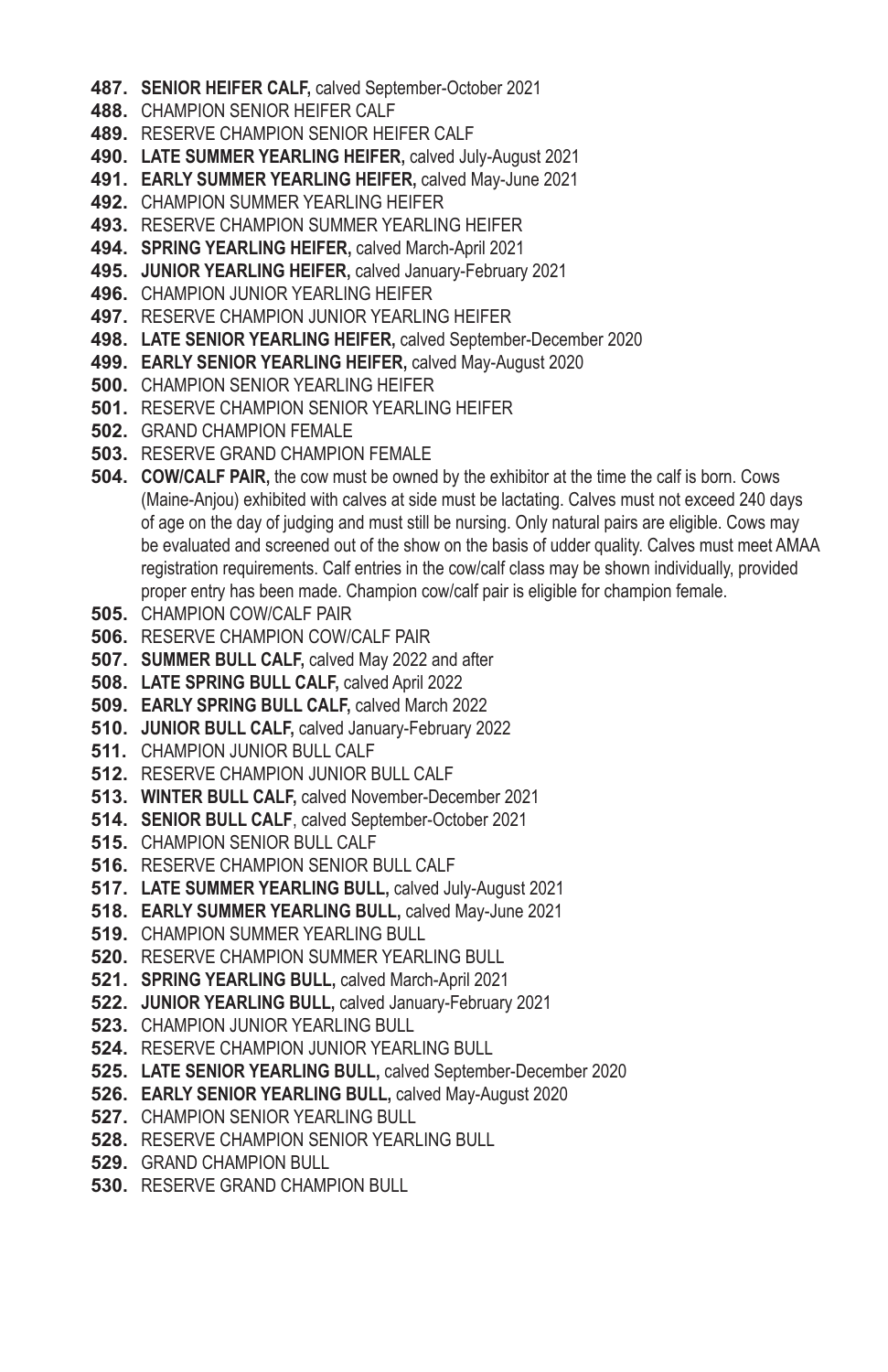- **531. BREEDER'S GROUP** Three animals, any age, both sexes represented. Bred by one exhibitor. May be owned by more than one exhibitor. All animals must be shown in their individual Maine-Anjou classes to be eligible.
- **532. PRODUCE-OF-DAM** Two animals, either sex, from one dam. May be owned by more than one exhibitor. All animals must be shown in their individual Maine-Anjou classes to be eligible.
- **533. GET-OF-SIRE** Three animals, any age, both sexes represented. May be owned by more than one exhibitor. All animals must be shown in their individual Maine-Anjou classes to be eligible.
- **534. BEST FOUR HEAD** Owned or co-owned by one exhibitor. All animals must be shown in their individual Maine-Anjou classes to be eligible.

### **PREMIUMS & SPECIAL AWARDS**

Grand and Reserve Grand Champion and Best Four Head – Special Award Other Champions – Rosettes

Premium Scale For All Other Individual & Group Classes: See chart on second page of this document.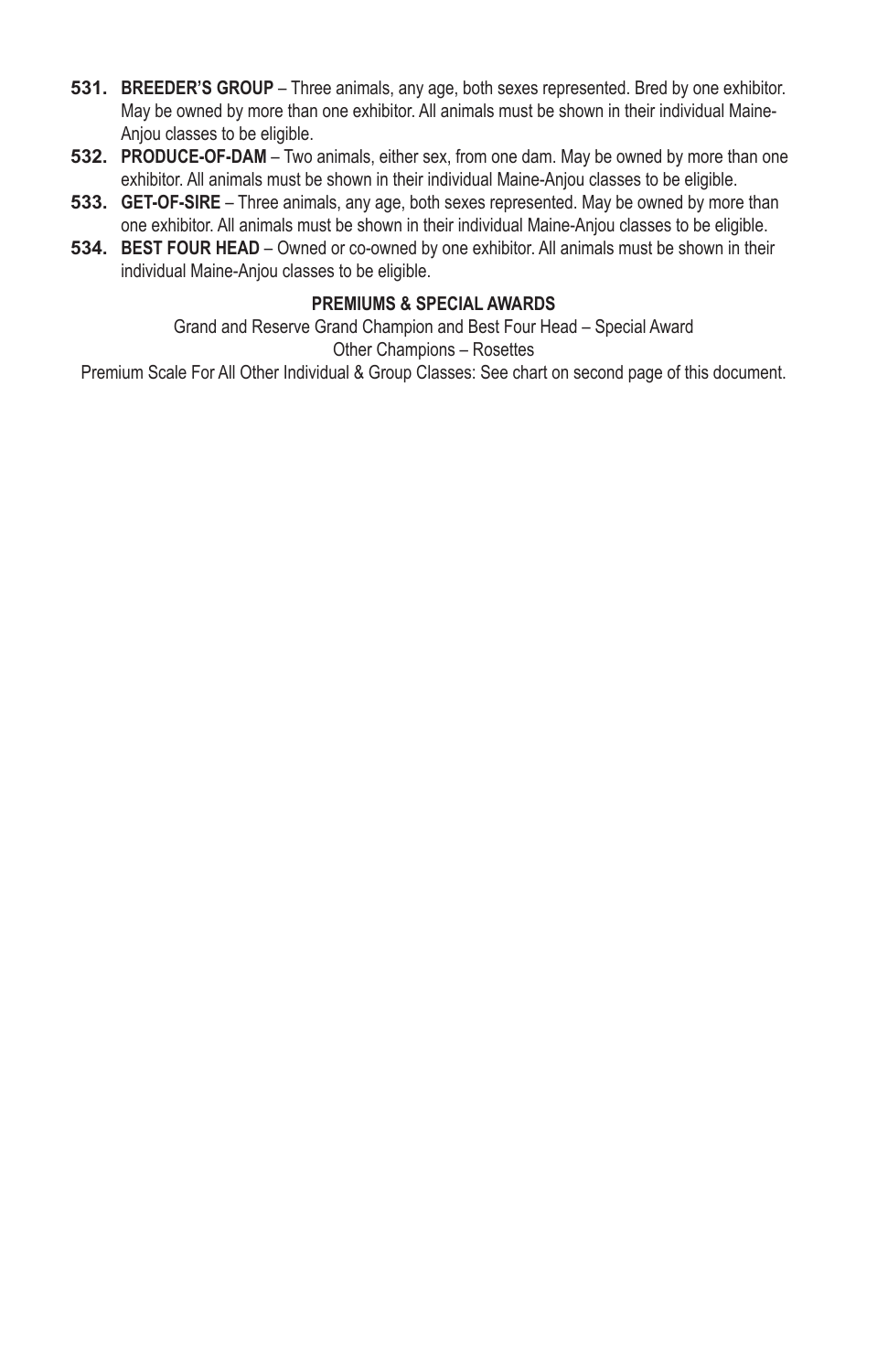## **MAINETAINER**

**Alert!** - Exhibitors must have an **original paper registration certificate** available at all times during the Exposition, including the official breed check-in. No copies, photostats, or electronic/digital registrations will be accepted unless certified by an official paid employee of the respective breed association on-site at the EXPOSITION. This KILE provision supercedes all other breed certificate requirements for exhibition.

**Alert! – Breed Fertility Rules -** Exhibitors of any beef breed that has specific rules related to certification of pregnancy, embryo transfer fertility, and/or bulls requiring a positive semen test must present at check-in, proof of certification documented on the current show health certificate or on official veterinarian letterhead in order to show affected animals. Exhibitors without certification of positive pregnancy must agree to palpation by the KILE veterinarian, at the exhibitor's expense, in order to show. The only exception to these rules is certification by an official paid employee of the respective breed association on-site at the EXPOSITION.

- 1. Exhibitors are subject to all rules and regulations of the American Maine-Anjou Association (AMAA). When entry is made, exhibitors agree to abide by the rules and regulations established by the AMAA as well as the rules of the Show Management. Entries found to be misrepresented, or persons not abiding by the show rules, may be disqualified from showing.
- 2. All animals must be registered in the AMAA or CMAA and the original registration certificate presented at check-in.
- 3. All animals must be 1/4 to 5/8 blood Maine-Anjou or greater.
- 4. Tattoos will be checked, must be legible, and correspond exactly with the registration certificate. Other than brucellosis calfhood tattoo, there shall be no permanent identification marks other than those noted on the certificate of registry.
- 5. The attempted surgical or non-surgical alteration of conformation of an animal is prohibited, except for de-horning. Cattle must be shown in their natural condition.
- 6. The use of false tailheads or adding hair or other material to any part of the animal's body is prohibited.
- 7. The dyeing or artificial changing of the existing color pattern and color will be prohibited.
- 8. All animals over 7 months of age must be de-horned.
- 9. Bulls 10 months of age and older will be shown with a bull lead in place.
- 10. Heifers exhibited at 20 months of age or older must be accompanied by a certificate of pregnancy. For heifers used in embryo transfer, a certificate of positive fertility issued by a licensed veterinarian must be available for inspection.
- 11. Bulls exhibited at 14 months of age or older must be accompanied by a positive semen test or a signed statement from a veterinarian verifying that the bull is a known breeder.
- 12. Any and all cattle shall be made available to have blood drawn for parentage verification, detection of foreign substances, or the presence of altering. If recorded parent is excluded as a result of the blood typing, the owner may at his or her expense request the AMAA to determine the actual parent. Failure to determine parentage will result in disqualification of that animal from the AMAA herd book.
- **599. SUMMER HEIFER CALF,** calved May 2022 and after
- **600. LATE SPRING HEIFER CALF,** calved April 2022
- **601. EARLY SPRING HEIFER CALF,** calved March 2022
- **602. JUNIOR HEIFER CALF,** calved January-February 2022
- **603.** CHAMPION JUNIOR HEIFER CALF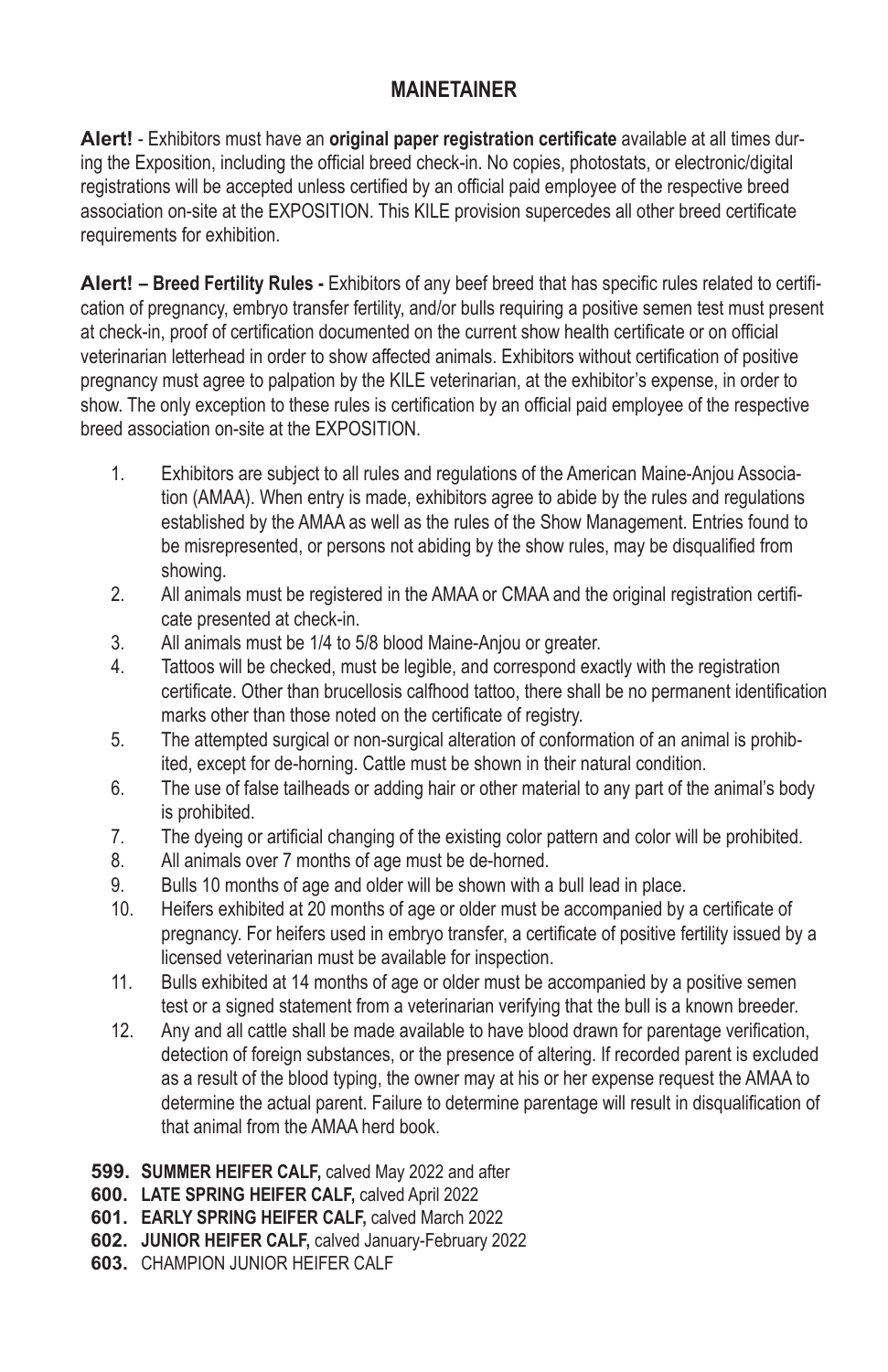- **604.** RESERVE CHAMPION JUNIOR HEIFER CALF
- **605. WINTER HEIFER CALF,** calved November-December 2021
- **606. SENIOR HEIFER CALF,** calved September-October 2021
- **607.** CHAMPION SENIOR HEIFER CALF
- **608.** RESERVE CHAMPION SENIOR HEIFER CALF
- **609. LATE SUMMER YEARLING HEIFER,** calved July-August 2021
- **610. EARLY SUMMER YEARLING HEIFER,** calved May-June 2021
- **611.** CHAMPION SUMMER YEARLING HEIFER
- **612.** RESERVE CHAMPION SUMMER YEARLING HEIFER
- **613. SPRING YEARLING HEIFER,** calved March-April 2021
- **614. JUNIOR YEARLING HEIFER,** calved January-February 2021
- **615.** CHAMPION JUNIOR YEARLING HEIFER
- **616.** RESERVE CHAMPION JUNIOR YEARLING HEIFER
- **617. LATE SENIOR YEARLING HEIFER,** calved September-December 2020
- **618. EARLY SENIOR YEARLING HEIFER,** calved May-August 2020
- **619.** CHAMPION SENIOR YEARLING HEIFER
- **620.** RESERVE CHAMPION SENIOR YEARLING HEIFER
- **621.** GRAND CHAMPION FEMALE
- **622.** RESERVE GRAND CHAMPION FEMALE
- **623. COW/CALF PAIR,** the cow must be owned by the exhibitor at the time the calf is born. Cows exhibited with calves at side must be lactating. Calves must not exceed 240 days of age on the day of judging and must still be nursing. Only natural pairs are eligible. Cows may be evaluated and screened out of the show on the basis of udder quality. Calves must meet AMAA registration requirements. Calf entries in the cow/calf class may be shown individually, provided proper entry has been made. Champion cow/calf pair is eligible for champion female.
- **624.** CHAMPION COW/CALF PAIR
- **625.** RESERVE CHAMPION COW/CALF PAIR
- **626. SUMMER BULL CALF,** calved May 2022 and after
- **627. LATE SPRING BULL CALF,** calved April 2022
- **628. EARLY SPRING BULL CALF,** calved March 2022
- **629. JUNIOR BULL CALF,** calved January-February 2022
- **630.** CHAMPION JUNIOR BULL CALF
- **631.** RESERVE CHAMPION JUNIOR BULL CALF
- **632. WINTER BULL CALF,** calved November-December 2021
- **633. SENIOR BULL CALF**, calved September-October 2021
- **634.** CHAMPION SENIOR BULL CALF
- **635.** RESERVE CHAMPION SENIOR BULL CALF
- **636. LATE SUMMER YEARLING BULL,** calved July-August 2021
- **637. EARLY SUMMER YEARLING BULL,** calved May-June 2021
- **638.** CHAMPION SUMMER YEARLING BULL
- **639.** RESERVE CHAMPION SUMMER YEARLING BULL
- **640. SPRING YEARLING BULL,** calved March-April 2021
- **641. JUNIOR YEARLING BULL,** calved January-February 2021
- **642.** CHAMPION JUNIOR YEARLING BULL
- **643.** RESERVE CHAMPION JUNIOR YEARLING BULL
- **644. LATE SENIOR YEARLING BULL,** calved September-December 2020
- **645. EARLY SENIOR YEARLING BULL,** calved May-August 2020
- **646.** CHAMPION SENIOR YEARLING BULL
- **647.** RESERVE CHAMPION SENIOR YEARLING BULL
- **648.** GRAND CHAMPION BULL
- **649.** RESERVE GRAND CHAMPION BULL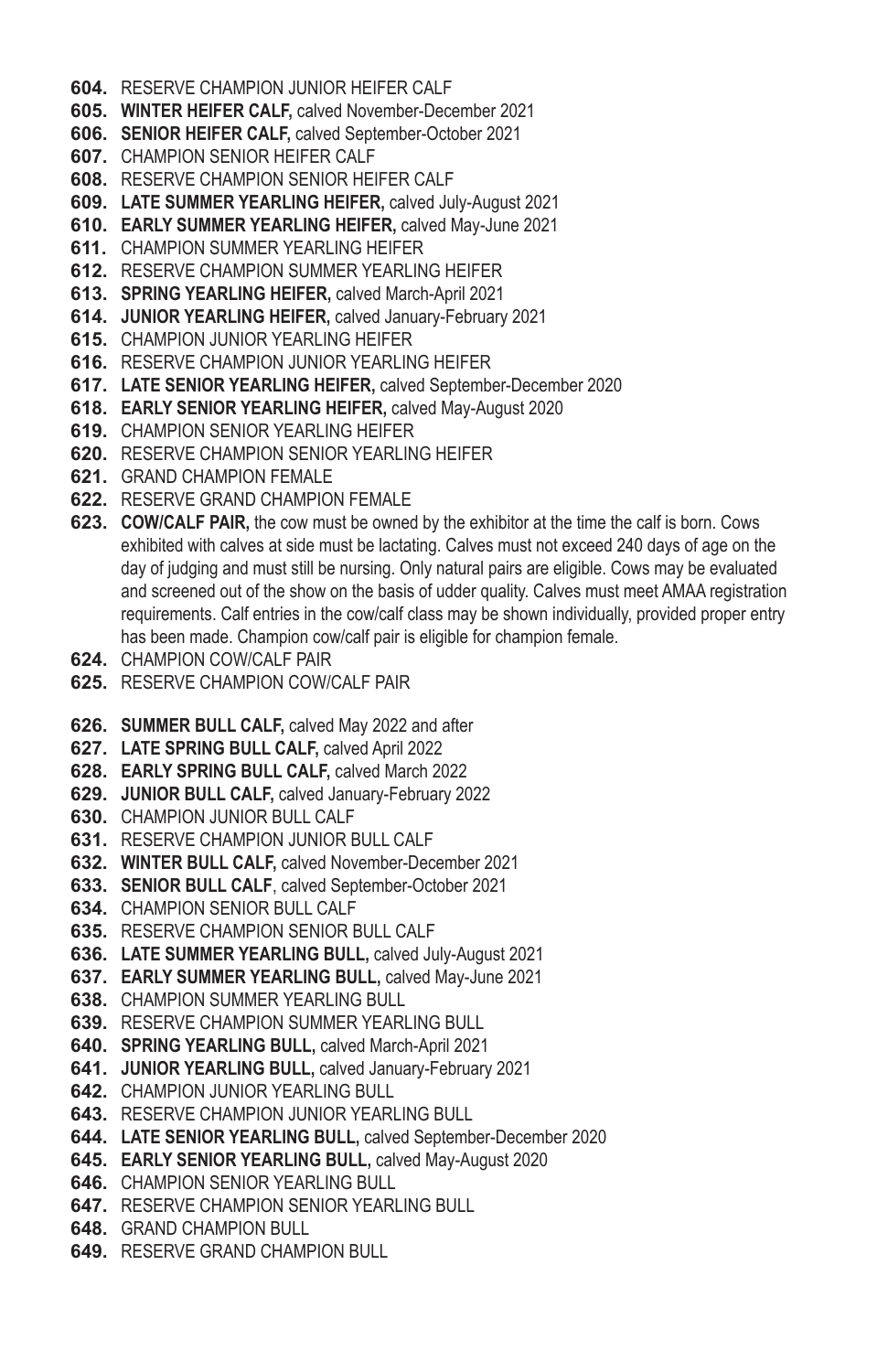- **650. BREEDER'S GROUP** Three animals, any age, both sexes represented. Bred by one exhibitor. May be owned by more than one exhibitor. All animals must be shown in their individual Maine-Tainer classes to be eligible.
- **651. PRODUCE-OF-DAM** Two animals, either sex, from one dam. May be owned by more than one exhibitor. All animals must be shown in their individual MaineTainer classes to be eligible.
- **652. GET-OF-SIRE** Three animals, any age, both sexes represented. May be owned by more than one exhibitor. All animals must be shown in their individual MaineTainer classes to be eligible.
- **653. BEST FOUR HEAD** Owned or co-owned by one exhibitor. All animals must be shown in their individual MaineTainer classes to be eligible.

### **PREMIUMS & SPECIAL AWARDS**

Grand and Reserve Grand Champion and Best Four Head – Special Award Other Champions – Rosettes

Premium Scale For All Other Individual & Group Classes: See chart on second page of this document.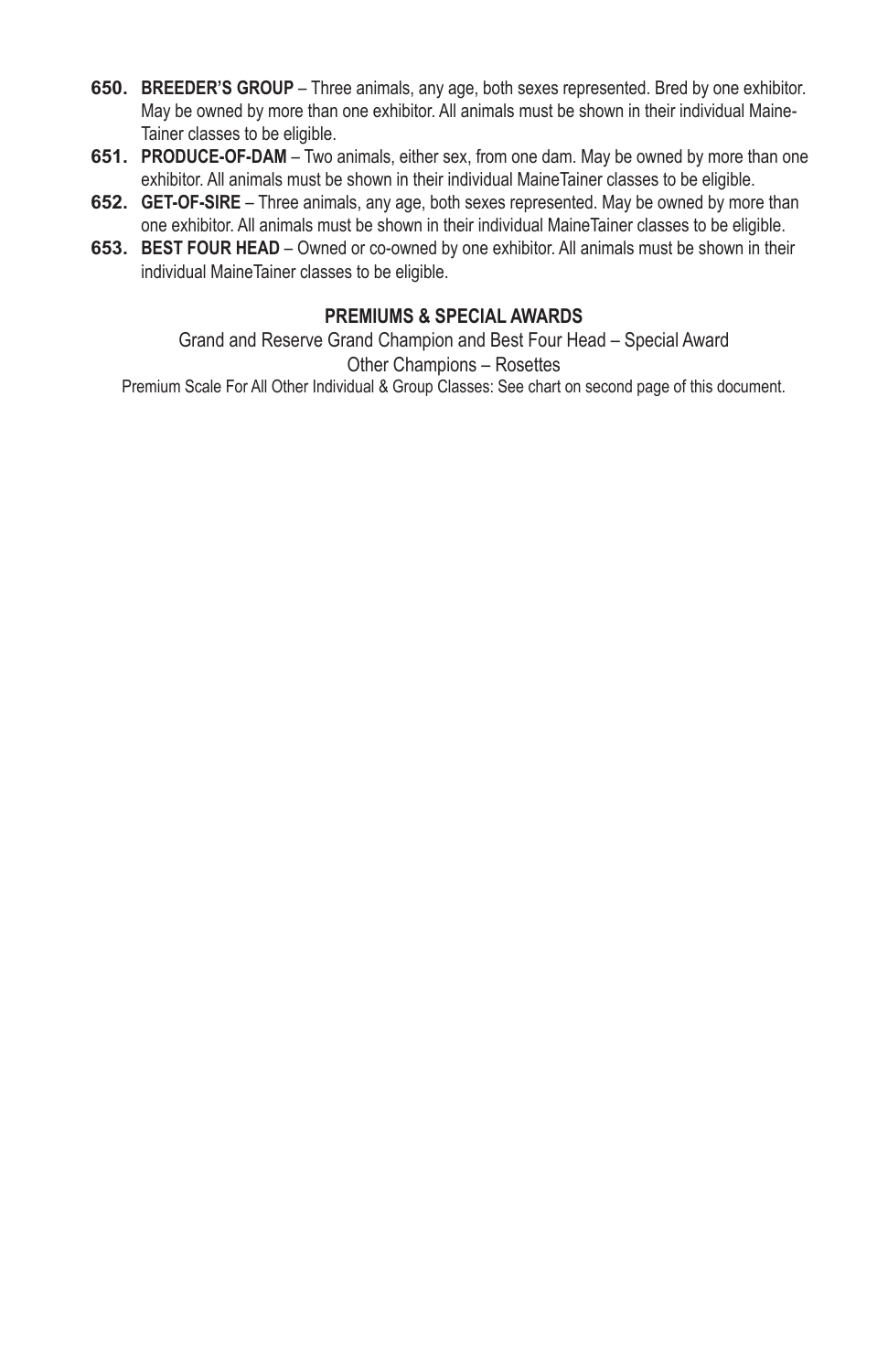# **RED ANGUS SHOW**

**Alert!** - Exhibitors must have an **original paper registration certificate** available at all times during the Exposition, including the official breed check-in. No copies, photostats, or electronic/digital registrations will be accepted unless certified by an official paid employee of the respective breed association on-site at the EXPOSITION. This KILE provision supercedes all other breed certificate requirements for exhibition.

**Alert! – Breed Fertility Rules -** Exhibitors of any beef breed that has specific rules related to certification of pregnancy, embryo transfer fertility, and/or bulls requiring a positive semen test must present at check-in, proof of certification documented on the current show health certificate or on official veterinarian letterhead in order to show affected animals. Exhibitors without certification of positive pregnancy must agree to palpation by the KILE veterinarian, at the exhibitor's expense, in order to show. The only exception to these rules is certification by an official paid employee of the respective breed association on-site at the EXPOSITION.

### SHOW REGULATIONS AND CLASSIFICATIONS

### **1. GENERAL REGULATIONS**

- a) Entries are accepted with the understanding that each exhibitor agrees to conform to the Rules and Regulations of the Red Angus Association of America (RAAA). Enforcement will be at the discretion of RAAA-authorized representatives and may include barring an animal or exhibitor.
- b) Exhibitors shall exhibit sportsmanship and professional behavior in and around the show ring. Abusive, discourteous, or threatening behavior towards judges, show officials, fellow exhibitors, or RAAA-authorized representatives will not be tolerated.
- c) All animals must have legible tattoos that match the Animal ID and Herd Prefix as recorded in the RAAA database prior to processing.

 i. Animal ID and Herd Prefix verification may be via printed registration certificate or real time electronic representation of the RAAA database. (**Note:** Keystone International Livestock Exposition rules require an original paper registration certificate, but will accept real time electronic registration only if certified by an official paid employee of the Red Angus Association of America (RAAA) who is on-site at the EXPOSITION.)

 ii. If the Animal ID and/or Herd Prefix are not legible and cannot be read during processing, it will be allowed to participate in the show. A fee of \$100 will be charged to the exhibitor for a DNA parentage test of said animal.

iii. If the Animal ID and/or Herd Prefix are legible but are incorrect and/or no visible indications of a tattoo in either ear, the animal will not be allowed to show.

- d) Each animal will be exhibited in its natural conformation and structure and without any alterations or modifications, with the exception of acceptable fitting and grooming practices.
- e) The use of coloring agents, paints, and/or the addition of any hair or hair-like substances will not be allowed.
- f) At the time of processing, all females 20 months of age or older on publicized date of show must have the one of the following:

i. Certificate of pregnancy from a licensed veterinarian.

 ii. Written statement by a licensed veterinarian or embryologist of having produced fertile eggs.

 iii. A female's own natural-born calf at side, which need not be registered, but must be eligible for category 1A or 1B registration in the RAAA.

- g) All bulls 9 months of age or older on publicized date of show must be shown with a nose lead.<br>
h) After processing, should the number of entries in any class exceed practicality, authorized
- After processing, should the number of entries in any class exceed practicality, authorized representatives of the RAAA have the authority to "split" classes and divisions according to age and at the date of birth that best encourages fair competition.
- i) Any calf exhibited at the side of their dam in a cow/calf class may be exhibited in an individual class subject to all pertinent RAAA Show Rules and Classifications.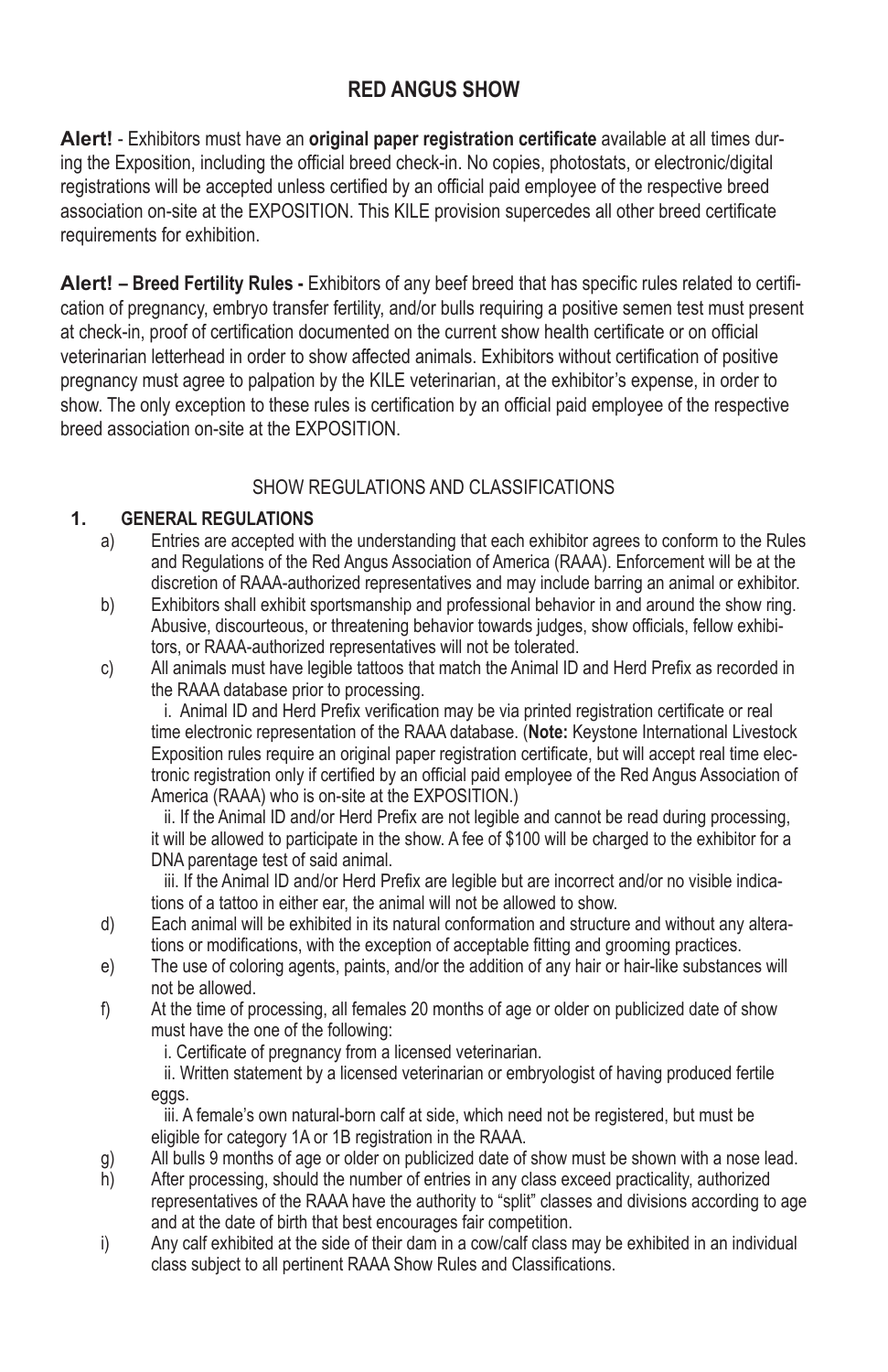j) Any exhibitor who loses control of his/her animal twice in the show ring will be required to remove the animal from the ring.

### **2. OWNERSHIP REQUIREMENTS**

a) Open Show:

 i. All animals entered will have at least one owner on record as a Regular or Junior Member of RAAA at the time of Regional or National Show's check-in.

 ii. Be registered with RAAA and meet all requirements for Category 1A or 1B at time of Regional or National Show's published entry deadline.

 iii. Have official registered status at the time of Regional or National Show's check-in. b) Red Angus National Junior Show:

 i. To be eligible to show in the Red Angus National Junior Show, each exhibitor must be a Member of the National Junior Red Angus Association at the time of Regional or National Show's check-in

 ii. Be registered with RAAA and meet all requirements for Category 1A or 1B at the time of Regional or National Show's published entry deadline.

iii. Have official registered status at the time of Regional or National Show's check-in.

- c) Substitutions will only be permitted for animals already entered and within class, according to the hosting show's deadline.
- d) If the exhibitor is not the first owner on record in the RAAA database of the animal entered in the Red Angus National Junior Show, they must have had a transfer of ownership completed so that the owner on record is identified in the RAAA database as the junior member at time of the show's published entry date.
- **3. DECLARATION OF PARTICIPATION** Each exhibitor and/or owner of Red Angus entering in any Red Angus show or exhibition is subject to the following "Declaration of Participation" in accordance with the Rules and Regulations of the Red Angus Association of America: I/We, as exhibitor and/or owner of Red Angus, having made entry application to any Red Angus show or exhibition, do hereby agree:
	- a) To make our cattle available to any tests or examinations called for by designated representatives of the Red Angus Association of America or show officials with regard to acceptability of the cattle to be exhibited in the show.
	- b) To release the RAAA, its Board of Directors, staff, authorized representatives, from any claims for damages resulting from any such examinations or tests requested by authorized Representives of the Association or Show Officials.
	- c) To retain the right to challenge the results of any such examination or test in due course and under the provisions of the Right to Appeal in accordance with the Rules and Regulations of the Red Angus Association of America and incorporated in the SHOW REGULATIONS AND CLASSIFICATIONS.

### **4. PERFORMANCE**

Official RAAA data will be provided to all judges for their utilization in making decisions. Only that data which is deemed by RAAA to provide the most meaningful prediction of animals' genetic merit will be provided to judges and/or spectators.

### **5. EXHIBITOR'S RIGHT TO PROTEST OR APPEAL**

- a) It is the explicit intent of the RAAA that in RAAA-sponsored shows the conformation and breeding value of animals being exhibited and the conduct of exhibitors present a positive image for the Red Angus breed. RAAA's Show Regulations and Classifications serve as the primary means to ensure competition is fair, unbiased, and free of unethical conduct and practices.
- b) The RAAA will play no role in the resolution of conflicts, appeals, protests, or complaints resulting from shows not sponsored by the RAAA.
- c) In the enforcement of said regulations and classifications, any exhibitor has the right to appeal (dispute or challenge):

i. The results of any examination or test administered to their animals as called for by an authorized representative of the RAAA or any show official.

ii. Any decision made by an authorized representative of the RAAA or any show official as a result of any such examination or test.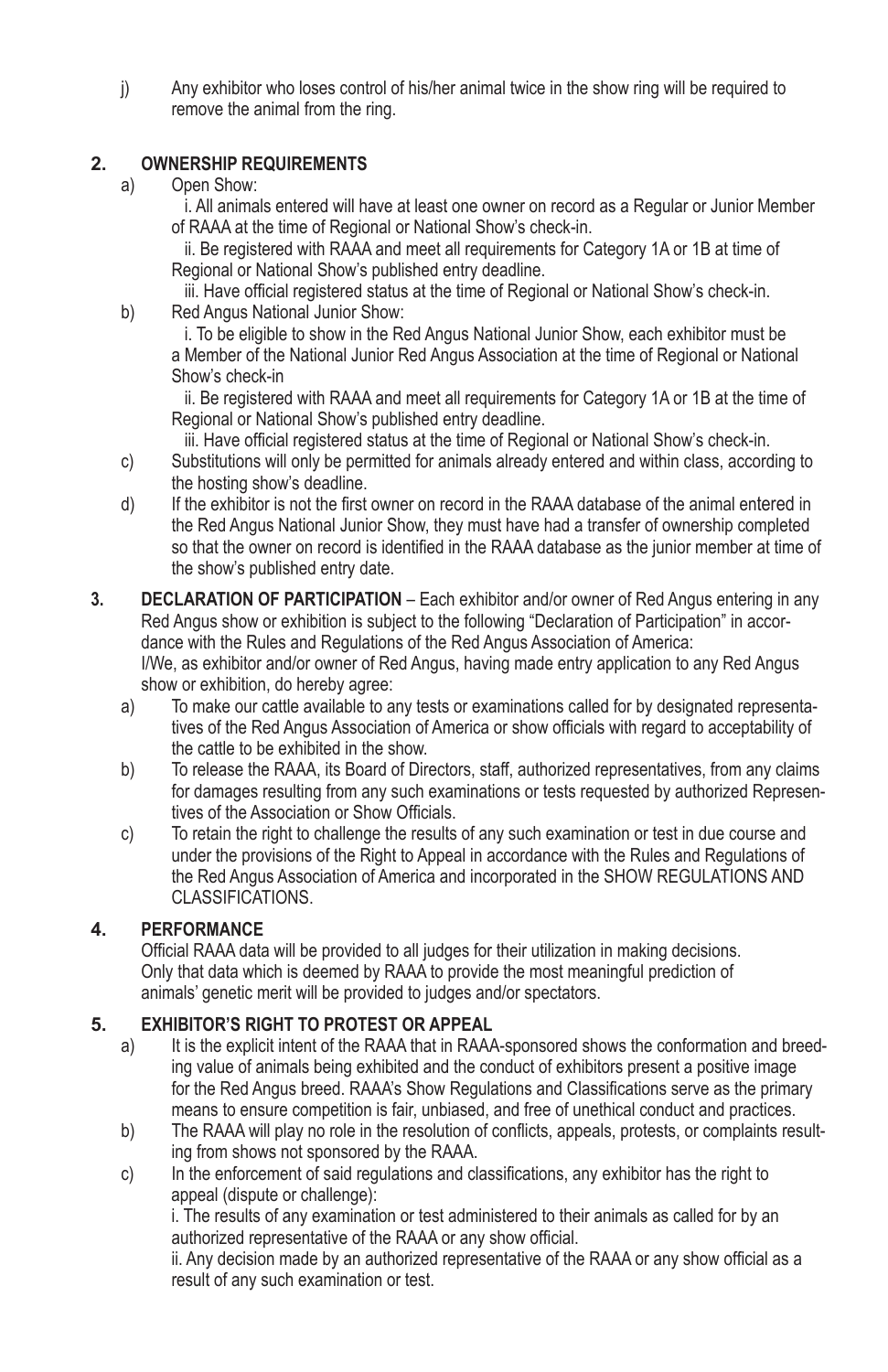iii. Appeals must be made in writing to a member of the RAAA Executive Committee, and the exhibitor making such appeal agrees to accept the Executive Committee's decision as final.

d) Any exhibitor who believes the fairness of competition has been negatively impacted by the conduct or practices of another exhibitor, or the decision of a show official, may submit a formal protest.

 i. In addition to the RAAA, major livestock shows and/or expositions have a provision for submitting "protests." All exhibitors are responsible for understanding such provisions.

 ii. Any protest must be set forth in writing, signed by the person initiating the complaint, and delivered to the Chief Executive Officer of the RAAA within 10 days following the completed judging of the show.

 iii. An exhibitor making a protest will be required to submit the protest fee (reference RAAA fee sheet).

 iv. The Chief Executive Officer of the RAAA will present the exhibitor's complaint to RAAA Executive Committee for their consideration.

 v. The RAAA Executive Committee's disposition shall conclude the matter, and the exhibitor agrees to accept their decision.

 vi. In the event that the protest is upheld and the results of DNA parent verification exclude the reported parent(s):

1) The fee will be returned in full to the party who made the formal protest.

2) The pedigree of the animal in question shall be amended.

 3) At their expense, the owner of such animal will be given the opportunity to correct the pedigree through further DNA parent verification against other possible parent(s).

 vii. In the event that the protest is not upheld and the results of DNA parent verification prove that the animal/s pedigree in question is the result of the reported parent(s):

- 1) The fee will be retained by RAAA.
- 2) The animal's pedigree in question shall remain as recorded in the RAAA database.
- **6.** To correct the possibility of a tie for Premier Exhibitor Class and/or Premier Breeder Class, where a tie exists through five placements, additional placements (beyond the stated five limitation) in the individual classes will be used, but only to point where the tie is broken.

### **RED ANGUS SHOW YEAR RUNS FROM JULY 1 TO JUNE 30**

- **700. MAY HEIFER CALF,** calved May 2022 and after
- **701. APRIL HEIFER CALF,** calved April 2022
- **702. MARCH HEIFER CALF,** calved March 2022
- **703.** CHAMPION SPRING CALF, class winners from 700, 701, & 702
- **704.** RESERVE CHAMPION SPRING CALF, remaining class winners and the 2<sup>nd-</sup>place winner from the class of the Spring Calf Champion
- **705. FEBRUARY HEIFER CALF,** calved February 2022
- **706. JANUARY HEIFER CALF,** calved January 2022
- **707.** CHAMPION JUNIOR CALF, class winners from 705 & 706
- **708.** RESERVE CHAMPION JUNIOR CALF, remaining class winners and the 2<sup>nd-</sup>place winner from the class of the Junior Calf Champion
- **709. WINTER HEIFER CALF,** calved November-December 2021
- **710. SENIOR HEIFER CALF,** calved September-October 2021
- **711.** CHAMPION FALL CALF, winners from Classes 709 & 710
- **712.** RESERVE CHAMPION FALL CALF, remaining class winners and the 2<sup>nd-</sup>place winner from the class of the Fall Calf Champion
- **713. LATE SUMMER YEARLING HEIFER,** calved July-August 2021
- **714. SUMMER YEARLING HEIFER,** calved May-June 2021
- **715.** CHAMPION INTERMEDIATE HEIFER, class winners from 713 & 714
- **716.** RESERVE CHAMPION INTERMEDIATE HEIFER, remaining class winners and the 2<sup>nd-</sup>place winner from the class of the Intermediate Champion
- **717. APRIL SPRING YEARLING HEIFER,** calved April 2021
- **718. MARCH SPRING YEARLING HEIFER,** calved March 2021
- **719. FEBRUARY JUNIOR YEARLING HEIFER,** calved February 2021
- **720. JANUARY JUNIOR YEARLING HEIFER,** calved January 2021
- **721.** CHAMPION JUNIOR HEIFER, class winners from 717, 718, 719, & 720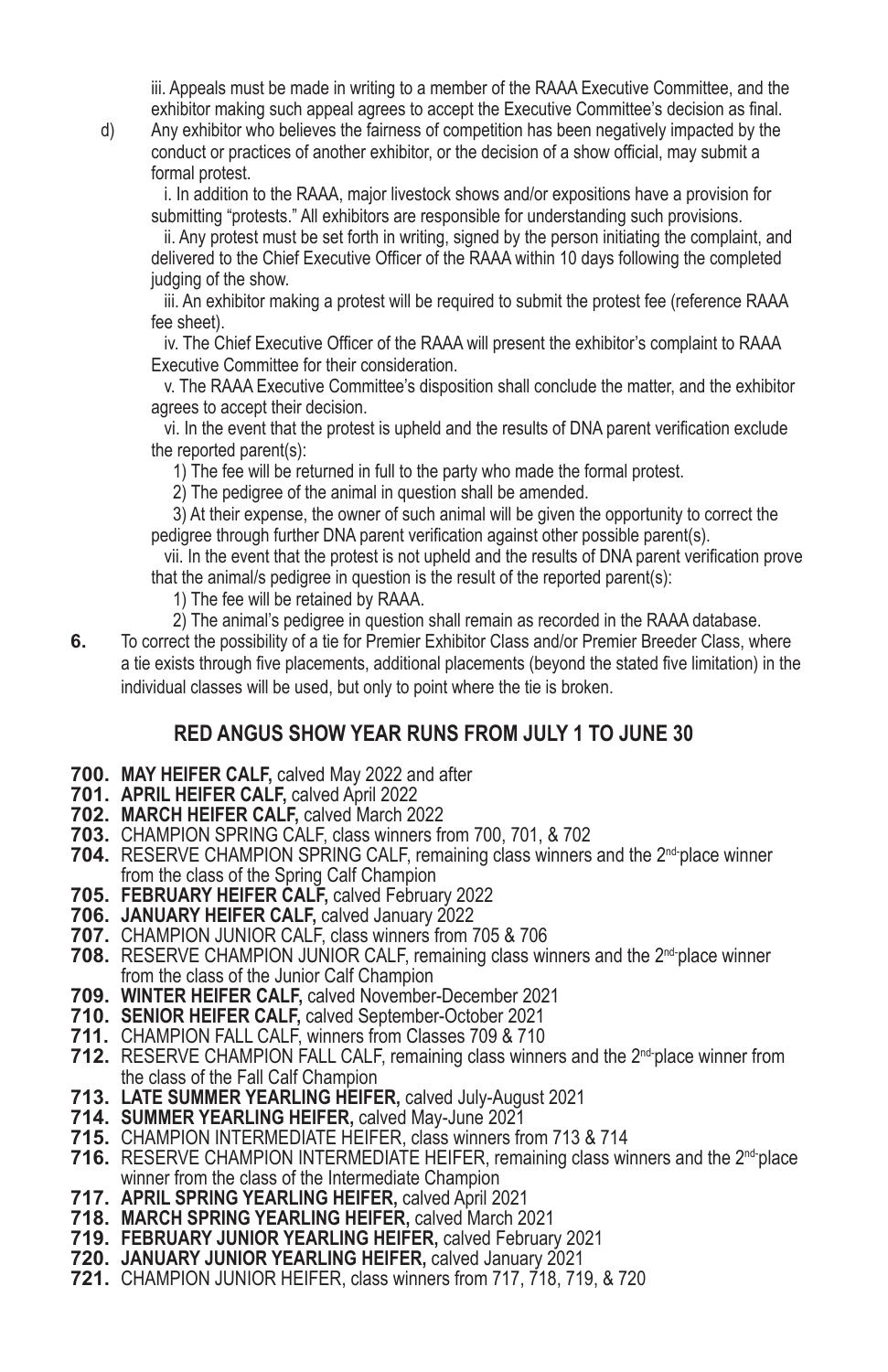- **722.** RESERVE CHAMPION JUNIOR HEIFER, remaining class winners and the 2<sup>nd-</sup>place winner from the class of the Junior Champion
- **723. SENIOR YEARLING HEIFER,** calved September-December 2020
- **724. TWO YEAR OLD FEMALE WITH CALF,** cow must be born after January 2020 Calf must be under 250 days of age and still nursing
- **725. MATURE COW & CALF,** cow must be born before January 2020. Calf must be under 250 days of age and still nursing
- **726.** CHAMPION SENIOR FEMALE, class winners from 723, 724, & 725
- **727.** RESERVE CHAMPION SENIOR FEMALE, remaining class winners and the 2<sup>nd-</sup>place winner from the class of the Senior Champion
- **728.** GRAND CHAMPION FEMALE, Classes 703, 707, 711, 715, 721, & 726
- **729.** RESERVE GRAND CHAMPION FEMALE, remaining class winners and the 2<sup>nd-</sup>place winner from the class of the Senior Champion
- **730. MAY BULL CALF,** calved May 2022 and after
- **731. APRIL BULL CALF,** calved April 2022
- **732. MARCH BULL CALF,** calved March 2022
- **733.** CHAMPION SPRING BULL CALF, winners from Classes 730, 731, & 732
- **734.** RESERVE CHAMPION SPRING BULL CALF, remaining class winners and the 2<sup>nd-</sup>place winner from the class of the Spring Calf Champion
- **735. FEBRUARY BULL CALF,** calved February 2022
- **736. JANUARY BULL CALF,** calved January 2022
- **737.** CHAMPION JUNIOR BULL CALF, class winners from 735 & 736
- **738.** RESERVE CHAMPION JUNIOR BULL CALF, remaining class winners and the 2<sup>nd-</sup>place winner from the class of the Junior Calf Champion
- **739. WINTER BULL CALF,** calved November-December 2021
- **740. SENIOR BULL CALF,** calved September-October 2021
- **741.** CHAMPION FALL BULL CALF, winners from Classes 739 & 740
- **742.** RESERVE CHAMPION FALL BULL CALF, remaining class winners and the 2<sup>nd-</sup>place winner from the class of the Fall Calf Champion
- **743. LATE SUMMER YEARLING BULL,** calved July-August 2021
- **744. SUMMER YEARLING BULL,** calved May-June 2021
- **745.** CHAMPION INTERMEDIATE BULL, class winners from 743 & 744
- **746.** RESERVE CHAMPION INTERMEDIATE BULL, remaining class winners and the 2<sup>nd-</sup>place winner from the class of the Intermediate Champion
- **747. APRIL SPRING YEARLING BULL,** calved April 2021
- **748. MARCH SPRING YEARLING BULL,** calved March 2021
- **749. FEBRUARY JUNIOR YEARLING BULL,** calved February 2021
- **750. JANUARY JUNIOR YEARLING BULL,** calved January 2021
- **751.** CHAMPION JUNIOR BULL, class winners from 747, 748, 749, & 750
- **752.** RESERVE CHAMPION JUNIOR BULL, remaining class winners and the 2<sup>nd-</sup>place winner from the class of the Junior Champion
- **753. SENIOR YEARLING BULL,** calved September-December 2020
- **754. SUMMER SENIOR YEARLING BULL,** calved May-August 2020
- **755. TWO YEAR OLD BULL,** calved January-April 2020
- **756.** CHAMPION SENIOR BULL, winners from Classes 753, 754, & 755
- **757.** RESERVE CHAMPION SENIOR BULL, remaining class winners and the 2<sup>nd-</sup>place winner from the class of the Senior Champion
- **758.** GRAND CHAMPION BULL, winners from Classes 733, 737, 741, 745, 751, & 756
- **759.** RESERVE GRAND CHAMPION BULL, remaining class winners and the 2<sup>nd-</sup>place winner from the class of the Senior Champion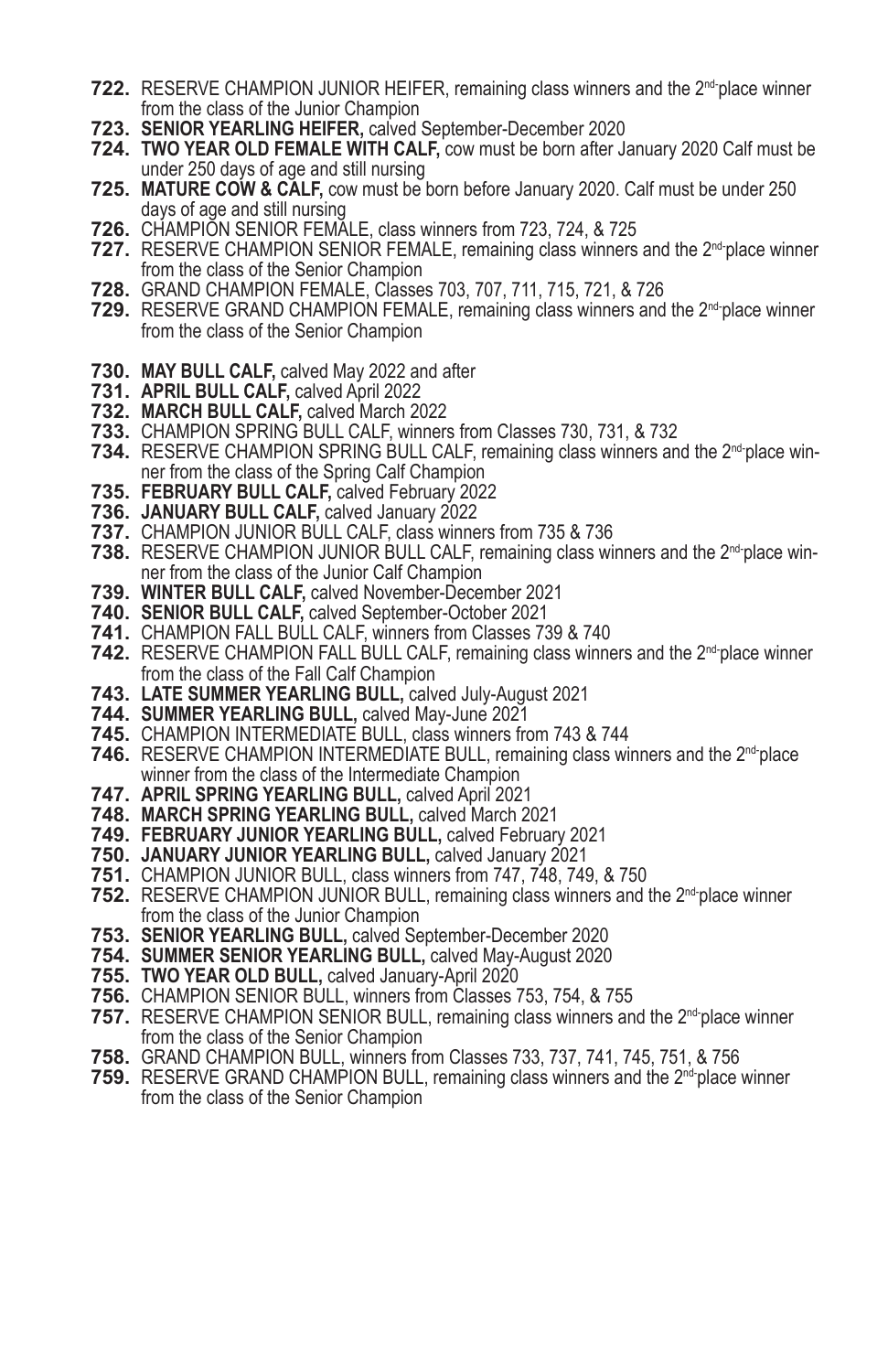- **760. SENIOR GET-OF-SIRE** Four animals by the same sire, both sexes represented, need not be owned by the exhibitor. All animals must have been shown in their respective classes.
- **761. JUNIOR GET-OF-SIRE** Three animals by the same sire, both sexes represented, need not be owned by the exhibitor. Entries must have been calved on or after September 1, year prior to beginning of show year. All animals must have been shown in their respective classes.
- **762. PRODUCE-OF-DAM** Two animals, either or both sexes, both shown in their respective classes. Animals shown in this class need not be owned by the exhibitor.
- **763. PREMIER BREEDER** Will be computed from breeder's placement in individual classes only as follows: 3 points for each 1<sup>st</sup> place; 2 points for each  $2<sup>nd</sup>$  place; 1 point for each  $3<sup>rd</sup>$  place. Maximum number of placements to be used to determine winner shall be limited to five. Calculated on breeders of animals for exhibitors only. (In case of a tie, the next highest individual class placement will be used to determine the winner.)
- **764. PREMIER EXHIBITOR** Will be computed from exhibitor's placement in individual classes only as follows: 3 points for each 1<sup>st</sup> place; 2 points for each 2<sup>nd</sup> place; 1 point for each 3<sup>rd</sup> place. Maximum number of placements to be used to determine winner shall be limited to five. (In case of a tie, the next highest individual class placement will be used to determine the winner.)

#### **PREMIUMS AND SPECIAL AWARDS**

Grand and Reserve Grand Champion – Special Award Other Champions – Rosettes Premium Scale For All Other Individual & Group Classes: See chart on second page of this document.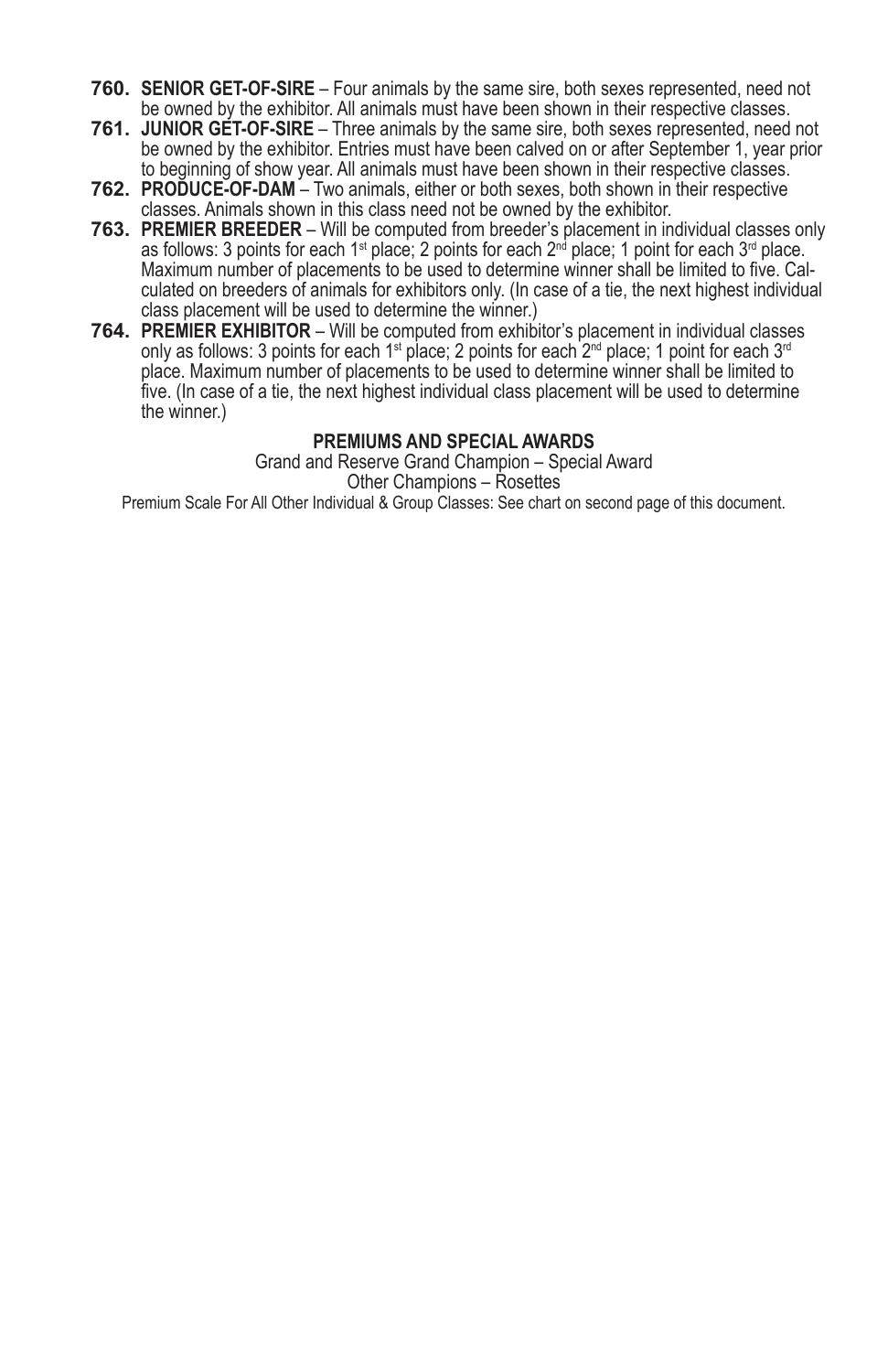## **NATIONAL SHORTHORN SHOW**

**Alert!** - Exhibitors must have an **original paper registration certificate** available at all times during the Exposition, including the official breed check-in. No copies, photostats, or electronic/digital registrations will be accepted unless certified by an official paid employee of the respective breed association on-site at the EXPOSITION. This KILE provision supercedes all other breed certificate requirements for exhibition.

**Alert! – Breed Fertility Rules -** Exhibitors of any beef breed that has specific rules related to certification of pregnancy, embryo transfer fertility, and/or bulls requiring a positive semen test must present at check-in, proof of certification documented on the current show health certificate or on official veterinarian letterhead in order to show affected animals. Exhibitors without certification of positive pregnancy must agree to palpation by the KILE veterinarian, at the exhibitor's expense, in order to show. The only exception to these rules is certification by an official paid employee of the respective breed association on-site at the EXPOSITION.

Show Season – April 1, 2022, through March 31, 2023

**Pennsylvania State Shorthorn Show** – The Exposition has also been designated by the Pennsylvania Shorthorn Association as the Official State Show. All cattle shown by members of that association are eligible for awards and/ or premiums given by that association.

2022 Show Honoree: Dr. Raymond Ediger

### **SPECIAL RULES**

- 1. All animals must be registered as the property of the exhibitor in the records of the American Shorthorn Association (ASA) by the time of the fair or show. Please refer to specific show guidelines for a Junior Show ownership deadline.
- 2. All Shows held on or after October 1st of the show year must have Late and Early Spring Calf Championships added to the Division Championships, and eight Champions will be available for consideration for Grand Champion Awards.
- 3. The fair **must** adhere to these Show Divisions regardless of entry numbers. Age divisions (ie. Late Spring Calf, Early Spring Calf, Junior Calf, Senior Calf, Intermediate, Junior, Senior, Cow/Calf) are **not** flexible.
- 4. Cow/Calf is a division that will be included with all other female divisions (eight divisions) for selection of Grand Champion Female and Reserve Grand Champion Female.
- 5. Animals in a Junior Show may only be in the **sole** name of the individual junior exhibitor.
- 6. Individual animals shown in all of the Group Classes listed below must have been entered and shown in one of the following classes for single animals. Multiple-owned animals must be exhibited in the name of all owners. Family bred and raised animals entered by juniors in Junior Classes and subsequently entered in Open Classes may be treated as family entries in Group Classes. Co-owned animals may be exhibited by either owner in Group Classes.
- 7. All Shorthorns are subject to a tattoo inspection by representatives of the ASA. All Purebred and ShorthornPlus are subject to parentage DNA testing by ASA. All Purebred Shorthorns and ShorthornPlus are also subject to an age inspection if deemed necessary by the ASA and the decision of the examining veterinarian is final. Use of artificial fins on show animals is not permitted.

**IMPORTANT:** Each of the following classes **MAY** be broken into multiple classes to accommodate large numbers of entries, but separate classes **MAY NOT** be combined into one. For example, there MAY be four "Junior Heifer Calf" classes, but there **MAY NOT** be one single "Spring Heifer Calf" class (combining Late and Early Spring calves).

**Senior/Junior Yearling Pregnancy Rule for exhibitors at all Open shows:** If a Purebred Female has a Short-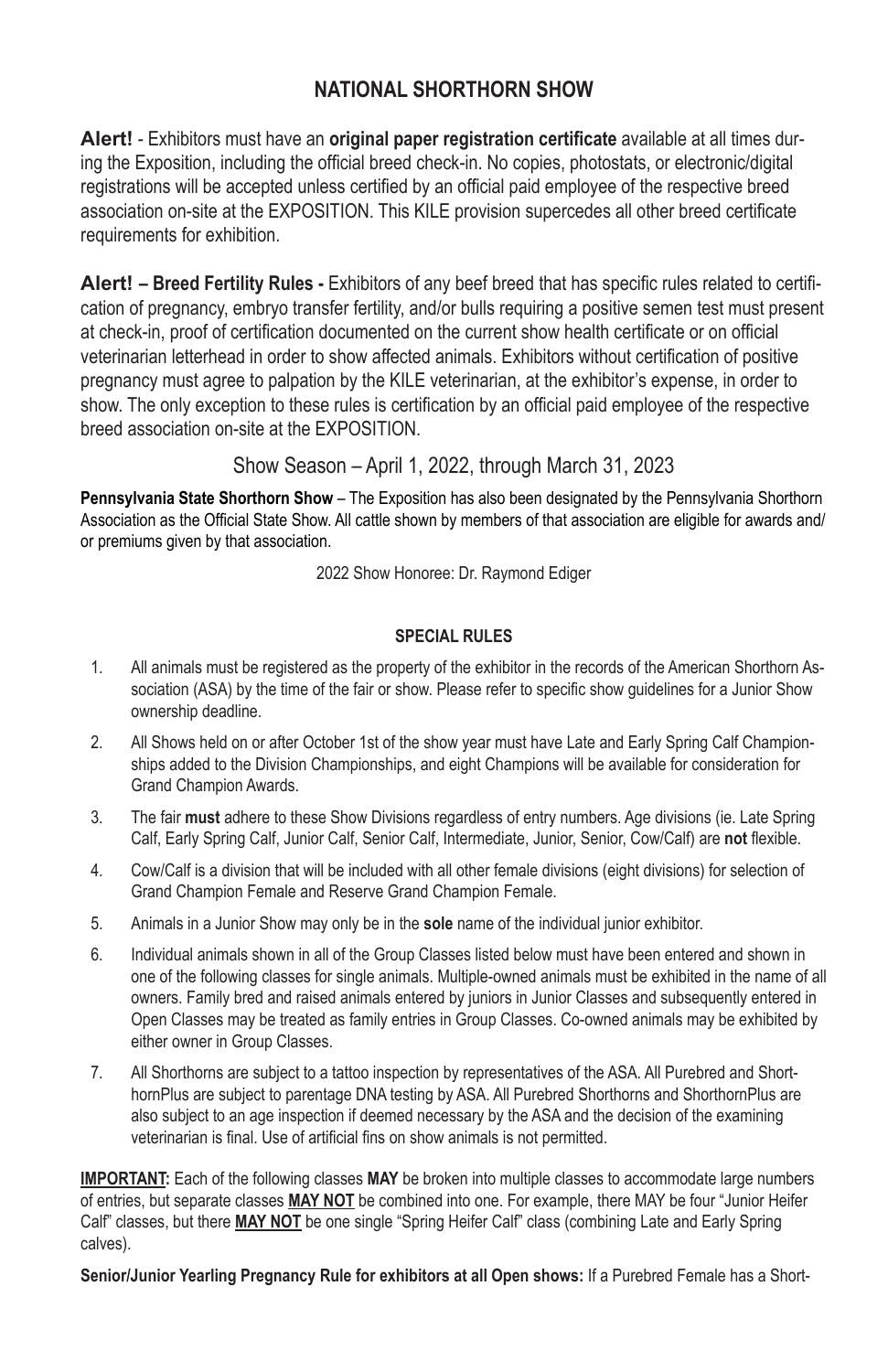hornPlus calf at side, it is **not** eligible for the Purebred Shorthorn Show. However, it is eligible for the Shorthorn-Plus show. All females 20 months old at the time of the show need to have a 60-day pregnancy verification signed by an accredited, non-owner veterinarian at the time the female is processed for the show and are subject to blood test to prove pregnancy. Exhibitors may be asked to present said verification upon the request of the show officials or ASA representatives. If verification cannot be produced, the female may be allowed to participate if the exhibitor can produce a qualified veterinarian to examine the female at the show site and verify a 60-day pregnancy. Any infractions against this rule will lead to disqualification of that animal for that specific show.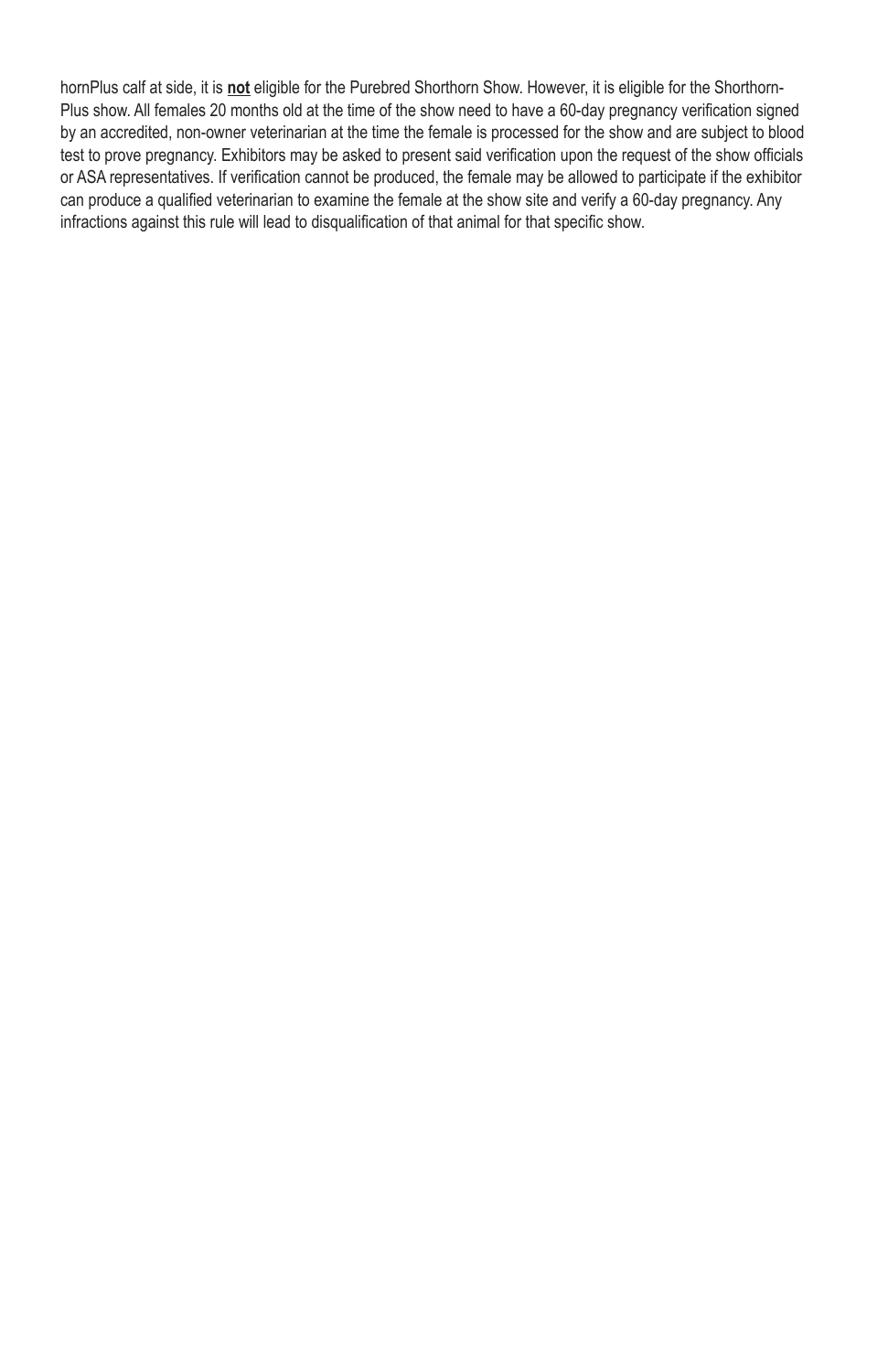- **300. LATE SPRING HEIFER CALF,** calved May 2022 and after
- **301.** CHAMPION LATE SPRING HEIFER CALF
- **302.** RESERVE CHAMPION LATE SPRING HEIFER CALF
- **303. EARLY SPRING HEIFER CALF,** calved April 2022
- **304. EARLY SPRING HEIFER CALF,** calved March 2022
- **305.** CHAMPION EARLY SPRING HEIFER CALF
- **306.** RESERVE CHAMPION EARLY SPRING HEIFER CALF
- **307. JUNIOR HEIFER CALF,** calved February 2022
- **308. JUNIOR HEIFER CALF,** calved January 2022
- **309.** CHAMPION JUNIOR HEIFER CALF
- **310.** RESERVE CHAMPION JUNIOR HEIFER CALF
- **311. WINTER HEIFER CALF,** calved November-December 2021
- **312. SENIOR HEIFER CALF,** calved September-October 2021
- **313.** CHAMPION SENIOR HEIFER CALF
- **314.** RESERVE CHAMPION SENIOR HEIFER CALF
- **315. SUMMER YEARLING FEMALE,** calved July-August 2021
- **316. LATE SPRING YEARLING FEMALE,** calved May-June 2021
- **317.** CHAMPION INTERMEDIATE FEMALE
- **318.** RESERVE CHAMPION INTERMEDIATE FEMALE
- **319. EARLY SPRING YEARLING FEMALE,** calved March-April 2021
- **320.** CHAMPION JUNIOR FEMALE
- **321.** RESERVE CHAMPION JUNIOR FEMALE
- **322 JUNIOR YEARLING FEMALE,** calved January-February 2021
- **323. SENIOR YEARLING FEMALE,** calved September-December 2020
- **324.** CHAMPION SENIOR FEMALE
- **325.** RESERVE CHAMPION SENIOR FEMALE
- **326. TWO YEAR OLD COW/CALF PAIR CLASS,** cows born January-August 2020
- **327. THREE-FOUR YEAR OLD COW/CALF PAIR CLASS,** cows born January-December 2019. Both Cow and calf must be **Purebred Shorthorn**. Calf age may not exceed 280 days of age on show day.
- **328.** CHAMPION COW/CALF PAIR
- **329.** RESERVE CHAMPION COW/CALF PAIR
- **330.** GRAND CHAMPION FEMALE, chosen from Late Spring Calf, Early Spring Calf, Junior Calf, Senior Calf, Intermediate, Junior, Senior, and Cow/Calf Pair Champion females
- **331.** RESERVE GRAND CHAMPION FEMALE, chosen from Late Spring Calf, Early Spring Calf, Junior Calf, Senior Calf, Intermediate, Junior, Senior, and Cow/Calf Pair Champion and Reserve Champion FEMALES
- **332. GROUP OF TWO FEMALES**, **bred and owned or co-owned** by the breeder (exhibitor)

COW/CALF Rule for exhibitors at all Open shows: If a Purebred Female has a ShorthornPlus calf at side, it is not eligible for the Purebred Shorthorn Show, however it is eligible for the ShorthornPlus show. All calves showing alongside a cow must be a registered animal with ASA.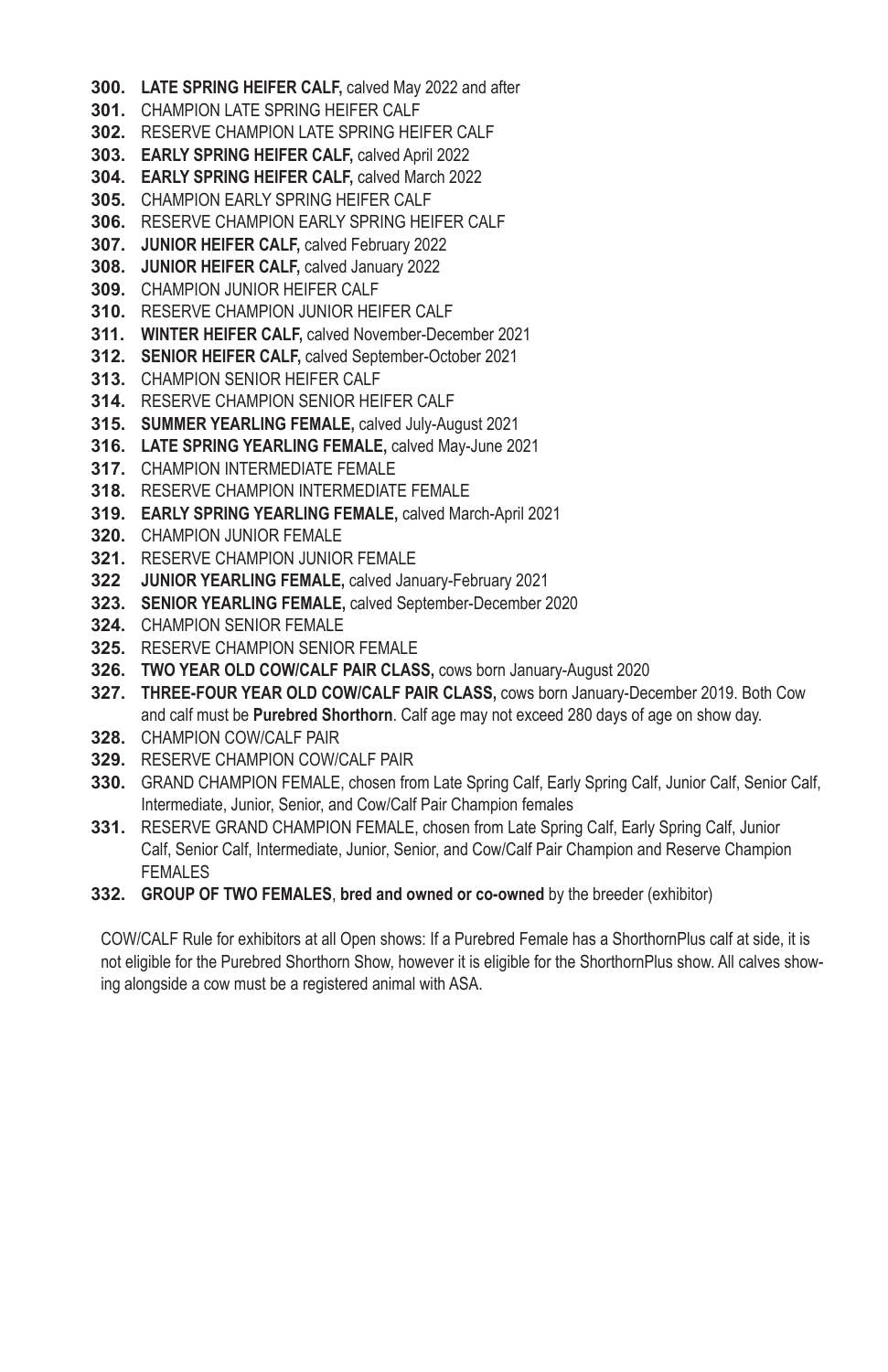# **NATIONAL SHORTHORNPLUS SHOW**

**Alert!** - Exhibitors must have an **original paper registration certificate** available at all times during the Exposition, including the official breed check-in. No copies, photostats, or electronic/digital registrations will be accepted unless certified by an official paid employee of the respective breed association on-site at the EXPOSITION. This KILE provision supercedes all other breed certificate requirements for exhibition.

**Alert! – Breed Fertility Rules -** Exhibitors of any beef breed that has specific rules related to certification of pregnancy, embryo transfer fertility, and/or bulls requiring a positive semen test must present at check-in, proof of certification documented on the current show health certificate or on official veterinarian letterhead in order to show affected animals. Exhibitors without certification of positive pregnancy must agree to palpation by the KILE veterinarian, at the exhibitor's expense, in order to show. The only exception to these rules is certification by an official paid employee of the respective breed association on-site at the EXPOSITION.

Show Season – April 1, 2022, through March 31, 2023

## SHOW RULES AND CLASSIFICATIONS

- **1. All cattle must be registered ShorthornPlus (green paper). ShorthornPlus animals must be 50% Shorthorn blood concentration or higher to be eligible for ShorthornPlus shows.**
- 2. All Shows held on or after October 1st of the show year must have Late and Early Spring Calf Championships added to the Division Championships, and eight Champions will be available for consideration for Grand Champion Awards.
- 3. All Shows held on or after October 1st of the show year must have Late and Early Spring Calf Championships added to the Division Championships, and eight Champions will be available for consideration for Grand Champion Awards
- 4. The fair **must** adhere to these Show Divisons regardless of entry numbers. Age divisions (ie. Late Spring Calf, Early Spring Calf, Junior Calf, Senior Calf, Intermediate, Junior, Senior, Cow/Calf) are **not** flexible.
- **5. Cow/Calf is a division** that will be included with all other female divisions (eight divisions) for selection of Grand Champion Female and Reserve Grand Champion Female.
- 6. Animals in a Junior Show may only be in the **sole** name of the individual junior exhibitor.
- 7. Individual animals shown in all of the Group Classes listed below must have been entered and shown in one of the following classes for single animals. Multiple-owned animals must be exhibited in the name of all owners. Family bred and raised animals entered by juniors in Junior Classes and subsequently entered in Open Classes may be treated as family entries in Group Classes. Co-owned animals may be exhibited by either owner in Group Classes.
- 8. All Shorthorns are subject to a tattoo inspection by representatives of the ASA. All Purebred and ShorthornPlus are subject to parentage DNA testing by ASA. All Purebred Shorthorns and ShorthornPlus are also subject to an age inspection if deemed necessary by the ASA and the decision of the examining veterinarian is final. Use of artificial fins on show animals is not permitted.

# **PLEASE NOTE: THE FOLLOWING WILL BE VERIFIED AT CHECK-IN**

9. Any animal upon check-in that does not have a legible tattoo corresponding to its registration certificate is ineligible to show. Upon disqualification due to an incorrect or ineligible tattoo, animals cannot be re-tattooed and rechecked at the show.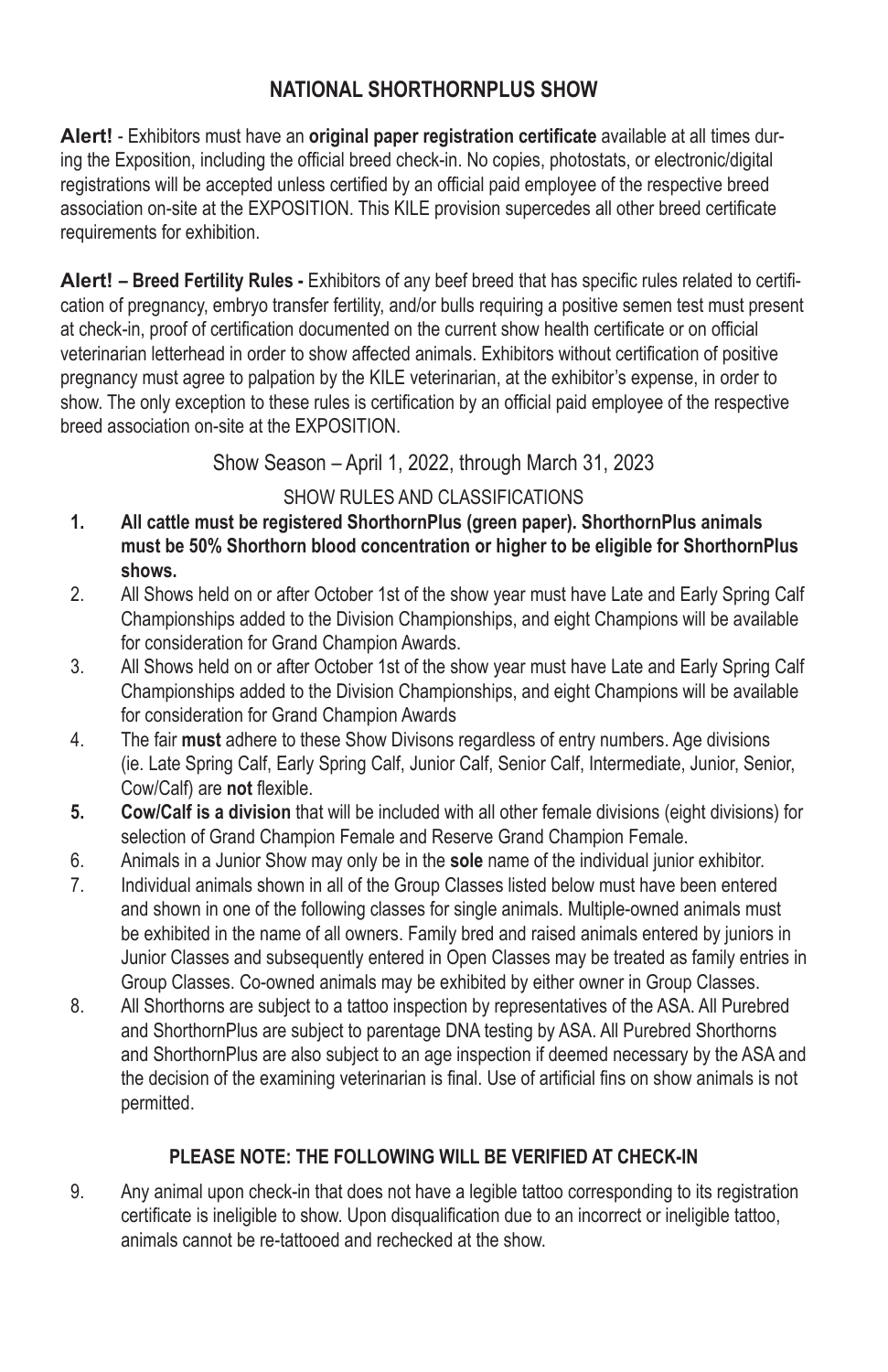- 10. All females born February 28, 2021, and prior must be: a. certified pregnant by a licensed non-owner veterinarian, or b. have certified documentation that she has been used in embryo transfer.
- 11. Cow/Calf pair Champions are eligible to compete for Grand Champion Female.

**IMPORTANT:** Each of the following classes **MAY** be broken into multiple classes to accommodate large numbers of entries, but separate classes **MAY NOT** be combined into one. For example, there MAY be four "Junior Heifer Calf" classes, but there **MAY NOT** be one single "Spring Heifer Calf" class (combining Late and Early Spring calves).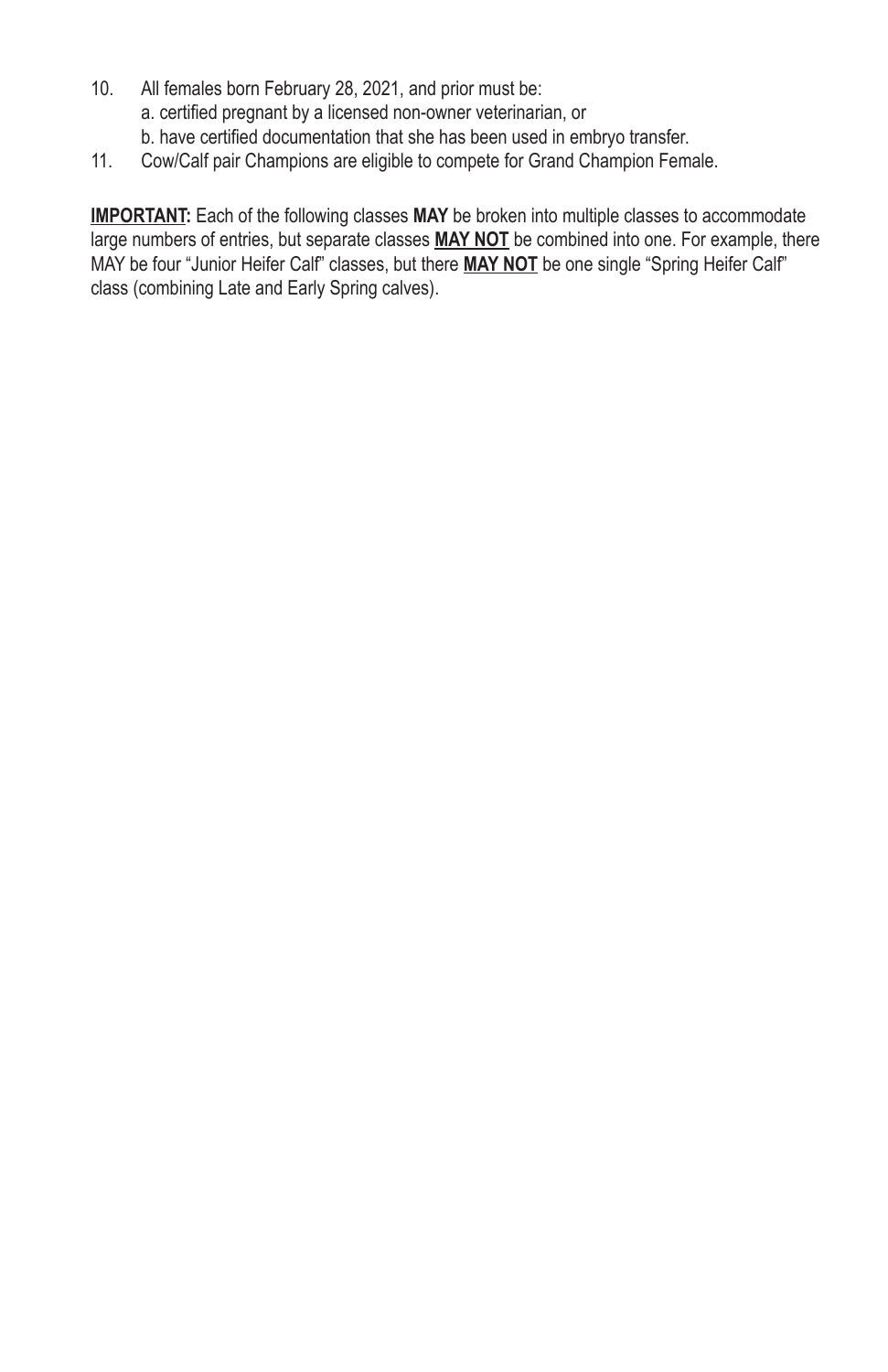*Entry in this show binds the exhibitor to all regulations pertaining thereto.*

- **961. LATE SPRING HEIFER CALF,** calved May 2022 and after
- **962.** CHAMPION LATE SPRING HEIFER CALF
- **963.** RESERVE CHAMPION LATE SPRING HEIFER CALF
- **964. EARLY SPRING HEIFER CALF,** calved April 2022
- **965. EARLY SPRING HEIFER CALF,** calved March 2022
- **966.** CHAMPION EARLY SPRING HEIFER CALF
- **967.** RESERVE CHAMPION EARLY SPRING HEIFER CALF
- **968. JUNIOR HEIFER CALF,** calved February 2022
- **969. JUNIOR HEIFER CALF,** calved January 2022
- **970.** CHAMPION JUNIOR HEIFER CALF
- **971.** RESERVE CHAMPION JUNIOR HEIFER CALF
- **972. WINTER HEIFER CALF,** calved November-December 2021
- **973. SENIOR HEIFER CALF,** calved September-October 2021
- **974.** CHAMPION SENIOR HEIFER CALF
- **975.** RESERVE CHAMPION SENIOR HEIFER CALF
- **976. SUMMER YEARLING FEMALE,** calved July-August 2021
- **977. LATE SPRING YEARLING FEMALE,** calved May-June 2021
- **978.** CHAMPION INTERMEDIATE FEMALE
- **979.** RESERVE CHAMPION INTERMEDIATE FEMALE
- **980. EARLY SPRING YEARLING FEMALE,** calved March-April 2021
- **981.** CHAMPION JUNIOR FEMALE
- **982.** RESERVE CHAMPION JUNIOR FEMALE
- **983. JUNIOR YEARLING FEMALE,** calved January-February 2021
- **984. SENIOR YEARLING FEMALE,** calved September-December 2020
- **985.** CHAMPION SENIOR FEMALE
- **986.** RESERVE CHAMPION SENIOR FEMALE
- **987. TWO YEAR OLD COW/CALF PAIR,** cows born between January-August 2020
- **988. THREE-FOUR YEAR OLD COW/CALF PAIR,** cows born between January-December 2019 Cow or calf must be **ShorthornPlus** 50% or higher. Calf age may not exceed 280 days of age on show day.
- **989.** CHAMPION COW/CALF PAIR
- **990.** RESERVE CHAMPION COW/CALF PAIR
- **991.** GRAND CHAMPION FEMALE, chosen from Late Spring Calf, Early Spring Calf, Junior Calf, Senior Calf, Intermediate, Junior, Senior, and Cow/Calf Pair Champion females
- **992.** RESERVE GRAND CHAMPION FEMALE, chosen from Late Spring Calf, Early Spring Calf, Junior Calf, Senior Calf, Intermediate, Junior, Senior, and Cow/Calf Pair Champion and Reserve Champion females
- **993. GROUP OF TWO FEMALES, bred and owned or co-owned** by the breeder (exhibitor)

**Senior/Junior Yearling Pregnancy Rule for exhibitors at all Open shows:** If a Purebred Female has a ShorthornPlus calf at side, it is not eligible for the Purebred Shorthorn Show. However, it is eligible for the ShorthornPlus show. All females 20 months old at the time of the show need to have a 60-day pregnancy verification signed by an accredited, non-owner veterinarian at the time the female is processed for the show and are subject to a blood test to prove pregnancy. Exhibitors may be asked to present said verification upon the request of the show officials or ASA representatives. If verification cannot be produced, the female may be allowed to participate if the exhibitor can produce a qualified veterinarian to examine the female at the show site and verify a 60-day pregnancy. Any infractions against this rule will lead to disqualification of that animal for that specific show.

COW/CALF Rule for exhibitors at all Open shows: If a Purebred Female has a ShorthornPlus calf at side, it is not eligible for the Purebred Shorthorn Show, however it is eligible for the ShorthornPlus show. All calves showing alongside a cow must be a registered animal with ASA.

*Entry in this show binds the exhibitor to all regulations pertaining thereto.*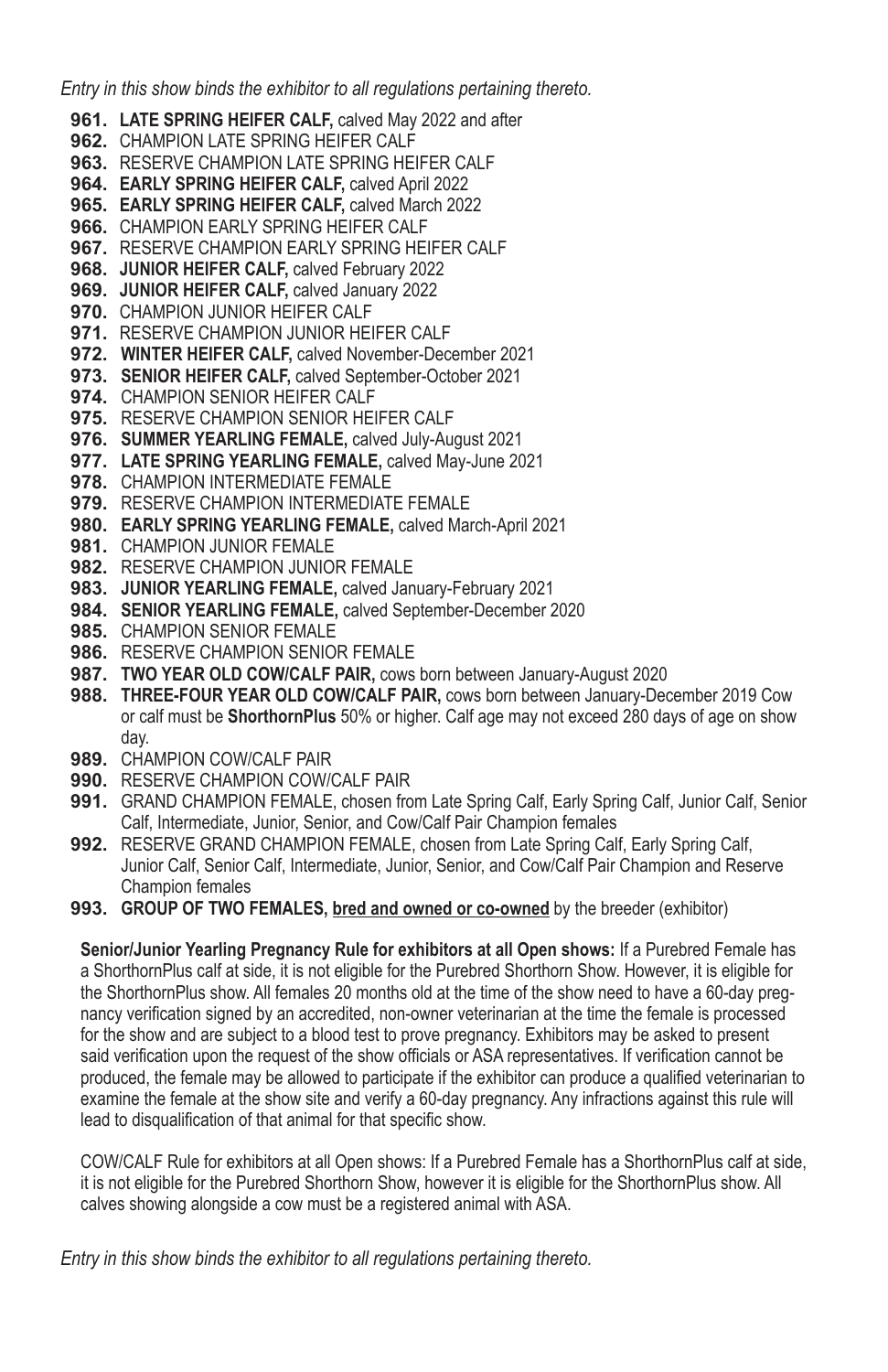- **994. LATE SPRING BULL CALF,** calved May 2022 and after
- **995.** CHAMPION LATE SPRING BULL CALF
- **996.** RESERVE CHAMPION LATE SPRING BULL CALF
- **997. EARLY SPRING BULL CALF,** calved March-April 2022
- **998.** CHAMPION EARLY SPRING BULL CALF
- **999.** RESERVE CHAMPION EARLY SPRING BULL CALF
- **1000. JUNIOR BULL CALF,** calved January-February 2022
- **1001.**CHAMPION JUNIOR BULL CALF
- **1002.**RESERVE CHAMPION JUNIOR BULL CALF
- **1003.WINTER BULL CALF,** calved November-December 2021
- **1004. SENIOR BULL CALF,** calved September-October 2021
- **1005.**CHAMPION SENIOR BULL CALF
- **1006.**RESERVE CHAMPION SENIOR BULL CALF
- **1007. SUMMER YEARLING BULL,** calved July-August 2021
- **1008. LATE SPRING YEARLING BULL,** calved May-June 2021
- **1009.**CHAMPION INTERMEDIATE BULL
- **1010.**RESERVE CHAMPION INTERMEDIATE BULL
- **1011. EARLY SPRING YEARLING BULL,** calved March-April 2021
- **1012. JUNIOR YEARLING BULL,** calved January-February 2021
- **1013.**CHAMPION JUNIOR BULL
- **1014.**RESERVE CHAMPION JUNIOR BULL
- **1015. SENIOR YEARLING BULL,** calved July-December 2020
- **1016. TWO YEAR OLD BULL,** calved January-June 2020
- **1017.**CHAMPION SENIOR BULL
- **1018.**RESERVE CHAMPION SENIOR BULL
- **1019.**GRAND CHAMPION BULL, chosen from Late Spring Calf, Early Spring Calf, Junior Calf, Senior Calf, Intermediate, Junior, and Senior Champion bulls
- **1020.**RESERVE GRAND CHAMPION BULL, chosen from Late Spring Calf, Early Spring Calf, Junior Calf, Senior Calf, Intermediate, Junior, and Senior Champion and Reserve Champion bulls
- **1021.GROUP-OF-TWO BULLS, bred and owned or co-owned** by the breeder (exhibitor)
- **1022. SUPER COW CLASS,** class should consist of two offspring of **either or same** sex of show age classification. Offspring **do not** need to be owned by the same exhibitor. No more than one pair from each cow can win a prize in the class.
- **1023.GET-OF-SIRE CLASS,** class should consist of three offspring of **either or same** sex of any age from the same sire. Offspring **do not** need to be owned by the same exhibitor. No more than one group from each sire can win a prize in the class.
- **1024.BREEDER'S HERD, owned or co-owned** by the exhibitor or working family (ie. father, mother, brothers, sisters, aunts, & uncles).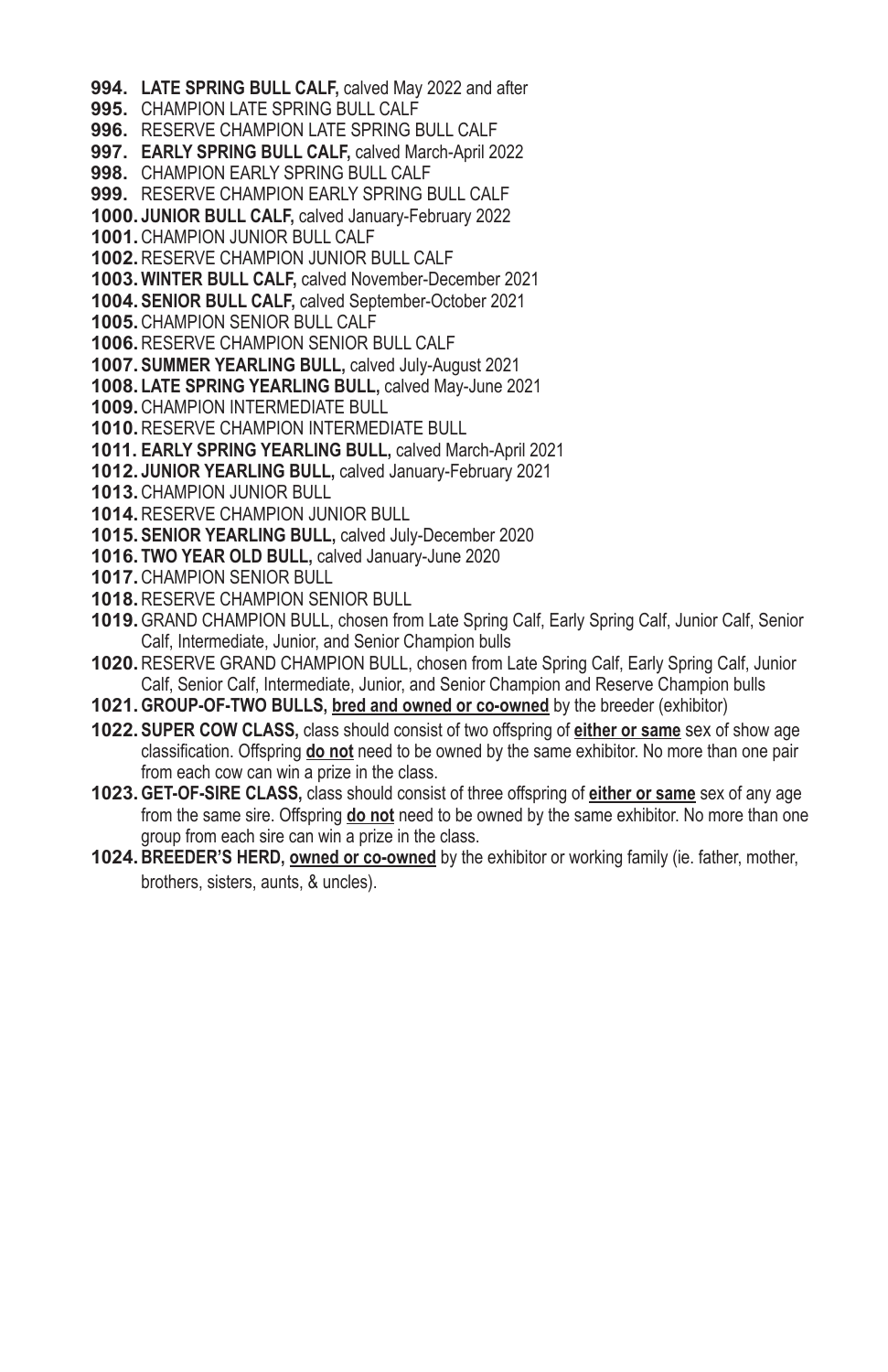## **KEYSTONE OF EXCELLENCE PUREBRED SIMMENTAL SHOW**

**Alert!** - Exhibitors must have an **original paper registration certificate** available at all times during the Exposition, including the official breed check-in. No copies, photostats, or electronic/digital registrations will be accepted unless certified by an official paid employee of the respective breed association on-site at the EXPOSITION. This KILE provision supercedes all other breed certificate requirements for exhibition.

**Alert! – Breed Fertility Rules -** Exhibitors of any beef breed that has specific rules related to certification of pregnancy, embryo transfer fertility, and/or bulls requiring a positive semen test must present at check-in, proof of certification documented on the current show health certificate or on official veterinarian letterhead in order to show affected animals. Exhibitors without certification of positive pregnancy must agree to palpation by the KILE veterinarian, at the exhibitor's expense, in order to show. The only exception to these rules is certification by an official paid employee of the respective breed association on-site at the EXPOSITION.

### **SPECIAL RULES**

All Simmental entries must be registered with the American Simmental Association (ASA) and be designated as purebred (minimum of 7/8 Simmental blood) on their registration certificate.

Exhibitors must have the original registration certificate on each animal available for inspection at the show (no copies, no herd handler).

#### **PLEASE NOTE: THE FOLLOWING WILL BE VERIFIED AT CHECK-IN**

- Any animal upon check-in that does not have a legible tattoo corresponding to its registration certificate is ineligible to show. Once disqualified due to an incorrect or ineligible tattoo, animals cannot be re-tattooed and rechecked at the show.
- All females born February 28, 2021 and prior must be:
	- a. certified pregnant by a licensed, non-owner veterinarian, or
	- b. have certified documentation that she has been used in embryo transfer.
- All bulls born December 31, 2020, and prior must have veterinary proof of semen test or breeding soundness exam sufficient to prove the bull as a satisfactory breeder. All bulls 12 months of age and older must be shown with a nose lead or ring.

All animals are subject to a medical examination in order to determine age, and each animal will be presented in the show ring in its natural confirmation without alteration or modification.All Simmental cattle will show in premium list order: Cow/calf pairs, females, bulls.

- **COW/CALF PAIR** Calf must be cow's natural calf, not embryo transplant. Calf must be born January 1, 2021, or after. All calves over 30 days of age, exhibited alongside their dams, must have an original registration certificate. Owner of cow must be recorded owner or co-owner of calf. Calf is eligible to compete in individual classes with separate entry fee. Pair is not eligible for Grand or Reserve Grand Champion Female. Cow and/or calf may be included in group class entries as individuals, not as a pair comprising a single animal unit.
- **361. COW/CALF PAIR,** cows 3 years of age and younger, cows must be born January 1, 2019, through August 31, 2020
- **362. COW/CALF PAIR,** cows 4 years of age and older, cows must be born December 31, 2019, or earlier
- **363.** GRAND CHAMPION COW/CALF PAIR
- **364.** RESERVE GRAND CHAMPION COW/CALF PAIR
- **365. LATE SPRING HEIFER CALF,** calved April 2022 and after
- **366. EARLY SPRING HEIFER CALF,** calved March 2022
- **367. JUNIOR HEIFER CALF,** calved February 2022
- **368. JUNIOR HEIFER CALF,** calved January 2022
- **369.** CHAMPION JUNIOR HEIFER CALF
- **370.** RESERVE CHAMPION JUNIOR HEIFER CALF
- **371. WINTER HEIFER CALF,** calved November‑December 2021
- **372. SENIOR HEIFER CALF,** calved September‑October 2021
- **373.** CHAMPION SENIOR HEIFER CALF
- **374.** RESERVE CHAMPION SENIOR HEIFER CALF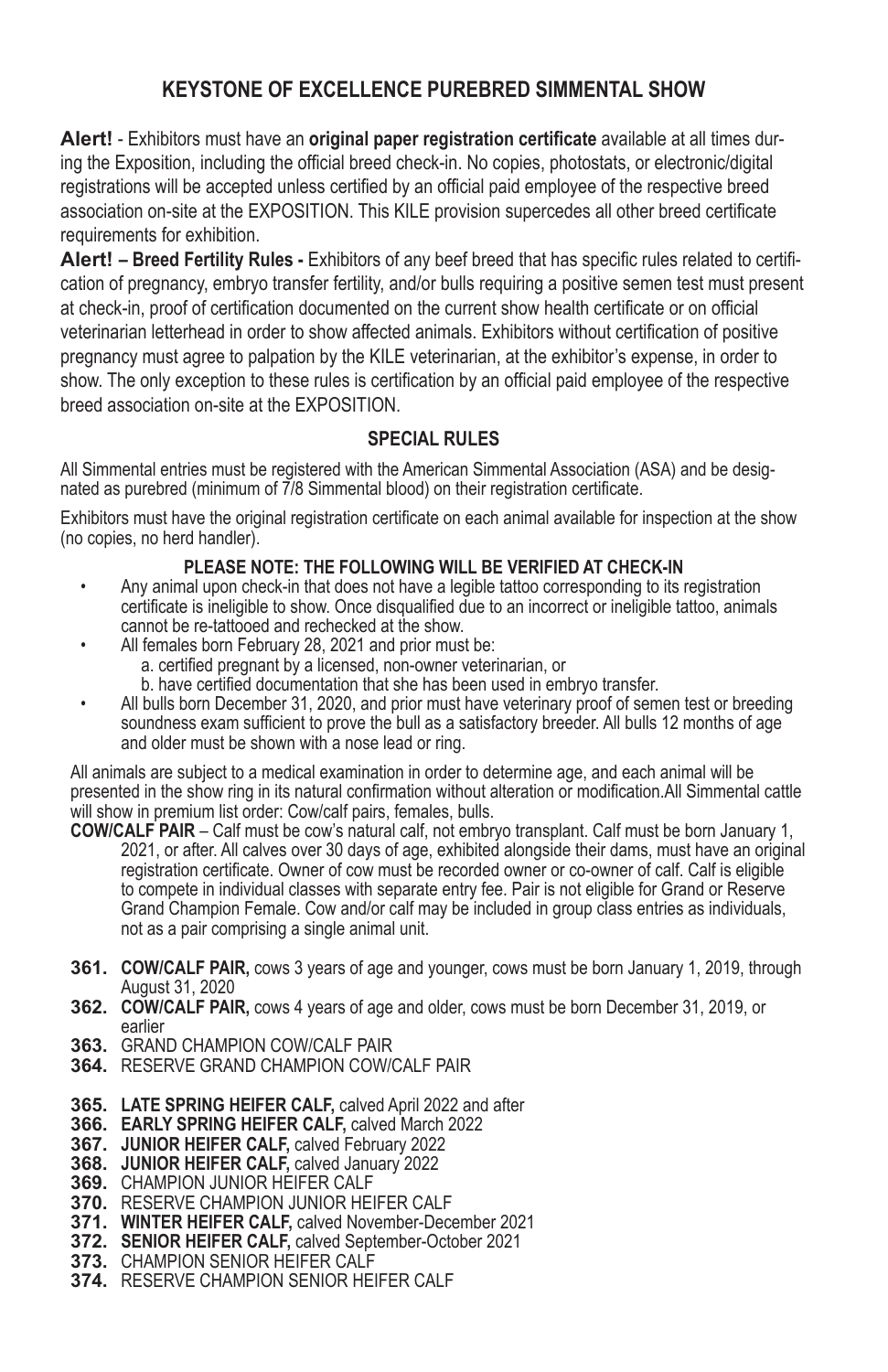- **375. LATE SUMMER YEARLING HEIFER,** calved July‑August 2021
- **376. EARLY SUMMER YEARLING HEIFER,** calved May‑June 2021
- **377.** CHAMPION INTERMEDIATE HEIFER
- **378.** RESERVE CHAMPION INTERMEDIATE HEIFER
- **379. LATE JUNIOR YEARLING HEIFER,** calved April 2021
- **380. EARLY JUNIOR YEARLING HEIFER,** calved March 2021
- **381.** CHAMPION JUNIOR HEIFER
- **382.** RESERVE CHAMPION JUNIOR HEIFER
- **383. LATE SENIOR YEARLING HEIFER,** calved January‑February 2021
- **384. EARLY SENIOR YEARLING HEIFER,** calved September‑December 2020
- **385.** CHAMPION SENIOR HEIFER
- **386.** RESERVE CHAMPION SENIOR HEIFER
- **387.** GRAND CHAMPION FEMALE
- **388.** RESERVE GRAND CHAMPION FEMALE
- **389. BRED AND OWNED PAIR OF HEIFERS,** bred and owned or co-owned by exhibitor
- **390. LATE SPRING BULL CALF,** calved April 2022 and after
- **391. EARLY SPRING BULL CALF,** calved March 2022
- **392. JUNIOR BULL CALF,** calved February 2022
- **393. JUNIOR BULL CALF,** calved January 2022
- **394.** CHAMPION JUNIOR BULL CALF
- **395.** RESERVE CHAMPION JUNIOR BULL CALF
- **396. WINTER BULL CALF,** calved November‑December 2021
- **397. SENIOR BULL CALF,** calved September‑October 2021
- **398.** CHAMPION SENIOR BULL CALF
- **399.** RESERVE CHAMPION SENIOR BULL CALF
- **400. LATE SUMMER YEARLING BULL,** calved July‑August 2021
- **401. EARLY SUMMER YEARLING BULL,** calved May‑June 2021
- **402.** CHAMPION INTERMEDIATE BULL
- **403.** RESERVE CHAMPION INTERMEDIATE BULL
- **404. LATE JUNIOR YEARLING BULL,** calved March-April 2021
- **405. EARLY JUNIOR YEARLING BULL,** calved January-February 2021
- **406.** CHAMPION JUNIOR BULL
- **407.** RESERVE CHAMPION JUNIOR BULL
- **408. SENIOR YEARLING BULL,** calved September‑December 2020
- **409. LATE TWO YEAR OLD BULL,** calved May‑August 2020
- **410. EARLY TWO YEAR OLD BULL,** calved January‑April 2020
- **411.** CHAMPION SENIOR BULL
- **412.** RESERVE CHAMPION SENIOR BULL
- **413.** GRAND CHAMPION BULL
- **414.** RESERVE GRAND CHAMPION BULL
- **415. BRED AND OWNED PAIR OF BULLS**  must be bred and owned or co-owned by exhibitor
- **416. GET-OF-SIRE**  Four animals, both sexes represented. Sired by one bull. All animals to have shown in individual classes. Offspring do not need to be owned by the same exhibitor.
- **417. PRODUCE-OF-DAM** Two or more animals out of the same dam. All animals to have shown in individual classes. Offspring do not need to be owned by the same exhibitor.
- **418. BEST FIVE HEAD**  Must be owned or co-owned by one exhibitor. All animals to have shown in individual classes.
- **419. PREMIER EXHIBITOR** Award is computed from winnings in the open single classes with 3 points for 1<sup>st</sup> place and Grand Champion, 2 points for 2<sup>nd</sup> place and Reserve Grand Champion, and 1 point for 3rd place. No points for individual champions or group classes. Points will accumulate for those animals with exactly the same owner as recorded on the registration certificate.
- **420. PREMIER BREEDER** Award is computed from winnings with 5 points for 1<sup>st</sup> place, 4 points for 2<sup>nd</sup> place, 3 points for  $3<sup>rd</sup>$  place, 2 points for  $4<sup>th</sup>$  place, and 1 point for  $5<sup>th</sup>$  place. Points are awarded to exhibitors for animals shown in open single classes, including those bred in partnership. No points for Champion or group classes. In case of ties, sixth place to be counted on a one-point basis.

#### **PREMIUMS AND SPECIAL AWARDS**

Grand and Reserve Grand Champion Female, Bull, and Cow/Calf, Best Five Head, Premier Exhibitor, and Premier Breeder Awards will receive a special award.

#### Other Champions-Rosettes

Premium Scale For All Other Individual & Group Classes: See chart on second page of this document.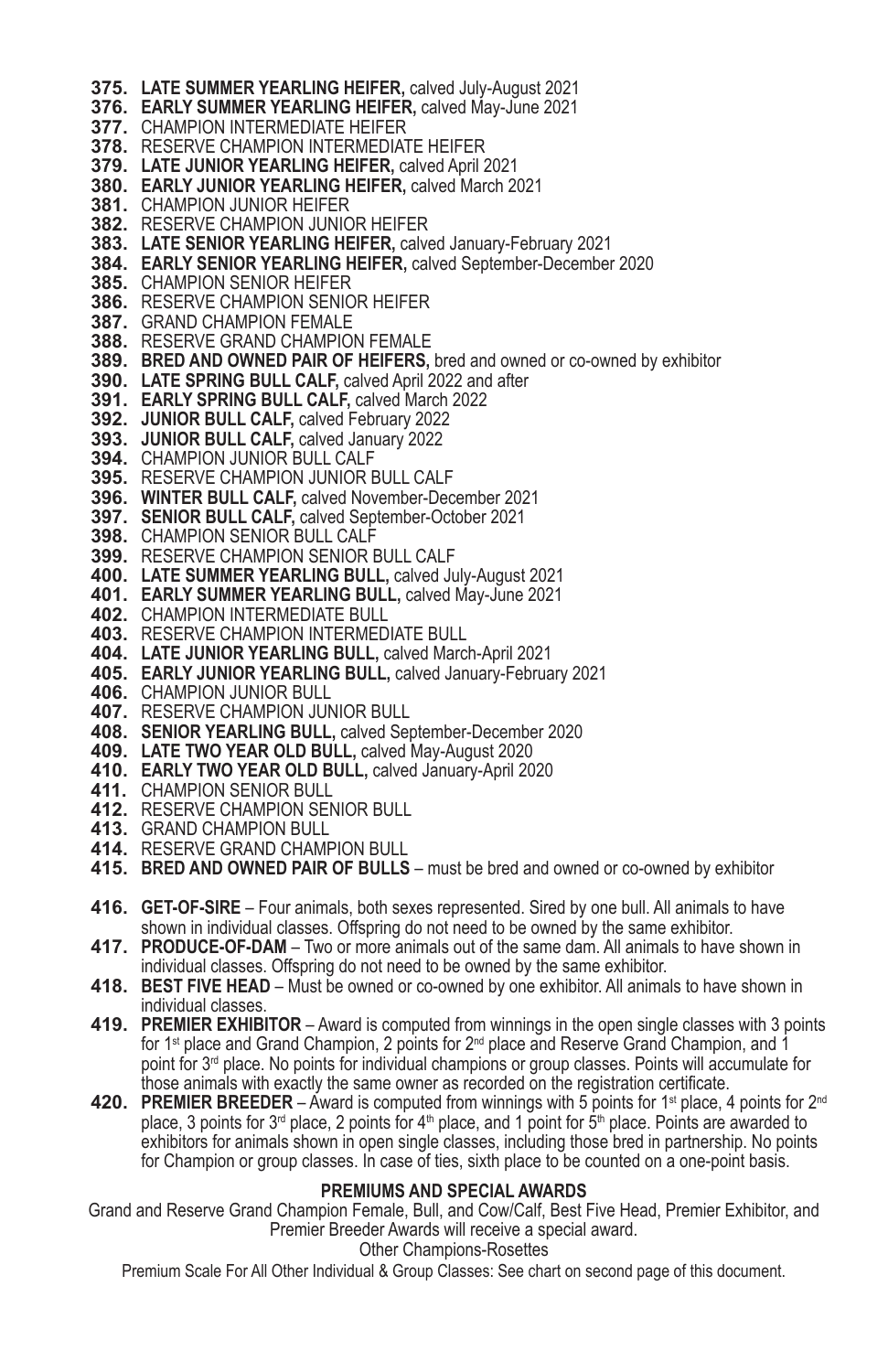# **SIMGENETICS**

**Alert!** - Exhibitors must have an **original paper registration certificate** available at all times during the Exposition, including the official breed check-in. No copies, photostats, or electronic/digital registrations will be accepted unless certified by an official paid employee of the respective breed association on-site at the EXPOSITION. This KILE provision supercedes all other breed certificate requirements for exhibition.

**Alert! – Breed Fertility Rules -** Exhibitors of any beef breed that has specific rules related to certification of pregnancy, embryo transfer fertility, and/or bulls requiring a positive semen test must present at check-in, proof of certification documented on the current show health certificate or on official veterinarian letterhead in order to show affected animals. Exhibitors without certification of positive pregnancy must agree to palpation by the KILE veterinarian, at the exhibitor's expense, in order to show. The only exception to these rules is certification by an official paid employee of the respective breed association on-site at the EXPOSITION.

Show Season – April 1, 2022, through March 31, 2023

## **SHOW RULES AND CLASSIFICATIONS**

All SimGenetics entries must be a minimum of 50% Simmental, registered with the American Simmental Association (ASA), and designated as SimGenetics on their registrations certificates.

The Simmental Show will begin immediately following the conclusion of the SimGenetics Show.

All SimGenetics cattle will show in premium list order: cow/calf pairs, females, bulls.

Exhibitors must have their original registration certificate on each animal available for inspection at the show (no copies, no herd handler).

## **PLEASE NOTE: THE FOLLOWING WILL BE VERIFIED AT CHECK-IN**

- Any animal upon check-in that does not have a legible tattoo corresponding to its registration certificate is ineligible to show. Once disqualified due to an incorrect or ineligible tattoo, animals cannot be re-tattooed and rechecked at the show.
	- All females born February 28, 2021 and prior must be:
		- a. certified pregnant by a licensed, non-owner veterinarian, or
			- b. have certified documentation that she has been used in embryo transfer.
- All bulls born December 31, 2020, and prior must have veterinary proof of semen test or breeding soundness exam sufficient to prove the bull as a satisfactory breeder. All bulls 12 months of age and older must be shown with a nose lead or ring.

All animals are subject to a medical examination in order to determine age, and each animal will be presented in the show ring in its natural confirmation without alteration or modification.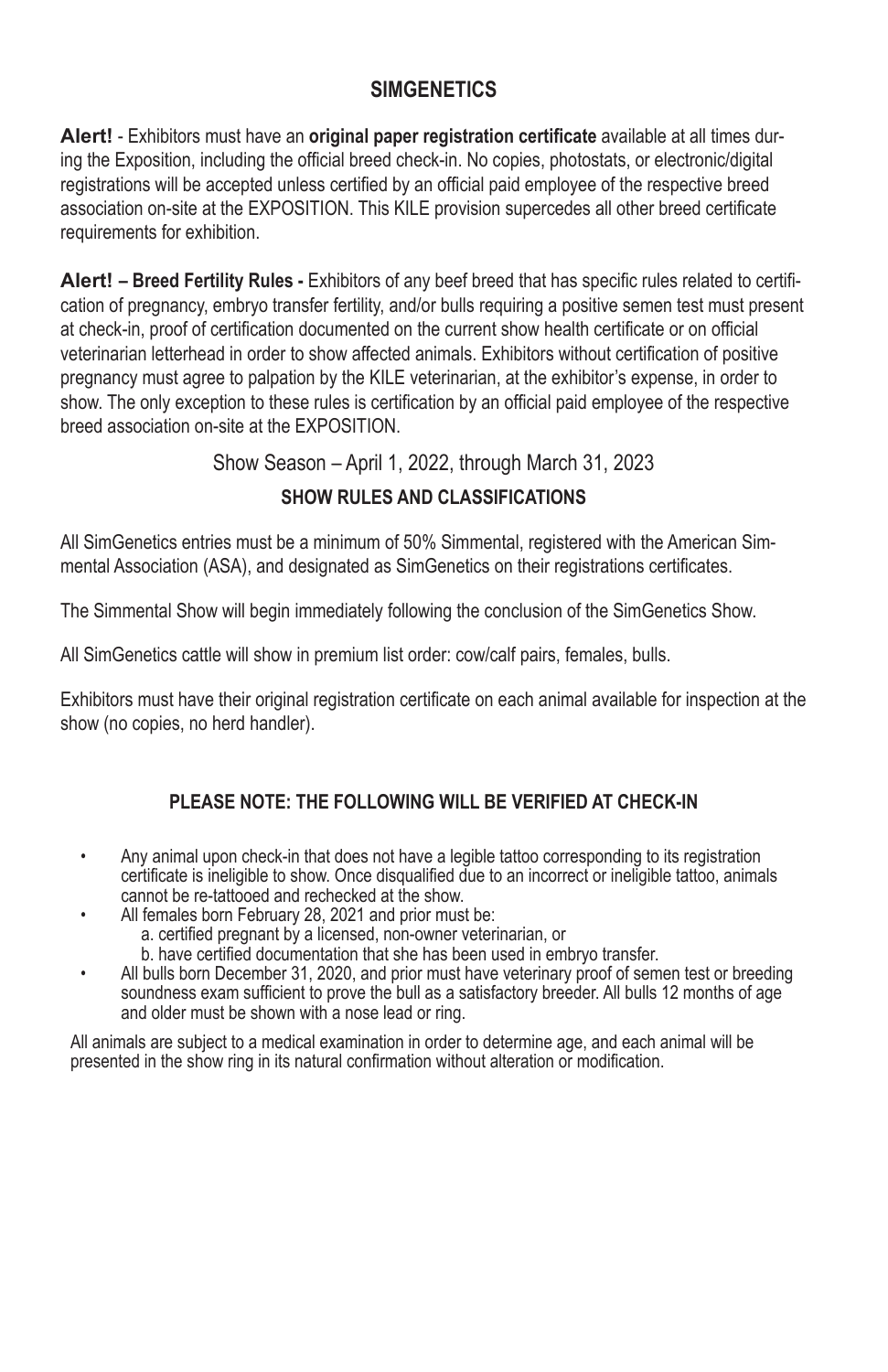**COW/CALF PAIR,** calf must be cow's natural calf, not embryo transplant. Calf must be born January 1, 2022, or after. All calves over 30 days of age, exhibited alongside their dams, must have an original registration certificate. Owner of cow must be recorded owner or co-owner of calf. Calf is eligible to compete in individual classes with separate entry fee. Pair is not eligible for Grand or Reserve Grand Champion Female. Cow and/or calf may be included in group class entries as individuals, not as a pair comprising a single animal unit.

- **1001. COW/CALF PAIR,** cows 3 years of age and younger, cows must be born January 2019, through August 2020.
- **1002. COW/CALF PAIR,** cows 4 years of age and older, cows must be born December 31, 2018, or earlier.
- **1003.** GRAND CHAMPION COW/CALF PAIR
- **1004.** RESERVE GRAND CHAMPION COW/CALF PAIR
- **1005. SPRING HEIFER CALF,** calved March 2022 and after
- **1006. JUNIOR HEIFER CALF,** calved January-February 2022
- **1007.** CHAMPION JUNIOR HEIFER CALF
- **1008.** RESERVE CHAMPION JUNIOR HEIFER CALF
- **1009. WINTER HEIFER CALF,** calved November-December 2021
- **1010. SENIOR HEIFER CALF,** calved September-October 2021
- **1011.** CHAMPION SENIOR HEIFER CALF
- **1012.** RESERVE CHAMPION SENIOR HEIFER CALF
- **1013. SUMMER YEARLING HEIFER,** calved May-August 2021
- **1014. JUNIOR YEARLING HEIFER,** calved March-April 2021
- **1015.** CHAMPION JUNIOR YEARLING HEIFER
- **1016.** RESERVE CHAMPION JUNIOR YEARLING HEIFER
- **1017. LATE SENIOR YEARLING HEIFER,** calved January-February 2021
- **1018. EARLY SENIOR YEARLING HEIFER,** calved September-December 2020
- **1019.** CHAMPION SENIOR FEMALE
- **1020.** RESERVE CHAMPION SENIOR FEMALE
- **1021.** GRAND CHAMPION FEMALE
- **1022.** RESERVE GRAND CHAMPION FEMALE
- **1022A. BRED AND OWNED PAIR OF HEIFERS,** bred and owned or co-owned by exhibitor
- **1023. SPRING BULL CALF,** calved March 2022 and after
- **1024. JUNIOR BULL CALF,** calved January-February 2022
- **1025.** CHAMPION JUNIOR BULL CALF
- **1026.** RESERVE CHAMPION JUNIOR BULL CALF
- **1027. WINTER BULL CALF,** calved November-December 2021
- **1028. SENIOR BULL CALF,** calved September-October 2021
- **1029.** CHAMPION SENIOR BULL CALF
- **1030.** RESERVE CHAMPION SENIOR BULL CALF
- **1031. SUMMER YEARLING BULL,** calved May-August 2021
- **1032. LATE JUNIOR YEARLING BULL,** calved March-April 2021
- **1033. EARLY JUNIOR YEARLING BULL,** calved January-February 2021
- **1034.** CHAMPION JUNIOR YEARLING BULL
- **1035.** RESERVE CHAMPION JUNIOR YEARLING BULL
- **1036. SENIOR YEARLING BULL,** calved July-December 2020
- **1037. TWO YEAR OLD BULL,** calved January-June 2020
- **1038.** CHAMPION SENIOR BULL
- **1039.** RESERVE CHAMPION SENIOR BULL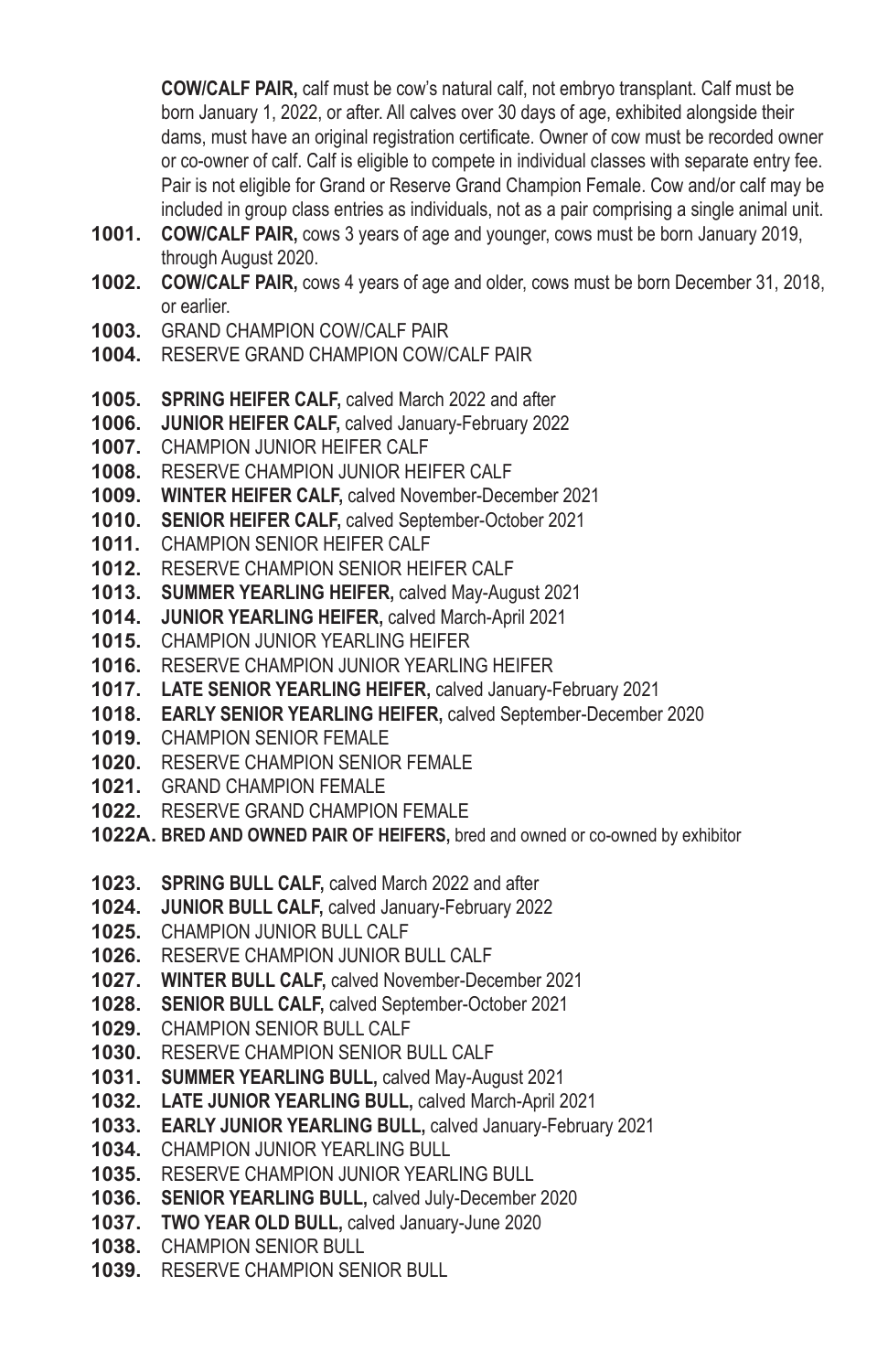**1040.** GRAND CHAMPION BULL

**1041.** RESERVE GRAND CHAMPION BULL

- **1042. BRED AND OWNED PAIR OF BULLS**  must be bred and owned or co-owned by exhibitor **GET-OF-SIRE** – Four animals, both sexes represented. Sired by one bull. All animals to have shown in individual classes. Offspring do not need to be owned by the same exhibitor.
- **1044. PRODUCE-OF-DAM** Two or more animals out of the same dam. All animals to have shown in individual classes. Offspring do not need to be owned by the same exhibitor.
- **1045. BEST FIVE HEAD**  Must be owned or co-owned by one exhibitor. All animals to have shown in individual classes.
- **1046. Premier Exhibitor** Award is computed from winnings in the open single classes with 3 points for 1<sup>st</sup> place and Grand Champion, 2 points for 2<sup>nd</sup> place and Reserve Grand Champion, and 1 point for 3<sup>rd</sup> place. No points for individual champions or group classes. Points will accumulate for those animals with exactly the same owner as recorded on the registration certificate.
- **1047.** Premier Breeder Award is computed from winnings with 5 points for 1<sup>st</sup> place, 4 points for  $2^{nd}$  place, 3 points for  $3^{rd}$  place, 2 points for  $4^{th}$  place and 1 point for  $5^{th}$  place. Points are awarded to exhibitors for animals shown in open single classes, including those bred in partnership. No points for champion or group classes. In case of ties, sixth place to be counted on a one-point basis.

#### **SPECIAL AWARDS**

Grand and Reserve Grand Champion Female, Grand and Reserve Grand Champion Bull, Grand and Reserve Grand Champion Cow/Calf, Premier Exhibitor, and Premier Breeder will receive special awards. Other champions – Rosettes

Premium Scale For All Other Individual & Group Classes: See chart on second page of this document.